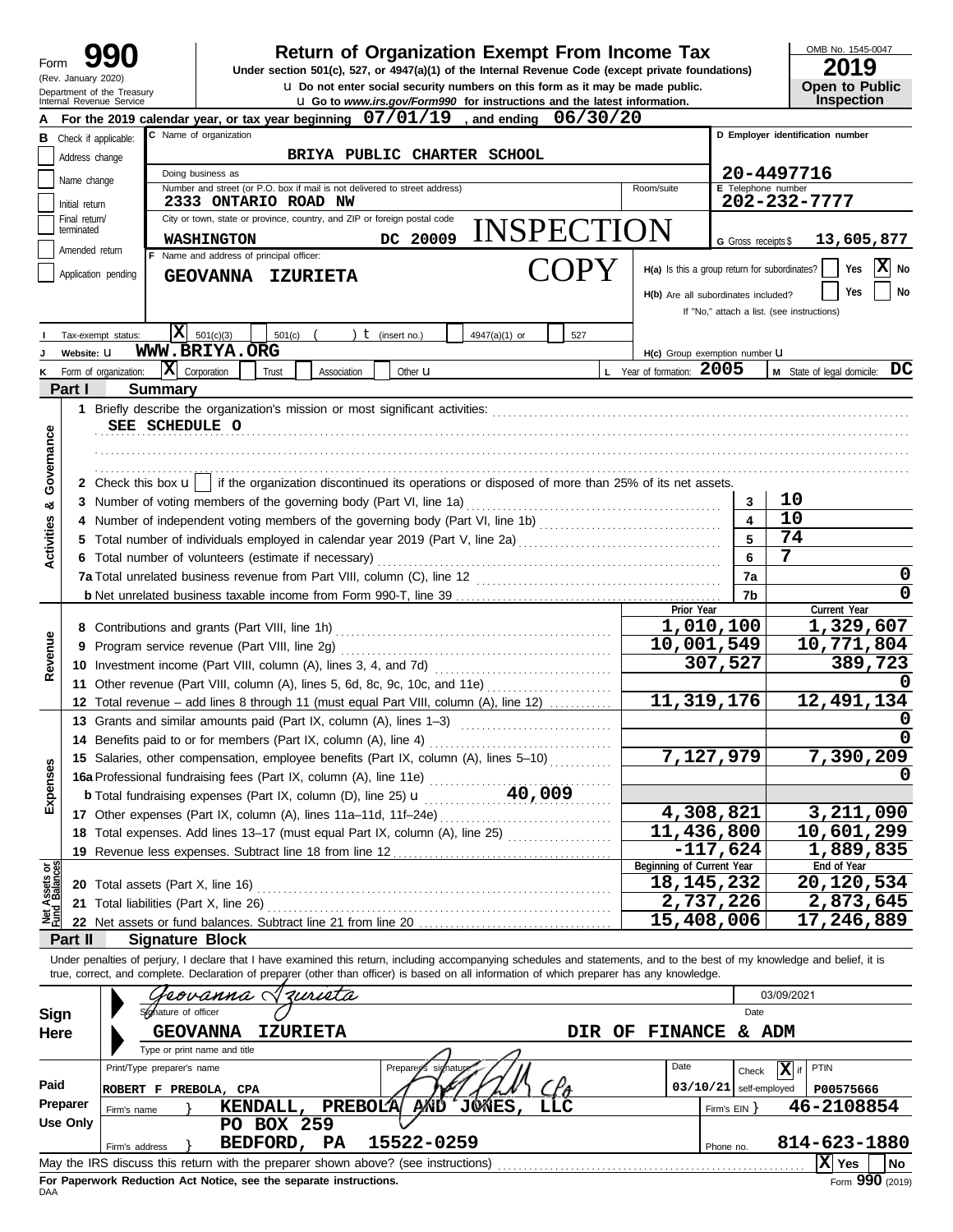|              | Form 990 (2019) BRIYA PUBLIC CHARTER SCHOOL                                                                                                                                                                                                                                                                                                                                                                                                |                        | 20-4497716                                                         | Page 2                                       |
|--------------|--------------------------------------------------------------------------------------------------------------------------------------------------------------------------------------------------------------------------------------------------------------------------------------------------------------------------------------------------------------------------------------------------------------------------------------------|------------------------|--------------------------------------------------------------------|----------------------------------------------|
|              | <b>Statement of Program Service Accomplishments</b><br>Part III                                                                                                                                                                                                                                                                                                                                                                            |                        |                                                                    |                                              |
|              |                                                                                                                                                                                                                                                                                                                                                                                                                                            |                        |                                                                    | $\boxed{\mathbf{x}}$                         |
| 1            | Briefly describe the organization's mission:                                                                                                                                                                                                                                                                                                                                                                                               |                        |                                                                    |                                              |
|              | SEE SCHEDULE O                                                                                                                                                                                                                                                                                                                                                                                                                             |                        |                                                                    |                                              |
|              |                                                                                                                                                                                                                                                                                                                                                                                                                                            |                        |                                                                    |                                              |
|              |                                                                                                                                                                                                                                                                                                                                                                                                                                            |                        |                                                                    |                                              |
|              |                                                                                                                                                                                                                                                                                                                                                                                                                                            |                        |                                                                    |                                              |
| $\mathbf{2}$ | Did the organization undertake any significant program services during the year which were not listed on the                                                                                                                                                                                                                                                                                                                               |                        |                                                                    | Yes $ \mathbf{X} $ No                        |
|              | If "Yes," describe these new services on Schedule O.                                                                                                                                                                                                                                                                                                                                                                                       |                        |                                                                    |                                              |
| 3            | Did the organization cease conducting, or make significant changes in how it conducts, any program                                                                                                                                                                                                                                                                                                                                         |                        |                                                                    |                                              |
|              | services?                                                                                                                                                                                                                                                                                                                                                                                                                                  |                        |                                                                    | $\Box$ Yes $\boxed{\mathbf{X}}$ No           |
|              | If "Yes," describe these changes on Schedule O.                                                                                                                                                                                                                                                                                                                                                                                            |                        |                                                                    |                                              |
| 4            | Describe the organization's program service accomplishments for each of its three largest program services, as measured by                                                                                                                                                                                                                                                                                                                 |                        |                                                                    |                                              |
|              | expenses. Section 501(c)(3) and 501(c)(4) organizations are required to report the amount of grants and allocations to others,                                                                                                                                                                                                                                                                                                             |                        |                                                                    |                                              |
|              | the total expenses, and revenue, if any, for each program service reported.                                                                                                                                                                                                                                                                                                                                                                |                        |                                                                    |                                              |
|              | ) (Expenses \$                                                                                                                                                                                                                                                                                                                                                                                                                             |                        |                                                                    | 10,771,804                                   |
|              | THE BRIYA PUBLIC CHARTER SCHOOL IS A MULTICULTURAL FAMILY LITERACY<br>EXPERIENCE TO PARENTS AND THEIR CHILDREN.<br>WHERE PARENTS CAN LEARN NECESSARY ENGLISH LITERACY AND PARENTING SKILLS AND<br>CHILDREN ARE PREPARED FOR FUTURE SCHOOL SUCCESS.<br>FAMILIES' STRENGTHS AND PROVIDES<br>EDUCATIONAL, ECONOMIC, AND SOCIAL OPPORTUNITIES.<br>COLLABORATION WITH MARY'S CENTER FOR MATERNAL AND CHILD CARE INC., AND<br>DC PUBLIC SCHOOLS. |                        | THE PROGRAM CREATES A PLACE<br>THE TOOLS AND SUPPORT FOR IMPROVING | THE PROGRAM BUILDS ON<br>THE SCHOOL WORKS IN |
|              |                                                                                                                                                                                                                                                                                                                                                                                                                                            |                        |                                                                    |                                              |
|              |                                                                                                                                                                                                                                                                                                                                                                                                                                            |                        |                                                                    |                                              |
|              |                                                                                                                                                                                                                                                                                                                                                                                                                                            |                        |                                                                    |                                              |
|              |                                                                                                                                                                                                                                                                                                                                                                                                                                            |                        |                                                                    |                                              |
|              | 4b (Code:                                                                                                                                                                                                                                                                                                                                                                                                                                  |                        |                                                                    |                                              |
|              | N/A                                                                                                                                                                                                                                                                                                                                                                                                                                        |                        |                                                                    |                                              |
|              |                                                                                                                                                                                                                                                                                                                                                                                                                                            |                        |                                                                    |                                              |
|              |                                                                                                                                                                                                                                                                                                                                                                                                                                            |                        |                                                                    |                                              |
|              |                                                                                                                                                                                                                                                                                                                                                                                                                                            |                        |                                                                    |                                              |
|              |                                                                                                                                                                                                                                                                                                                                                                                                                                            |                        |                                                                    |                                              |
|              |                                                                                                                                                                                                                                                                                                                                                                                                                                            |                        |                                                                    |                                              |
|              |                                                                                                                                                                                                                                                                                                                                                                                                                                            |                        |                                                                    |                                              |
|              |                                                                                                                                                                                                                                                                                                                                                                                                                                            |                        |                                                                    |                                              |
|              |                                                                                                                                                                                                                                                                                                                                                                                                                                            |                        |                                                                    |                                              |
|              |                                                                                                                                                                                                                                                                                                                                                                                                                                            |                        |                                                                    |                                              |
|              |                                                                                                                                                                                                                                                                                                                                                                                                                                            |                        |                                                                    |                                              |
|              | 4c (Code:<br>) (Expenses \$                                                                                                                                                                                                                                                                                                                                                                                                                | including grants of \$ | ) (Revenue \$                                                      |                                              |
|              | N/A                                                                                                                                                                                                                                                                                                                                                                                                                                        |                        |                                                                    |                                              |
|              |                                                                                                                                                                                                                                                                                                                                                                                                                                            |                        |                                                                    |                                              |
|              |                                                                                                                                                                                                                                                                                                                                                                                                                                            |                        |                                                                    |                                              |
|              |                                                                                                                                                                                                                                                                                                                                                                                                                                            |                        |                                                                    |                                              |
|              |                                                                                                                                                                                                                                                                                                                                                                                                                                            |                        |                                                                    |                                              |
|              |                                                                                                                                                                                                                                                                                                                                                                                                                                            |                        |                                                                    |                                              |
|              |                                                                                                                                                                                                                                                                                                                                                                                                                                            |                        |                                                                    |                                              |
|              |                                                                                                                                                                                                                                                                                                                                                                                                                                            |                        |                                                                    |                                              |
|              |                                                                                                                                                                                                                                                                                                                                                                                                                                            |                        |                                                                    |                                              |
|              |                                                                                                                                                                                                                                                                                                                                                                                                                                            |                        |                                                                    |                                              |
|              |                                                                                                                                                                                                                                                                                                                                                                                                                                            |                        |                                                                    |                                              |
|              | 4d Other program services (Describe on Schedule O.)                                                                                                                                                                                                                                                                                                                                                                                        |                        |                                                                    |                                              |
|              | (Expenses \$                                                                                                                                                                                                                                                                                                                                                                                                                               | including grants of \$ | (Revenue \$                                                        |                                              |
|              | 4e Total program service expenses u                                                                                                                                                                                                                                                                                                                                                                                                        | 9,626,963              |                                                                    |                                              |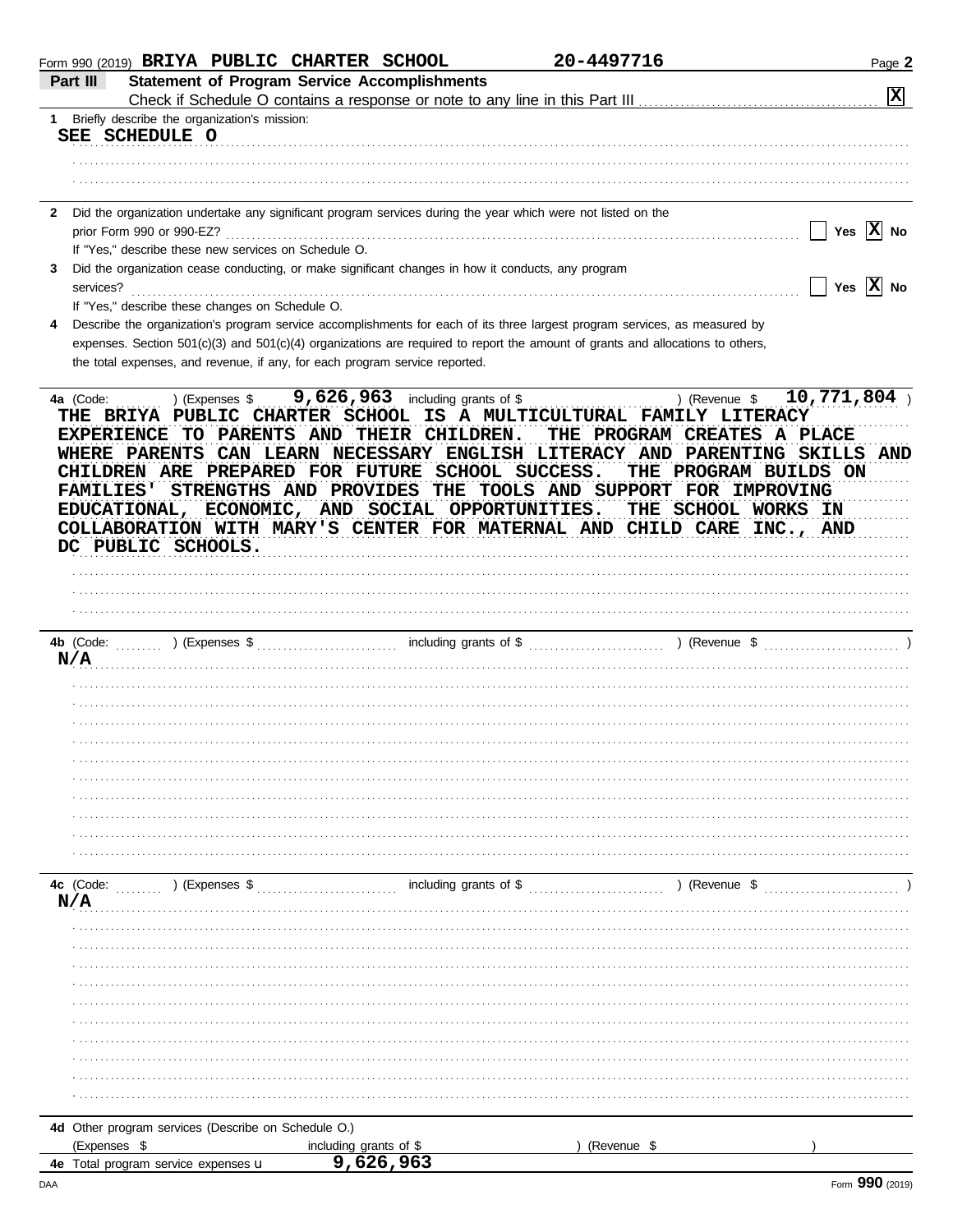**Part IV Checklist of Required Schedules Form 990 (2019) BRIYA PUBLIC CHARTER SCHOOL 20-4497716** Page 3

|     |                                                                                                                                                                                                           |                 | Yes         | No |
|-----|-----------------------------------------------------------------------------------------------------------------------------------------------------------------------------------------------------------|-----------------|-------------|----|
| 1   | Is the organization described in section $501(c)(3)$ or $4947(a)(1)$ (other than a private foundation)? If "Yes,"<br>complete Schedule A                                                                  | 1               | X           |    |
| 2   |                                                                                                                                                                                                           | $\overline{2}$  | $\mathbf x$ |    |
| 3   | Did the organization engage in direct or indirect political campaign activities on behalf of or in opposition to                                                                                          |                 |             |    |
|     | candidates for public office? If "Yes," complete Schedule C, Part I                                                                                                                                       | 3               |             | X  |
| 4   | Section 501(c)(3) organizations. Did the organization engage in lobbying activities, or have a section 501(h)                                                                                             |                 |             | X  |
| 5   | election in effect during the tax year? If "Yes," complete Schedule C, Part II<br>Is the organization a section $501(c)(4)$ , $501(c)(5)$ , or $501(c)(6)$ organization that receives membership dues,    | 4               |             |    |
|     | assessments, or similar amounts as defined in Revenue Procedure 98-19? If "Yes," complete Schedule C, Part III                                                                                            | 5               |             | x  |
| 6   | Did the organization maintain any donor advised funds or any similar funds or accounts for which donors                                                                                                   |                 |             |    |
|     | have the right to provide advice on the distribution or investment of amounts in such funds or accounts? If                                                                                               |                 |             |    |
|     | "Yes," complete Schedule D, Part I                                                                                                                                                                        | 6               |             | X  |
| 7   | Did the organization receive or hold a conservation easement, including easements to preserve open space,                                                                                                 |                 |             |    |
|     | the environment, historic land areas, or historic structures? If "Yes," complete Schedule D, Part II                                                                                                      | $\overline{7}$  |             | X  |
| 8   | Did the organization maintain collections of works of art, historical treasures, or other similar assets? If "Yes,"                                                                                       |                 |             |    |
|     | complete Schedule D, Part III                                                                                                                                                                             | 8               |             | X  |
| 9   | Did the organization report an amount in Part X, line 21, for escrow or custodial account liability, serve as a                                                                                           |                 |             |    |
|     | custodian for amounts not listed in Part X; or provide credit counseling, debt management, credit repair, or                                                                                              |                 |             |    |
|     | debt negotiation services? If "Yes," complete Schedule D, Part IV                                                                                                                                         | 9               |             | x  |
| 10  | Did the organization, directly or through a related organization, hold assets in donor-restricted endowments                                                                                              |                 |             |    |
|     | or in quasi endowments? If "Yes," complete Schedule D, Part V                                                                                                                                             | 10              |             | х  |
| 11  | If the organization's answer to any of the following questions is "Yes," then complete Schedule D, Parts VI,                                                                                              |                 |             |    |
|     | VII, VIII, IX, or X as applicable.                                                                                                                                                                        |                 |             |    |
| a   | Did the organization report an amount for land, buildings, and equipment in Part X, line 10? If "Yes,"                                                                                                    |                 |             |    |
|     | complete Schedule D, Part VI                                                                                                                                                                              | 11a             | х           |    |
| b   | Did the organization report an amount for investments—other securities in Part X, line 12, that is 5% or more<br>of its total assets reported in Part X, line 16? If "Yes," complete Schedule D, Part VII | 11b             |             | x  |
|     | Did the organization report an amount for investments—program related in Part X, line 13, that is 5% or more                                                                                              |                 |             |    |
|     | of its total assets reported in Part X, line 16? If "Yes," complete Schedule D, Part VIII                                                                                                                 | 11c             |             | х  |
| d   | Did the organization report an amount for other assets in Part X, line 15, that is 5% or more of its total assets                                                                                         |                 |             |    |
|     | reported in Part X, line 16? If "Yes," complete Schedule D, Part IX                                                                                                                                       | 11d             | X           |    |
| е   |                                                                                                                                                                                                           | 11e             | X           |    |
| f   | Did the organization's separate or consolidated financial statements for the tax year include a footnote that addresses                                                                                   |                 |             |    |
|     | the organization's liability for uncertain tax positions under FIN 48 (ASC 740)? If "Yes," complete Schedule D, Part X [[[[[[[[[[[[[[[[[[[[[[[[[[[]]]]]]]]]                                               | 11f             | X           |    |
| 12a | Did the organization obtain separate, independent audited financial statements for the tax year? If "Yes," complete                                                                                       |                 |             |    |
|     |                                                                                                                                                                                                           | 12a             | X           |    |
|     | <b>b</b> Was the organization included in consolidated, independent audited financial statements for the tax year? If                                                                                     |                 |             |    |
|     | "Yes," and if the organization answered "No" to line 12a, then completing Schedule D, Parts XI and XII is optional                                                                                        | 12 <sub>b</sub> |             | X  |
| 13  |                                                                                                                                                                                                           | 13              | X           |    |
| 14a |                                                                                                                                                                                                           | 14a             |             | x  |
| b   | Did the organization have aggregate revenues or expenses of more than \$10,000 from grantmaking,                                                                                                          |                 |             |    |
|     | fundraising, business, investment, and program service activities outside the United States, or aggregate                                                                                                 |                 |             | X  |
| 15  | Did the organization report on Part IX, column (A), line 3, more than \$5,000 of grants or other assistance to or                                                                                         | 14b             |             |    |
|     | for any foreign organization? If "Yes," complete Schedule F, Parts II and IV                                                                                                                              | 15              |             | X  |
| 16  | Did the organization report on Part IX, column (A), line 3, more than \$5,000 of aggregate grants or other                                                                                                |                 |             |    |
|     | assistance to or for foreign individuals? If "Yes," complete Schedule F, Parts III and IV [[[[[[[[[[[[[[[[[[[                                                                                             | 16              |             | X  |
| 17  | Did the organization report a total of more than \$15,000 of expenses for professional fundraising services on                                                                                            |                 |             |    |
|     |                                                                                                                                                                                                           | 17              |             | X  |
| 18  | Did the organization report more than \$15,000 total of fundraising event gross income and contributions on                                                                                               |                 |             |    |
|     |                                                                                                                                                                                                           | 18              |             | X  |
| 19  | Did the organization report more than \$15,000 of gross income from gaming activities on Part VIII, line 9a?                                                                                              |                 |             |    |
|     |                                                                                                                                                                                                           | 19              |             | X  |
| 20a |                                                                                                                                                                                                           | <b>20a</b>      |             | X  |
| b   |                                                                                                                                                                                                           | 20 <sub>b</sub> |             |    |
| 21  | Did the organization report more than \$5,000 of grants or other assistance to any domestic organization or                                                                                               |                 |             |    |
|     |                                                                                                                                                                                                           | 21              |             | X  |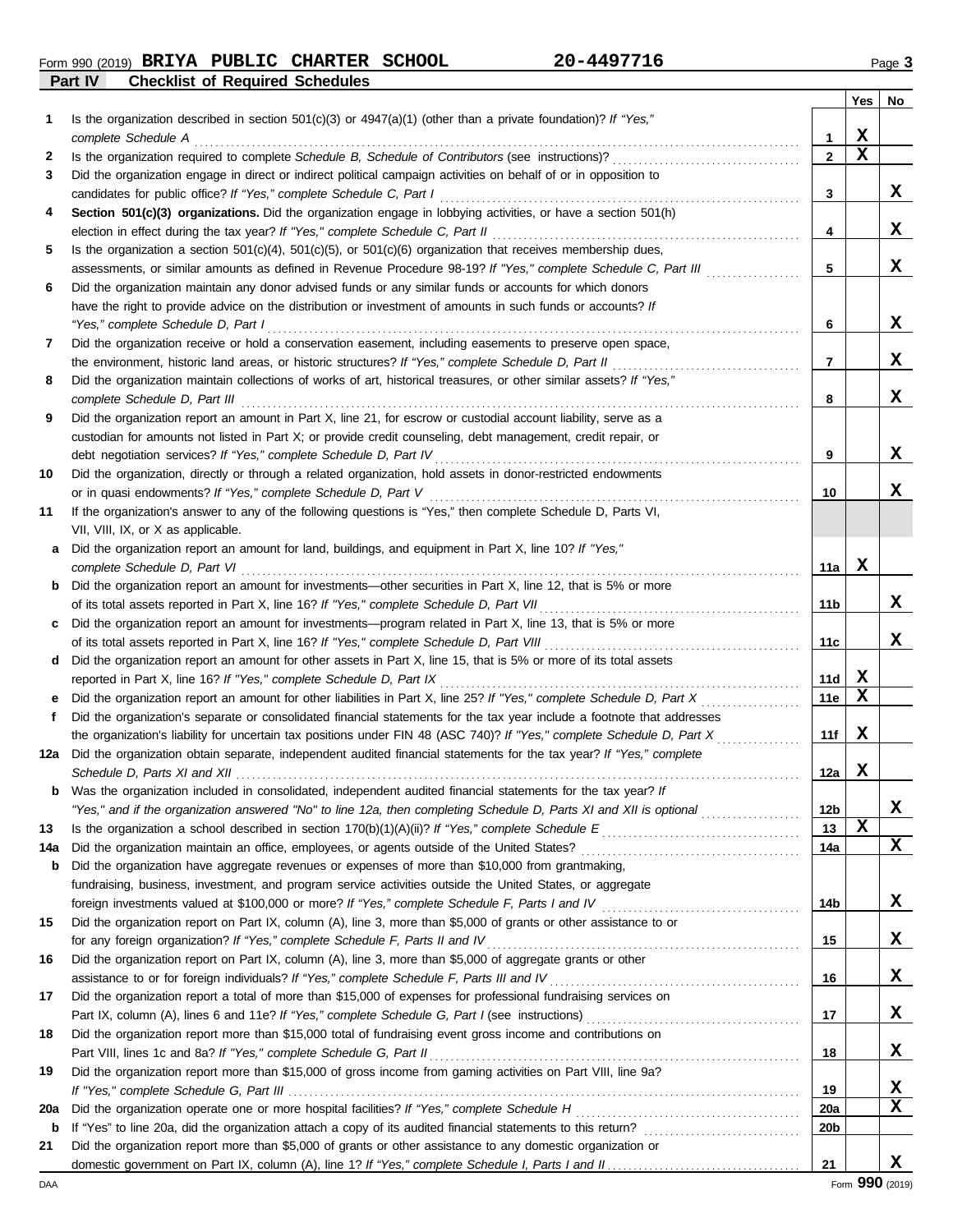**Form 990 (2019) BRIYA PUBLIC CHARTER SCHOOL 20-4497716** Page 4 **Part IV Checklist of Required Schedules** *(continued)*

| Did the organization report more than \$5,000 of grants or other assistance to or for domestic individuals on<br>22<br>x<br>Part IX, column (A), line 2? If "Yes," complete Schedule I, Parts I and III<br>22<br>Did the organization answer "Yes" to Part VII, Section A, line 3, 4, or 5 about compensation of the<br>23<br>organization's current and former officers, directors, trustees, key employees, and highest compensated<br>х<br>employees? If "Yes," complete Schedule J<br>23<br>Did the organization have a tax-exempt bond issue with an outstanding principal amount of more than<br>24a<br>\$100,000 as of the last day of the year, that was issued after December 31, 2002? If "Yes," answer lines 24b<br>x<br>through 24d and complete Schedule K. If "No," go to line 25a<br>24a<br>Did the organization invest any proceeds of tax-exempt bonds beyond a temporary period exception?<br>24b<br>b<br>Did the organization maintain an escrow account other than a refunding escrow at any time during the year<br>c<br>24c<br>to defease any tax-exempt bonds?<br>Did the organization act as an "on behalf of" issuer for bonds outstanding at any time during the year?<br>24d<br>d<br>Section 501(c)(3), 501(c)(4), and 501(c)(29) organizations. Did the organization engage in an excess benefit<br>25a<br>X<br>transaction with a disqualified person during the year? If "Yes," complete Schedule L, Part I<br>25a<br>Is the organization aware that it engaged in an excess benefit transaction with a disqualified person in a prior<br>b<br>year, and that the transaction has not been reported on any of the organization's prior Forms 990 or 990-EZ?<br>x<br>If "Yes," complete Schedule L, Part I<br>25 <sub>b</sub><br>Did the organization report any amount on Part X, line 5 or 22, for receivables from or payables to any current<br>26<br>or former officer, director, trustee, key employee, creator or founder, substantial contributor, or 35%<br>x<br>controlled entity or family member of any of these persons? If "Yes," complete Schedule L, Part II<br>26<br>Did the organization provide a grant or other assistance to any current or former officer, director, trustee, key<br>27<br>employee, creator or founder, substantial contributor or employee thereof, a grant selection committee<br>member, or to a 35% controlled entity (including an employee thereof) or family member of any of these<br>x<br>persons? If "Yes," complete Schedule L, Part III<br>27<br>Was the organization a party to a business transaction with one of the following parties (see Schedule L, Part<br>28<br>IV instructions, for applicable filing thresholds, conditions, and exceptions):<br>A current or former officer, director, trustee, key employee, creator or founder, or substantial contributor? If<br>a<br>X<br>"Yes," complete Schedule L, Part IV<br>28a<br>X<br>A family member of any individual described in line 28a? If "Yes," complete Schedule L, Part IV [[[[[[[[[[[[[<br>28b<br>b<br>A 35% controlled entity of one or more individuals and/or organizations described in lines 28a or 28b? If<br>c<br>x<br>"Yes," complete Schedule L, Part IV<br>28c<br>X<br>29<br>29<br>Did the organization receive contributions of art, historical treasures, or other similar assets, or qualified<br>30<br>x<br>conservation contributions? If "Yes," complete Schedule M<br>30<br>X<br>Did the organization liquidate, terminate, or dissolve and cease operations? If "Yes," complete Schedule N, Part I<br>31<br>31<br>Did the organization sell, exchange, dispose of, or transfer more than 25% of its net assets? If "Yes,"<br>32<br>X<br>complete Schedule N, Part II<br>32<br>Did the organization own 100% of an entity disregarded as separate from the organization under Regulations<br>33<br>x<br>sections 301.7701-2 and 301.7701-3? If "Yes," complete Schedule R, Part I<br>33<br>Was the organization related to any tax-exempt or taxable entity? If "Yes," complete Schedule R, Part II, III,<br>34<br>x<br>or IV, and Part V, line 1<br>34<br>x<br>35a<br>35a<br>If "Yes" to line 35a, did the organization receive any payment from or engage in any transaction with a<br>b<br>35 <sub>b</sub><br>Section 501(c)(3) organizations. Did the organization make any transfers to an exempt non-charitable<br>36<br>x<br>related organization? If "Yes," complete Schedule R, Part V, line 2<br>36<br>Did the organization conduct more than 5% of its activities through an entity that is not a related organization<br>37<br>x<br>37<br>Did the organization complete Schedule O and provide explanations in Schedule O for Part VI, lines 11b and<br>38<br>X<br>19? Note: All Form 990 filers are required to complete Schedule O.<br>38<br>Statements Regarding Other IRS Filings and Tax Compliance<br>Part V<br>Check if Schedule O contains a response or note to any line in this Part V<br>Yes<br>No<br>187<br>Enter the number reported in Box 3 of Form 1096. Enter -0- if not applicable<br>1a<br>1а<br>0<br>Enter the number of Forms W-2G included in line 1a. Enter -0- if not applicable<br>1 <sub>b</sub><br>$\mathbf b$<br>Did the organization comply with backup withholding rules for reportable payments to vendors and<br>c<br>1c |  | Yes | No |
|------------------------------------------------------------------------------------------------------------------------------------------------------------------------------------------------------------------------------------------------------------------------------------------------------------------------------------------------------------------------------------------------------------------------------------------------------------------------------------------------------------------------------------------------------------------------------------------------------------------------------------------------------------------------------------------------------------------------------------------------------------------------------------------------------------------------------------------------------------------------------------------------------------------------------------------------------------------------------------------------------------------------------------------------------------------------------------------------------------------------------------------------------------------------------------------------------------------------------------------------------------------------------------------------------------------------------------------------------------------------------------------------------------------------------------------------------------------------------------------------------------------------------------------------------------------------------------------------------------------------------------------------------------------------------------------------------------------------------------------------------------------------------------------------------------------------------------------------------------------------------------------------------------------------------------------------------------------------------------------------------------------------------------------------------------------------------------------------------------------------------------------------------------------------------------------------------------------------------------------------------------------------------------------------------------------------------------------------------------------------------------------------------------------------------------------------------------------------------------------------------------------------------------------------------------------------------------------------------------------------------------------------------------------------------------------------------------------------------------------------------------------------------------------------------------------------------------------------------------------------------------------------------------------------------------------------------------------------------------------------------------------------------------------------------------------------------------------------------------------------------------------------------------------------------------------------------------------------------------------------------------------------------------------------------------------------------------------------------------------------------------------------------------------------------------------------------------------------------------------------------------------------------------------------------------------------------------------------------------------------------------------------------------------------------------------------------------------------------------------------------------------------------------------------------------------------------------------------------------------------------------------------------------------------------------------------------------------------------------------------------------------------------------------------------------------------------------------------------------------------------------------------------------------------------------------------------------------------------------------------------------------------------------------------------------------------------------------------------------------------------------------------------------------------------------------------------------------------------------------------------------------------------------------------------------------------------------------------------------------------------------------------------------------------------------------------------------------------------------------------------------------------------------------------------------------------------------------------------------------------------------------------------------------------------------------------------------------------------------------------------------------------------------------------------------------------------------------------------------------------------------------------------------------------------------------------------------------------------------------------------------------------------------------------------------------------------------------|--|-----|----|
|                                                                                                                                                                                                                                                                                                                                                                                                                                                                                                                                                                                                                                                                                                                                                                                                                                                                                                                                                                                                                                                                                                                                                                                                                                                                                                                                                                                                                                                                                                                                                                                                                                                                                                                                                                                                                                                                                                                                                                                                                                                                                                                                                                                                                                                                                                                                                                                                                                                                                                                                                                                                                                                                                                                                                                                                                                                                                                                                                                                                                                                                                                                                                                                                                                                                                                                                                                                                                                                                                                                                                                                                                                                                                                                                                                                                                                                                                                                                                                                                                                                                                                                                                                                                                                                                                                                                                                                                                                                                                                                                                                                                                                                                                                                                                                                                                                                                                                                                                                                                                                                                                                                                                                                                                                                                                                                                          |  |     |    |
|                                                                                                                                                                                                                                                                                                                                                                                                                                                                                                                                                                                                                                                                                                                                                                                                                                                                                                                                                                                                                                                                                                                                                                                                                                                                                                                                                                                                                                                                                                                                                                                                                                                                                                                                                                                                                                                                                                                                                                                                                                                                                                                                                                                                                                                                                                                                                                                                                                                                                                                                                                                                                                                                                                                                                                                                                                                                                                                                                                                                                                                                                                                                                                                                                                                                                                                                                                                                                                                                                                                                                                                                                                                                                                                                                                                                                                                                                                                                                                                                                                                                                                                                                                                                                                                                                                                                                                                                                                                                                                                                                                                                                                                                                                                                                                                                                                                                                                                                                                                                                                                                                                                                                                                                                                                                                                                                          |  |     |    |
|                                                                                                                                                                                                                                                                                                                                                                                                                                                                                                                                                                                                                                                                                                                                                                                                                                                                                                                                                                                                                                                                                                                                                                                                                                                                                                                                                                                                                                                                                                                                                                                                                                                                                                                                                                                                                                                                                                                                                                                                                                                                                                                                                                                                                                                                                                                                                                                                                                                                                                                                                                                                                                                                                                                                                                                                                                                                                                                                                                                                                                                                                                                                                                                                                                                                                                                                                                                                                                                                                                                                                                                                                                                                                                                                                                                                                                                                                                                                                                                                                                                                                                                                                                                                                                                                                                                                                                                                                                                                                                                                                                                                                                                                                                                                                                                                                                                                                                                                                                                                                                                                                                                                                                                                                                                                                                                                          |  |     |    |
|                                                                                                                                                                                                                                                                                                                                                                                                                                                                                                                                                                                                                                                                                                                                                                                                                                                                                                                                                                                                                                                                                                                                                                                                                                                                                                                                                                                                                                                                                                                                                                                                                                                                                                                                                                                                                                                                                                                                                                                                                                                                                                                                                                                                                                                                                                                                                                                                                                                                                                                                                                                                                                                                                                                                                                                                                                                                                                                                                                                                                                                                                                                                                                                                                                                                                                                                                                                                                                                                                                                                                                                                                                                                                                                                                                                                                                                                                                                                                                                                                                                                                                                                                                                                                                                                                                                                                                                                                                                                                                                                                                                                                                                                                                                                                                                                                                                                                                                                                                                                                                                                                                                                                                                                                                                                                                                                          |  |     |    |
|                                                                                                                                                                                                                                                                                                                                                                                                                                                                                                                                                                                                                                                                                                                                                                                                                                                                                                                                                                                                                                                                                                                                                                                                                                                                                                                                                                                                                                                                                                                                                                                                                                                                                                                                                                                                                                                                                                                                                                                                                                                                                                                                                                                                                                                                                                                                                                                                                                                                                                                                                                                                                                                                                                                                                                                                                                                                                                                                                                                                                                                                                                                                                                                                                                                                                                                                                                                                                                                                                                                                                                                                                                                                                                                                                                                                                                                                                                                                                                                                                                                                                                                                                                                                                                                                                                                                                                                                                                                                                                                                                                                                                                                                                                                                                                                                                                                                                                                                                                                                                                                                                                                                                                                                                                                                                                                                          |  |     |    |
|                                                                                                                                                                                                                                                                                                                                                                                                                                                                                                                                                                                                                                                                                                                                                                                                                                                                                                                                                                                                                                                                                                                                                                                                                                                                                                                                                                                                                                                                                                                                                                                                                                                                                                                                                                                                                                                                                                                                                                                                                                                                                                                                                                                                                                                                                                                                                                                                                                                                                                                                                                                                                                                                                                                                                                                                                                                                                                                                                                                                                                                                                                                                                                                                                                                                                                                                                                                                                                                                                                                                                                                                                                                                                                                                                                                                                                                                                                                                                                                                                                                                                                                                                                                                                                                                                                                                                                                                                                                                                                                                                                                                                                                                                                                                                                                                                                                                                                                                                                                                                                                                                                                                                                                                                                                                                                                                          |  |     |    |
|                                                                                                                                                                                                                                                                                                                                                                                                                                                                                                                                                                                                                                                                                                                                                                                                                                                                                                                                                                                                                                                                                                                                                                                                                                                                                                                                                                                                                                                                                                                                                                                                                                                                                                                                                                                                                                                                                                                                                                                                                                                                                                                                                                                                                                                                                                                                                                                                                                                                                                                                                                                                                                                                                                                                                                                                                                                                                                                                                                                                                                                                                                                                                                                                                                                                                                                                                                                                                                                                                                                                                                                                                                                                                                                                                                                                                                                                                                                                                                                                                                                                                                                                                                                                                                                                                                                                                                                                                                                                                                                                                                                                                                                                                                                                                                                                                                                                                                                                                                                                                                                                                                                                                                                                                                                                                                                                          |  |     |    |
|                                                                                                                                                                                                                                                                                                                                                                                                                                                                                                                                                                                                                                                                                                                                                                                                                                                                                                                                                                                                                                                                                                                                                                                                                                                                                                                                                                                                                                                                                                                                                                                                                                                                                                                                                                                                                                                                                                                                                                                                                                                                                                                                                                                                                                                                                                                                                                                                                                                                                                                                                                                                                                                                                                                                                                                                                                                                                                                                                                                                                                                                                                                                                                                                                                                                                                                                                                                                                                                                                                                                                                                                                                                                                                                                                                                                                                                                                                                                                                                                                                                                                                                                                                                                                                                                                                                                                                                                                                                                                                                                                                                                                                                                                                                                                                                                                                                                                                                                                                                                                                                                                                                                                                                                                                                                                                                                          |  |     |    |
|                                                                                                                                                                                                                                                                                                                                                                                                                                                                                                                                                                                                                                                                                                                                                                                                                                                                                                                                                                                                                                                                                                                                                                                                                                                                                                                                                                                                                                                                                                                                                                                                                                                                                                                                                                                                                                                                                                                                                                                                                                                                                                                                                                                                                                                                                                                                                                                                                                                                                                                                                                                                                                                                                                                                                                                                                                                                                                                                                                                                                                                                                                                                                                                                                                                                                                                                                                                                                                                                                                                                                                                                                                                                                                                                                                                                                                                                                                                                                                                                                                                                                                                                                                                                                                                                                                                                                                                                                                                                                                                                                                                                                                                                                                                                                                                                                                                                                                                                                                                                                                                                                                                                                                                                                                                                                                                                          |  |     |    |
|                                                                                                                                                                                                                                                                                                                                                                                                                                                                                                                                                                                                                                                                                                                                                                                                                                                                                                                                                                                                                                                                                                                                                                                                                                                                                                                                                                                                                                                                                                                                                                                                                                                                                                                                                                                                                                                                                                                                                                                                                                                                                                                                                                                                                                                                                                                                                                                                                                                                                                                                                                                                                                                                                                                                                                                                                                                                                                                                                                                                                                                                                                                                                                                                                                                                                                                                                                                                                                                                                                                                                                                                                                                                                                                                                                                                                                                                                                                                                                                                                                                                                                                                                                                                                                                                                                                                                                                                                                                                                                                                                                                                                                                                                                                                                                                                                                                                                                                                                                                                                                                                                                                                                                                                                                                                                                                                          |  |     |    |
|                                                                                                                                                                                                                                                                                                                                                                                                                                                                                                                                                                                                                                                                                                                                                                                                                                                                                                                                                                                                                                                                                                                                                                                                                                                                                                                                                                                                                                                                                                                                                                                                                                                                                                                                                                                                                                                                                                                                                                                                                                                                                                                                                                                                                                                                                                                                                                                                                                                                                                                                                                                                                                                                                                                                                                                                                                                                                                                                                                                                                                                                                                                                                                                                                                                                                                                                                                                                                                                                                                                                                                                                                                                                                                                                                                                                                                                                                                                                                                                                                                                                                                                                                                                                                                                                                                                                                                                                                                                                                                                                                                                                                                                                                                                                                                                                                                                                                                                                                                                                                                                                                                                                                                                                                                                                                                                                          |  |     |    |
|                                                                                                                                                                                                                                                                                                                                                                                                                                                                                                                                                                                                                                                                                                                                                                                                                                                                                                                                                                                                                                                                                                                                                                                                                                                                                                                                                                                                                                                                                                                                                                                                                                                                                                                                                                                                                                                                                                                                                                                                                                                                                                                                                                                                                                                                                                                                                                                                                                                                                                                                                                                                                                                                                                                                                                                                                                                                                                                                                                                                                                                                                                                                                                                                                                                                                                                                                                                                                                                                                                                                                                                                                                                                                                                                                                                                                                                                                                                                                                                                                                                                                                                                                                                                                                                                                                                                                                                                                                                                                                                                                                                                                                                                                                                                                                                                                                                                                                                                                                                                                                                                                                                                                                                                                                                                                                                                          |  |     |    |
|                                                                                                                                                                                                                                                                                                                                                                                                                                                                                                                                                                                                                                                                                                                                                                                                                                                                                                                                                                                                                                                                                                                                                                                                                                                                                                                                                                                                                                                                                                                                                                                                                                                                                                                                                                                                                                                                                                                                                                                                                                                                                                                                                                                                                                                                                                                                                                                                                                                                                                                                                                                                                                                                                                                                                                                                                                                                                                                                                                                                                                                                                                                                                                                                                                                                                                                                                                                                                                                                                                                                                                                                                                                                                                                                                                                                                                                                                                                                                                                                                                                                                                                                                                                                                                                                                                                                                                                                                                                                                                                                                                                                                                                                                                                                                                                                                                                                                                                                                                                                                                                                                                                                                                                                                                                                                                                                          |  |     |    |
|                                                                                                                                                                                                                                                                                                                                                                                                                                                                                                                                                                                                                                                                                                                                                                                                                                                                                                                                                                                                                                                                                                                                                                                                                                                                                                                                                                                                                                                                                                                                                                                                                                                                                                                                                                                                                                                                                                                                                                                                                                                                                                                                                                                                                                                                                                                                                                                                                                                                                                                                                                                                                                                                                                                                                                                                                                                                                                                                                                                                                                                                                                                                                                                                                                                                                                                                                                                                                                                                                                                                                                                                                                                                                                                                                                                                                                                                                                                                                                                                                                                                                                                                                                                                                                                                                                                                                                                                                                                                                                                                                                                                                                                                                                                                                                                                                                                                                                                                                                                                                                                                                                                                                                                                                                                                                                                                          |  |     |    |
|                                                                                                                                                                                                                                                                                                                                                                                                                                                                                                                                                                                                                                                                                                                                                                                                                                                                                                                                                                                                                                                                                                                                                                                                                                                                                                                                                                                                                                                                                                                                                                                                                                                                                                                                                                                                                                                                                                                                                                                                                                                                                                                                                                                                                                                                                                                                                                                                                                                                                                                                                                                                                                                                                                                                                                                                                                                                                                                                                                                                                                                                                                                                                                                                                                                                                                                                                                                                                                                                                                                                                                                                                                                                                                                                                                                                                                                                                                                                                                                                                                                                                                                                                                                                                                                                                                                                                                                                                                                                                                                                                                                                                                                                                                                                                                                                                                                                                                                                                                                                                                                                                                                                                                                                                                                                                                                                          |  |     |    |
|                                                                                                                                                                                                                                                                                                                                                                                                                                                                                                                                                                                                                                                                                                                                                                                                                                                                                                                                                                                                                                                                                                                                                                                                                                                                                                                                                                                                                                                                                                                                                                                                                                                                                                                                                                                                                                                                                                                                                                                                                                                                                                                                                                                                                                                                                                                                                                                                                                                                                                                                                                                                                                                                                                                                                                                                                                                                                                                                                                                                                                                                                                                                                                                                                                                                                                                                                                                                                                                                                                                                                                                                                                                                                                                                                                                                                                                                                                                                                                                                                                                                                                                                                                                                                                                                                                                                                                                                                                                                                                                                                                                                                                                                                                                                                                                                                                                                                                                                                                                                                                                                                                                                                                                                                                                                                                                                          |  |     |    |
|                                                                                                                                                                                                                                                                                                                                                                                                                                                                                                                                                                                                                                                                                                                                                                                                                                                                                                                                                                                                                                                                                                                                                                                                                                                                                                                                                                                                                                                                                                                                                                                                                                                                                                                                                                                                                                                                                                                                                                                                                                                                                                                                                                                                                                                                                                                                                                                                                                                                                                                                                                                                                                                                                                                                                                                                                                                                                                                                                                                                                                                                                                                                                                                                                                                                                                                                                                                                                                                                                                                                                                                                                                                                                                                                                                                                                                                                                                                                                                                                                                                                                                                                                                                                                                                                                                                                                                                                                                                                                                                                                                                                                                                                                                                                                                                                                                                                                                                                                                                                                                                                                                                                                                                                                                                                                                                                          |  |     |    |
|                                                                                                                                                                                                                                                                                                                                                                                                                                                                                                                                                                                                                                                                                                                                                                                                                                                                                                                                                                                                                                                                                                                                                                                                                                                                                                                                                                                                                                                                                                                                                                                                                                                                                                                                                                                                                                                                                                                                                                                                                                                                                                                                                                                                                                                                                                                                                                                                                                                                                                                                                                                                                                                                                                                                                                                                                                                                                                                                                                                                                                                                                                                                                                                                                                                                                                                                                                                                                                                                                                                                                                                                                                                                                                                                                                                                                                                                                                                                                                                                                                                                                                                                                                                                                                                                                                                                                                                                                                                                                                                                                                                                                                                                                                                                                                                                                                                                                                                                                                                                                                                                                                                                                                                                                                                                                                                                          |  |     |    |
|                                                                                                                                                                                                                                                                                                                                                                                                                                                                                                                                                                                                                                                                                                                                                                                                                                                                                                                                                                                                                                                                                                                                                                                                                                                                                                                                                                                                                                                                                                                                                                                                                                                                                                                                                                                                                                                                                                                                                                                                                                                                                                                                                                                                                                                                                                                                                                                                                                                                                                                                                                                                                                                                                                                                                                                                                                                                                                                                                                                                                                                                                                                                                                                                                                                                                                                                                                                                                                                                                                                                                                                                                                                                                                                                                                                                                                                                                                                                                                                                                                                                                                                                                                                                                                                                                                                                                                                                                                                                                                                                                                                                                                                                                                                                                                                                                                                                                                                                                                                                                                                                                                                                                                                                                                                                                                                                          |  |     |    |
|                                                                                                                                                                                                                                                                                                                                                                                                                                                                                                                                                                                                                                                                                                                                                                                                                                                                                                                                                                                                                                                                                                                                                                                                                                                                                                                                                                                                                                                                                                                                                                                                                                                                                                                                                                                                                                                                                                                                                                                                                                                                                                                                                                                                                                                                                                                                                                                                                                                                                                                                                                                                                                                                                                                                                                                                                                                                                                                                                                                                                                                                                                                                                                                                                                                                                                                                                                                                                                                                                                                                                                                                                                                                                                                                                                                                                                                                                                                                                                                                                                                                                                                                                                                                                                                                                                                                                                                                                                                                                                                                                                                                                                                                                                                                                                                                                                                                                                                                                                                                                                                                                                                                                                                                                                                                                                                                          |  |     |    |
|                                                                                                                                                                                                                                                                                                                                                                                                                                                                                                                                                                                                                                                                                                                                                                                                                                                                                                                                                                                                                                                                                                                                                                                                                                                                                                                                                                                                                                                                                                                                                                                                                                                                                                                                                                                                                                                                                                                                                                                                                                                                                                                                                                                                                                                                                                                                                                                                                                                                                                                                                                                                                                                                                                                                                                                                                                                                                                                                                                                                                                                                                                                                                                                                                                                                                                                                                                                                                                                                                                                                                                                                                                                                                                                                                                                                                                                                                                                                                                                                                                                                                                                                                                                                                                                                                                                                                                                                                                                                                                                                                                                                                                                                                                                                                                                                                                                                                                                                                                                                                                                                                                                                                                                                                                                                                                                                          |  |     |    |
|                                                                                                                                                                                                                                                                                                                                                                                                                                                                                                                                                                                                                                                                                                                                                                                                                                                                                                                                                                                                                                                                                                                                                                                                                                                                                                                                                                                                                                                                                                                                                                                                                                                                                                                                                                                                                                                                                                                                                                                                                                                                                                                                                                                                                                                                                                                                                                                                                                                                                                                                                                                                                                                                                                                                                                                                                                                                                                                                                                                                                                                                                                                                                                                                                                                                                                                                                                                                                                                                                                                                                                                                                                                                                                                                                                                                                                                                                                                                                                                                                                                                                                                                                                                                                                                                                                                                                                                                                                                                                                                                                                                                                                                                                                                                                                                                                                                                                                                                                                                                                                                                                                                                                                                                                                                                                                                                          |  |     |    |
|                                                                                                                                                                                                                                                                                                                                                                                                                                                                                                                                                                                                                                                                                                                                                                                                                                                                                                                                                                                                                                                                                                                                                                                                                                                                                                                                                                                                                                                                                                                                                                                                                                                                                                                                                                                                                                                                                                                                                                                                                                                                                                                                                                                                                                                                                                                                                                                                                                                                                                                                                                                                                                                                                                                                                                                                                                                                                                                                                                                                                                                                                                                                                                                                                                                                                                                                                                                                                                                                                                                                                                                                                                                                                                                                                                                                                                                                                                                                                                                                                                                                                                                                                                                                                                                                                                                                                                                                                                                                                                                                                                                                                                                                                                                                                                                                                                                                                                                                                                                                                                                                                                                                                                                                                                                                                                                                          |  |     |    |
|                                                                                                                                                                                                                                                                                                                                                                                                                                                                                                                                                                                                                                                                                                                                                                                                                                                                                                                                                                                                                                                                                                                                                                                                                                                                                                                                                                                                                                                                                                                                                                                                                                                                                                                                                                                                                                                                                                                                                                                                                                                                                                                                                                                                                                                                                                                                                                                                                                                                                                                                                                                                                                                                                                                                                                                                                                                                                                                                                                                                                                                                                                                                                                                                                                                                                                                                                                                                                                                                                                                                                                                                                                                                                                                                                                                                                                                                                                                                                                                                                                                                                                                                                                                                                                                                                                                                                                                                                                                                                                                                                                                                                                                                                                                                                                                                                                                                                                                                                                                                                                                                                                                                                                                                                                                                                                                                          |  |     |    |
|                                                                                                                                                                                                                                                                                                                                                                                                                                                                                                                                                                                                                                                                                                                                                                                                                                                                                                                                                                                                                                                                                                                                                                                                                                                                                                                                                                                                                                                                                                                                                                                                                                                                                                                                                                                                                                                                                                                                                                                                                                                                                                                                                                                                                                                                                                                                                                                                                                                                                                                                                                                                                                                                                                                                                                                                                                                                                                                                                                                                                                                                                                                                                                                                                                                                                                                                                                                                                                                                                                                                                                                                                                                                                                                                                                                                                                                                                                                                                                                                                                                                                                                                                                                                                                                                                                                                                                                                                                                                                                                                                                                                                                                                                                                                                                                                                                                                                                                                                                                                                                                                                                                                                                                                                                                                                                                                          |  |     |    |
|                                                                                                                                                                                                                                                                                                                                                                                                                                                                                                                                                                                                                                                                                                                                                                                                                                                                                                                                                                                                                                                                                                                                                                                                                                                                                                                                                                                                                                                                                                                                                                                                                                                                                                                                                                                                                                                                                                                                                                                                                                                                                                                                                                                                                                                                                                                                                                                                                                                                                                                                                                                                                                                                                                                                                                                                                                                                                                                                                                                                                                                                                                                                                                                                                                                                                                                                                                                                                                                                                                                                                                                                                                                                                                                                                                                                                                                                                                                                                                                                                                                                                                                                                                                                                                                                                                                                                                                                                                                                                                                                                                                                                                                                                                                                                                                                                                                                                                                                                                                                                                                                                                                                                                                                                                                                                                                                          |  |     |    |
|                                                                                                                                                                                                                                                                                                                                                                                                                                                                                                                                                                                                                                                                                                                                                                                                                                                                                                                                                                                                                                                                                                                                                                                                                                                                                                                                                                                                                                                                                                                                                                                                                                                                                                                                                                                                                                                                                                                                                                                                                                                                                                                                                                                                                                                                                                                                                                                                                                                                                                                                                                                                                                                                                                                                                                                                                                                                                                                                                                                                                                                                                                                                                                                                                                                                                                                                                                                                                                                                                                                                                                                                                                                                                                                                                                                                                                                                                                                                                                                                                                                                                                                                                                                                                                                                                                                                                                                                                                                                                                                                                                                                                                                                                                                                                                                                                                                                                                                                                                                                                                                                                                                                                                                                                                                                                                                                          |  |     |    |
|                                                                                                                                                                                                                                                                                                                                                                                                                                                                                                                                                                                                                                                                                                                                                                                                                                                                                                                                                                                                                                                                                                                                                                                                                                                                                                                                                                                                                                                                                                                                                                                                                                                                                                                                                                                                                                                                                                                                                                                                                                                                                                                                                                                                                                                                                                                                                                                                                                                                                                                                                                                                                                                                                                                                                                                                                                                                                                                                                                                                                                                                                                                                                                                                                                                                                                                                                                                                                                                                                                                                                                                                                                                                                                                                                                                                                                                                                                                                                                                                                                                                                                                                                                                                                                                                                                                                                                                                                                                                                                                                                                                                                                                                                                                                                                                                                                                                                                                                                                                                                                                                                                                                                                                                                                                                                                                                          |  |     |    |
|                                                                                                                                                                                                                                                                                                                                                                                                                                                                                                                                                                                                                                                                                                                                                                                                                                                                                                                                                                                                                                                                                                                                                                                                                                                                                                                                                                                                                                                                                                                                                                                                                                                                                                                                                                                                                                                                                                                                                                                                                                                                                                                                                                                                                                                                                                                                                                                                                                                                                                                                                                                                                                                                                                                                                                                                                                                                                                                                                                                                                                                                                                                                                                                                                                                                                                                                                                                                                                                                                                                                                                                                                                                                                                                                                                                                                                                                                                                                                                                                                                                                                                                                                                                                                                                                                                                                                                                                                                                                                                                                                                                                                                                                                                                                                                                                                                                                                                                                                                                                                                                                                                                                                                                                                                                                                                                                          |  |     |    |
|                                                                                                                                                                                                                                                                                                                                                                                                                                                                                                                                                                                                                                                                                                                                                                                                                                                                                                                                                                                                                                                                                                                                                                                                                                                                                                                                                                                                                                                                                                                                                                                                                                                                                                                                                                                                                                                                                                                                                                                                                                                                                                                                                                                                                                                                                                                                                                                                                                                                                                                                                                                                                                                                                                                                                                                                                                                                                                                                                                                                                                                                                                                                                                                                                                                                                                                                                                                                                                                                                                                                                                                                                                                                                                                                                                                                                                                                                                                                                                                                                                                                                                                                                                                                                                                                                                                                                                                                                                                                                                                                                                                                                                                                                                                                                                                                                                                                                                                                                                                                                                                                                                                                                                                                                                                                                                                                          |  |     |    |
|                                                                                                                                                                                                                                                                                                                                                                                                                                                                                                                                                                                                                                                                                                                                                                                                                                                                                                                                                                                                                                                                                                                                                                                                                                                                                                                                                                                                                                                                                                                                                                                                                                                                                                                                                                                                                                                                                                                                                                                                                                                                                                                                                                                                                                                                                                                                                                                                                                                                                                                                                                                                                                                                                                                                                                                                                                                                                                                                                                                                                                                                                                                                                                                                                                                                                                                                                                                                                                                                                                                                                                                                                                                                                                                                                                                                                                                                                                                                                                                                                                                                                                                                                                                                                                                                                                                                                                                                                                                                                                                                                                                                                                                                                                                                                                                                                                                                                                                                                                                                                                                                                                                                                                                                                                                                                                                                          |  |     |    |
|                                                                                                                                                                                                                                                                                                                                                                                                                                                                                                                                                                                                                                                                                                                                                                                                                                                                                                                                                                                                                                                                                                                                                                                                                                                                                                                                                                                                                                                                                                                                                                                                                                                                                                                                                                                                                                                                                                                                                                                                                                                                                                                                                                                                                                                                                                                                                                                                                                                                                                                                                                                                                                                                                                                                                                                                                                                                                                                                                                                                                                                                                                                                                                                                                                                                                                                                                                                                                                                                                                                                                                                                                                                                                                                                                                                                                                                                                                                                                                                                                                                                                                                                                                                                                                                                                                                                                                                                                                                                                                                                                                                                                                                                                                                                                                                                                                                                                                                                                                                                                                                                                                                                                                                                                                                                                                                                          |  |     |    |
|                                                                                                                                                                                                                                                                                                                                                                                                                                                                                                                                                                                                                                                                                                                                                                                                                                                                                                                                                                                                                                                                                                                                                                                                                                                                                                                                                                                                                                                                                                                                                                                                                                                                                                                                                                                                                                                                                                                                                                                                                                                                                                                                                                                                                                                                                                                                                                                                                                                                                                                                                                                                                                                                                                                                                                                                                                                                                                                                                                                                                                                                                                                                                                                                                                                                                                                                                                                                                                                                                                                                                                                                                                                                                                                                                                                                                                                                                                                                                                                                                                                                                                                                                                                                                                                                                                                                                                                                                                                                                                                                                                                                                                                                                                                                                                                                                                                                                                                                                                                                                                                                                                                                                                                                                                                                                                                                          |  |     |    |
|                                                                                                                                                                                                                                                                                                                                                                                                                                                                                                                                                                                                                                                                                                                                                                                                                                                                                                                                                                                                                                                                                                                                                                                                                                                                                                                                                                                                                                                                                                                                                                                                                                                                                                                                                                                                                                                                                                                                                                                                                                                                                                                                                                                                                                                                                                                                                                                                                                                                                                                                                                                                                                                                                                                                                                                                                                                                                                                                                                                                                                                                                                                                                                                                                                                                                                                                                                                                                                                                                                                                                                                                                                                                                                                                                                                                                                                                                                                                                                                                                                                                                                                                                                                                                                                                                                                                                                                                                                                                                                                                                                                                                                                                                                                                                                                                                                                                                                                                                                                                                                                                                                                                                                                                                                                                                                                                          |  |     |    |
|                                                                                                                                                                                                                                                                                                                                                                                                                                                                                                                                                                                                                                                                                                                                                                                                                                                                                                                                                                                                                                                                                                                                                                                                                                                                                                                                                                                                                                                                                                                                                                                                                                                                                                                                                                                                                                                                                                                                                                                                                                                                                                                                                                                                                                                                                                                                                                                                                                                                                                                                                                                                                                                                                                                                                                                                                                                                                                                                                                                                                                                                                                                                                                                                                                                                                                                                                                                                                                                                                                                                                                                                                                                                                                                                                                                                                                                                                                                                                                                                                                                                                                                                                                                                                                                                                                                                                                                                                                                                                                                                                                                                                                                                                                                                                                                                                                                                                                                                                                                                                                                                                                                                                                                                                                                                                                                                          |  |     |    |
|                                                                                                                                                                                                                                                                                                                                                                                                                                                                                                                                                                                                                                                                                                                                                                                                                                                                                                                                                                                                                                                                                                                                                                                                                                                                                                                                                                                                                                                                                                                                                                                                                                                                                                                                                                                                                                                                                                                                                                                                                                                                                                                                                                                                                                                                                                                                                                                                                                                                                                                                                                                                                                                                                                                                                                                                                                                                                                                                                                                                                                                                                                                                                                                                                                                                                                                                                                                                                                                                                                                                                                                                                                                                                                                                                                                                                                                                                                                                                                                                                                                                                                                                                                                                                                                                                                                                                                                                                                                                                                                                                                                                                                                                                                                                                                                                                                                                                                                                                                                                                                                                                                                                                                                                                                                                                                                                          |  |     |    |
|                                                                                                                                                                                                                                                                                                                                                                                                                                                                                                                                                                                                                                                                                                                                                                                                                                                                                                                                                                                                                                                                                                                                                                                                                                                                                                                                                                                                                                                                                                                                                                                                                                                                                                                                                                                                                                                                                                                                                                                                                                                                                                                                                                                                                                                                                                                                                                                                                                                                                                                                                                                                                                                                                                                                                                                                                                                                                                                                                                                                                                                                                                                                                                                                                                                                                                                                                                                                                                                                                                                                                                                                                                                                                                                                                                                                                                                                                                                                                                                                                                                                                                                                                                                                                                                                                                                                                                                                                                                                                                                                                                                                                                                                                                                                                                                                                                                                                                                                                                                                                                                                                                                                                                                                                                                                                                                                          |  |     |    |
|                                                                                                                                                                                                                                                                                                                                                                                                                                                                                                                                                                                                                                                                                                                                                                                                                                                                                                                                                                                                                                                                                                                                                                                                                                                                                                                                                                                                                                                                                                                                                                                                                                                                                                                                                                                                                                                                                                                                                                                                                                                                                                                                                                                                                                                                                                                                                                                                                                                                                                                                                                                                                                                                                                                                                                                                                                                                                                                                                                                                                                                                                                                                                                                                                                                                                                                                                                                                                                                                                                                                                                                                                                                                                                                                                                                                                                                                                                                                                                                                                                                                                                                                                                                                                                                                                                                                                                                                                                                                                                                                                                                                                                                                                                                                                                                                                                                                                                                                                                                                                                                                                                                                                                                                                                                                                                                                          |  |     |    |
|                                                                                                                                                                                                                                                                                                                                                                                                                                                                                                                                                                                                                                                                                                                                                                                                                                                                                                                                                                                                                                                                                                                                                                                                                                                                                                                                                                                                                                                                                                                                                                                                                                                                                                                                                                                                                                                                                                                                                                                                                                                                                                                                                                                                                                                                                                                                                                                                                                                                                                                                                                                                                                                                                                                                                                                                                                                                                                                                                                                                                                                                                                                                                                                                                                                                                                                                                                                                                                                                                                                                                                                                                                                                                                                                                                                                                                                                                                                                                                                                                                                                                                                                                                                                                                                                                                                                                                                                                                                                                                                                                                                                                                                                                                                                                                                                                                                                                                                                                                                                                                                                                                                                                                                                                                                                                                                                          |  |     |    |
|                                                                                                                                                                                                                                                                                                                                                                                                                                                                                                                                                                                                                                                                                                                                                                                                                                                                                                                                                                                                                                                                                                                                                                                                                                                                                                                                                                                                                                                                                                                                                                                                                                                                                                                                                                                                                                                                                                                                                                                                                                                                                                                                                                                                                                                                                                                                                                                                                                                                                                                                                                                                                                                                                                                                                                                                                                                                                                                                                                                                                                                                                                                                                                                                                                                                                                                                                                                                                                                                                                                                                                                                                                                                                                                                                                                                                                                                                                                                                                                                                                                                                                                                                                                                                                                                                                                                                                                                                                                                                                                                                                                                                                                                                                                                                                                                                                                                                                                                                                                                                                                                                                                                                                                                                                                                                                                                          |  |     |    |
|                                                                                                                                                                                                                                                                                                                                                                                                                                                                                                                                                                                                                                                                                                                                                                                                                                                                                                                                                                                                                                                                                                                                                                                                                                                                                                                                                                                                                                                                                                                                                                                                                                                                                                                                                                                                                                                                                                                                                                                                                                                                                                                                                                                                                                                                                                                                                                                                                                                                                                                                                                                                                                                                                                                                                                                                                                                                                                                                                                                                                                                                                                                                                                                                                                                                                                                                                                                                                                                                                                                                                                                                                                                                                                                                                                                                                                                                                                                                                                                                                                                                                                                                                                                                                                                                                                                                                                                                                                                                                                                                                                                                                                                                                                                                                                                                                                                                                                                                                                                                                                                                                                                                                                                                                                                                                                                                          |  |     |    |
|                                                                                                                                                                                                                                                                                                                                                                                                                                                                                                                                                                                                                                                                                                                                                                                                                                                                                                                                                                                                                                                                                                                                                                                                                                                                                                                                                                                                                                                                                                                                                                                                                                                                                                                                                                                                                                                                                                                                                                                                                                                                                                                                                                                                                                                                                                                                                                                                                                                                                                                                                                                                                                                                                                                                                                                                                                                                                                                                                                                                                                                                                                                                                                                                                                                                                                                                                                                                                                                                                                                                                                                                                                                                                                                                                                                                                                                                                                                                                                                                                                                                                                                                                                                                                                                                                                                                                                                                                                                                                                                                                                                                                                                                                                                                                                                                                                                                                                                                                                                                                                                                                                                                                                                                                                                                                                                                          |  |     |    |
|                                                                                                                                                                                                                                                                                                                                                                                                                                                                                                                                                                                                                                                                                                                                                                                                                                                                                                                                                                                                                                                                                                                                                                                                                                                                                                                                                                                                                                                                                                                                                                                                                                                                                                                                                                                                                                                                                                                                                                                                                                                                                                                                                                                                                                                                                                                                                                                                                                                                                                                                                                                                                                                                                                                                                                                                                                                                                                                                                                                                                                                                                                                                                                                                                                                                                                                                                                                                                                                                                                                                                                                                                                                                                                                                                                                                                                                                                                                                                                                                                                                                                                                                                                                                                                                                                                                                                                                                                                                                                                                                                                                                                                                                                                                                                                                                                                                                                                                                                                                                                                                                                                                                                                                                                                                                                                                                          |  |     |    |
|                                                                                                                                                                                                                                                                                                                                                                                                                                                                                                                                                                                                                                                                                                                                                                                                                                                                                                                                                                                                                                                                                                                                                                                                                                                                                                                                                                                                                                                                                                                                                                                                                                                                                                                                                                                                                                                                                                                                                                                                                                                                                                                                                                                                                                                                                                                                                                                                                                                                                                                                                                                                                                                                                                                                                                                                                                                                                                                                                                                                                                                                                                                                                                                                                                                                                                                                                                                                                                                                                                                                                                                                                                                                                                                                                                                                                                                                                                                                                                                                                                                                                                                                                                                                                                                                                                                                                                                                                                                                                                                                                                                                                                                                                                                                                                                                                                                                                                                                                                                                                                                                                                                                                                                                                                                                                                                                          |  |     |    |
|                                                                                                                                                                                                                                                                                                                                                                                                                                                                                                                                                                                                                                                                                                                                                                                                                                                                                                                                                                                                                                                                                                                                                                                                                                                                                                                                                                                                                                                                                                                                                                                                                                                                                                                                                                                                                                                                                                                                                                                                                                                                                                                                                                                                                                                                                                                                                                                                                                                                                                                                                                                                                                                                                                                                                                                                                                                                                                                                                                                                                                                                                                                                                                                                                                                                                                                                                                                                                                                                                                                                                                                                                                                                                                                                                                                                                                                                                                                                                                                                                                                                                                                                                                                                                                                                                                                                                                                                                                                                                                                                                                                                                                                                                                                                                                                                                                                                                                                                                                                                                                                                                                                                                                                                                                                                                                                                          |  |     |    |
|                                                                                                                                                                                                                                                                                                                                                                                                                                                                                                                                                                                                                                                                                                                                                                                                                                                                                                                                                                                                                                                                                                                                                                                                                                                                                                                                                                                                                                                                                                                                                                                                                                                                                                                                                                                                                                                                                                                                                                                                                                                                                                                                                                                                                                                                                                                                                                                                                                                                                                                                                                                                                                                                                                                                                                                                                                                                                                                                                                                                                                                                                                                                                                                                                                                                                                                                                                                                                                                                                                                                                                                                                                                                                                                                                                                                                                                                                                                                                                                                                                                                                                                                                                                                                                                                                                                                                                                                                                                                                                                                                                                                                                                                                                                                                                                                                                                                                                                                                                                                                                                                                                                                                                                                                                                                                                                                          |  |     |    |
|                                                                                                                                                                                                                                                                                                                                                                                                                                                                                                                                                                                                                                                                                                                                                                                                                                                                                                                                                                                                                                                                                                                                                                                                                                                                                                                                                                                                                                                                                                                                                                                                                                                                                                                                                                                                                                                                                                                                                                                                                                                                                                                                                                                                                                                                                                                                                                                                                                                                                                                                                                                                                                                                                                                                                                                                                                                                                                                                                                                                                                                                                                                                                                                                                                                                                                                                                                                                                                                                                                                                                                                                                                                                                                                                                                                                                                                                                                                                                                                                                                                                                                                                                                                                                                                                                                                                                                                                                                                                                                                                                                                                                                                                                                                                                                                                                                                                                                                                                                                                                                                                                                                                                                                                                                                                                                                                          |  |     |    |
|                                                                                                                                                                                                                                                                                                                                                                                                                                                                                                                                                                                                                                                                                                                                                                                                                                                                                                                                                                                                                                                                                                                                                                                                                                                                                                                                                                                                                                                                                                                                                                                                                                                                                                                                                                                                                                                                                                                                                                                                                                                                                                                                                                                                                                                                                                                                                                                                                                                                                                                                                                                                                                                                                                                                                                                                                                                                                                                                                                                                                                                                                                                                                                                                                                                                                                                                                                                                                                                                                                                                                                                                                                                                                                                                                                                                                                                                                                                                                                                                                                                                                                                                                                                                                                                                                                                                                                                                                                                                                                                                                                                                                                                                                                                                                                                                                                                                                                                                                                                                                                                                                                                                                                                                                                                                                                                                          |  |     |    |
|                                                                                                                                                                                                                                                                                                                                                                                                                                                                                                                                                                                                                                                                                                                                                                                                                                                                                                                                                                                                                                                                                                                                                                                                                                                                                                                                                                                                                                                                                                                                                                                                                                                                                                                                                                                                                                                                                                                                                                                                                                                                                                                                                                                                                                                                                                                                                                                                                                                                                                                                                                                                                                                                                                                                                                                                                                                                                                                                                                                                                                                                                                                                                                                                                                                                                                                                                                                                                                                                                                                                                                                                                                                                                                                                                                                                                                                                                                                                                                                                                                                                                                                                                                                                                                                                                                                                                                                                                                                                                                                                                                                                                                                                                                                                                                                                                                                                                                                                                                                                                                                                                                                                                                                                                                                                                                                                          |  |     |    |
|                                                                                                                                                                                                                                                                                                                                                                                                                                                                                                                                                                                                                                                                                                                                                                                                                                                                                                                                                                                                                                                                                                                                                                                                                                                                                                                                                                                                                                                                                                                                                                                                                                                                                                                                                                                                                                                                                                                                                                                                                                                                                                                                                                                                                                                                                                                                                                                                                                                                                                                                                                                                                                                                                                                                                                                                                                                                                                                                                                                                                                                                                                                                                                                                                                                                                                                                                                                                                                                                                                                                                                                                                                                                                                                                                                                                                                                                                                                                                                                                                                                                                                                                                                                                                                                                                                                                                                                                                                                                                                                                                                                                                                                                                                                                                                                                                                                                                                                                                                                                                                                                                                                                                                                                                                                                                                                                          |  |     |    |
|                                                                                                                                                                                                                                                                                                                                                                                                                                                                                                                                                                                                                                                                                                                                                                                                                                                                                                                                                                                                                                                                                                                                                                                                                                                                                                                                                                                                                                                                                                                                                                                                                                                                                                                                                                                                                                                                                                                                                                                                                                                                                                                                                                                                                                                                                                                                                                                                                                                                                                                                                                                                                                                                                                                                                                                                                                                                                                                                                                                                                                                                                                                                                                                                                                                                                                                                                                                                                                                                                                                                                                                                                                                                                                                                                                                                                                                                                                                                                                                                                                                                                                                                                                                                                                                                                                                                                                                                                                                                                                                                                                                                                                                                                                                                                                                                                                                                                                                                                                                                                                                                                                                                                                                                                                                                                                                                          |  |     |    |
|                                                                                                                                                                                                                                                                                                                                                                                                                                                                                                                                                                                                                                                                                                                                                                                                                                                                                                                                                                                                                                                                                                                                                                                                                                                                                                                                                                                                                                                                                                                                                                                                                                                                                                                                                                                                                                                                                                                                                                                                                                                                                                                                                                                                                                                                                                                                                                                                                                                                                                                                                                                                                                                                                                                                                                                                                                                                                                                                                                                                                                                                                                                                                                                                                                                                                                                                                                                                                                                                                                                                                                                                                                                                                                                                                                                                                                                                                                                                                                                                                                                                                                                                                                                                                                                                                                                                                                                                                                                                                                                                                                                                                                                                                                                                                                                                                                                                                                                                                                                                                                                                                                                                                                                                                                                                                                                                          |  |     |    |
|                                                                                                                                                                                                                                                                                                                                                                                                                                                                                                                                                                                                                                                                                                                                                                                                                                                                                                                                                                                                                                                                                                                                                                                                                                                                                                                                                                                                                                                                                                                                                                                                                                                                                                                                                                                                                                                                                                                                                                                                                                                                                                                                                                                                                                                                                                                                                                                                                                                                                                                                                                                                                                                                                                                                                                                                                                                                                                                                                                                                                                                                                                                                                                                                                                                                                                                                                                                                                                                                                                                                                                                                                                                                                                                                                                                                                                                                                                                                                                                                                                                                                                                                                                                                                                                                                                                                                                                                                                                                                                                                                                                                                                                                                                                                                                                                                                                                                                                                                                                                                                                                                                                                                                                                                                                                                                                                          |  |     |    |
|                                                                                                                                                                                                                                                                                                                                                                                                                                                                                                                                                                                                                                                                                                                                                                                                                                                                                                                                                                                                                                                                                                                                                                                                                                                                                                                                                                                                                                                                                                                                                                                                                                                                                                                                                                                                                                                                                                                                                                                                                                                                                                                                                                                                                                                                                                                                                                                                                                                                                                                                                                                                                                                                                                                                                                                                                                                                                                                                                                                                                                                                                                                                                                                                                                                                                                                                                                                                                                                                                                                                                                                                                                                                                                                                                                                                                                                                                                                                                                                                                                                                                                                                                                                                                                                                                                                                                                                                                                                                                                                                                                                                                                                                                                                                                                                                                                                                                                                                                                                                                                                                                                                                                                                                                                                                                                                                          |  |     |    |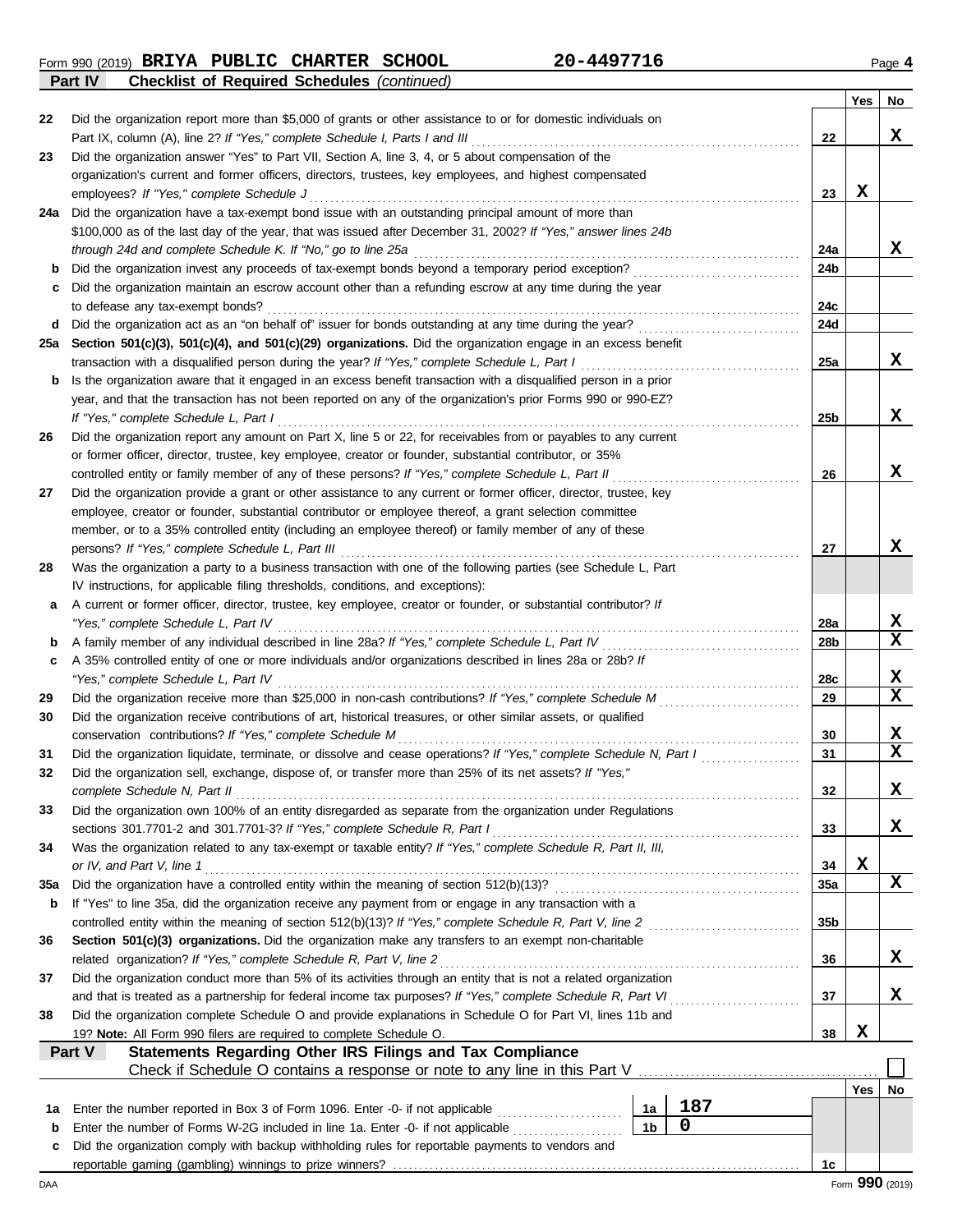DAA

|        | 20-4497716<br>Form 990 (2019) BRIYA PUBLIC CHARTER SCHOOL                                                                          |    |                |     | Page 5 |
|--------|------------------------------------------------------------------------------------------------------------------------------------|----|----------------|-----|--------|
|        | Statements Regarding Other IRS Filings and Tax Compliance (continued)<br>Part V                                                    |    |                |     |        |
|        |                                                                                                                                    |    |                | Yes | No     |
| 2a     | Enter the number of employees reported on Form W-3, Transmittal of Wage and Tax                                                    | 74 |                |     |        |
|        | Statements, filed for the calendar year ending with or within the year covered by this return<br>2a                                |    | 2 <sub>b</sub> | X   |        |
| b      | Note: If the sum of lines 1a and 2a is greater than 250, you may be required to e-file (see instructions)                          |    |                |     |        |
| За     |                                                                                                                                    |    | 3a             |     | x      |
| b      |                                                                                                                                    |    | 3 <sub>b</sub> |     |        |
| 4a     | At any time during the calendar year, did the organization have an interest in, or a signature or other authority over,            |    |                |     |        |
|        | a financial account in a foreign country (such as a bank account, securities account, or other financial account)?                 |    | 4a             |     | x      |
| b      |                                                                                                                                    |    |                |     |        |
|        | See instructions for filing requirements for FinCEN Form 114, Report of Foreign Bank and Financial Accounts (FBAR).                |    |                |     |        |
| 5a     |                                                                                                                                    |    | 5a             |     | X      |
| b      |                                                                                                                                    |    | 5 <sub>b</sub> |     | X      |
| c      |                                                                                                                                    |    | 5с             |     |        |
| 6а     | Does the organization have annual gross receipts that are normally greater than \$100,000, and did the                             |    |                |     |        |
|        |                                                                                                                                    |    | 6a             |     | x      |
| b      | If "Yes," did the organization include with every solicitation an express statement that such contributions or                     |    |                |     |        |
|        | gifts were not tax deductible?                                                                                                     |    | 6b             |     |        |
| 7      | Organizations that may receive deductible contributions under section 170(c).                                                      |    |                |     |        |
| а      | Did the organization receive a payment in excess of \$75 made partly as a contribution and partly for goods                        |    |                |     | x      |
| b      | and services provided to the payor?                                                                                                |    | 7a<br>7b       |     |        |
| c      | Did the organization sell, exchange, or otherwise dispose of tangible personal property for which it was                           |    |                |     |        |
|        |                                                                                                                                    |    | 7c             |     | x      |
| d      | 7d                                                                                                                                 |    |                |     |        |
| е      | Did the organization receive any funds, directly or indirectly, to pay premiums on a personal benefit contract?                    |    | 7e             |     | х      |
| f      | Did the organization, during the year, pay premiums, directly or indirectly, on a personal benefit contract?                       |    | 7f             |     | X      |
| g      |                                                                                                                                    |    | 7g             |     |        |
| h      | If the organization received a contribution of cars, boats, airplanes, or other vehicles, did the organization file a Form 1098-C? |    | 7h             |     |        |
| 8      | Sponsoring organizations maintaining donor advised funds. Did a donor advised fund maintained by the                               |    |                |     |        |
|        |                                                                                                                                    |    | 8              |     |        |
| 9      | Sponsoring organizations maintaining donor advised funds.                                                                          |    |                |     |        |
| а      | Did the sponsoring organization make any taxable distributions under section 4966?                                                 |    | 9a             |     |        |
| b      |                                                                                                                                    |    | 9b             |     |        |
| 10     | Section 501(c)(7) organizations. Enter:                                                                                            |    |                |     |        |
| а      | Initiation fees and capital contributions included on Part VIII, line 12 [11] [11] [12] [11] [12] [11] [12] [1<br>10a              |    |                |     |        |
| b      | 10 <sub>b</sub><br>Gross receipts, included on Form 990, Part VIII, line 12, for public use of club facilities                     |    |                |     |        |
| 11     | Section 501(c)(12) organizations. Enter:<br>Gross income from members or shareholders<br>11a                                       |    |                |     |        |
| а<br>b | Gross income from other sources (Do not net amounts due or paid to other sources                                                   |    |                |     |        |
|        | against amounts due or received from them.)<br>11 <sub>b</sub>                                                                     |    |                |     |        |
| 12a    | Section 4947(a)(1) non-exempt charitable trusts. Is the organization filing Form 990 in lieu of Form 1041?                         |    | 12a            |     |        |
| b      | If "Yes," enter the amount of tax-exempt interest received or accrued during the year<br>12b                                       |    |                |     |        |
| 13     | Section 501(c)(29) qualified nonprofit health insurance issuers.                                                                   |    |                |     |        |
| а      | Is the organization licensed to issue qualified health plans in more than one state?                                               |    | 13а            |     |        |
|        | Note: See the instructions for additional information the organization must report on Schedule O.                                  |    |                |     |        |
| b      | Enter the amount of reserves the organization is required to maintain by the states in which                                       |    |                |     |        |
|        | 13 <sub>b</sub>                                                                                                                    |    |                |     |        |
| c      | Enter the amount of reserves on hand<br>13c                                                                                        |    |                |     |        |
| 14a    |                                                                                                                                    |    | 14a            |     | x      |
| b      |                                                                                                                                    |    | 14b            |     |        |
| 15     | Is the organization subject to the section 4960 tax on payment(s) of more than \$1,000,000 in remuneration or                      |    |                |     |        |

excess parachute payment(s) during the year? . . . . . . . . . . . . . . . . . . . . . . . . . . . . . . . . . . . . . . . . . . . . . . . . . . . . . . . . . . . . . . . . . . . . . . . . . . . . . . . . . . . . . . . . .

**X**

**X**

**15**

**16**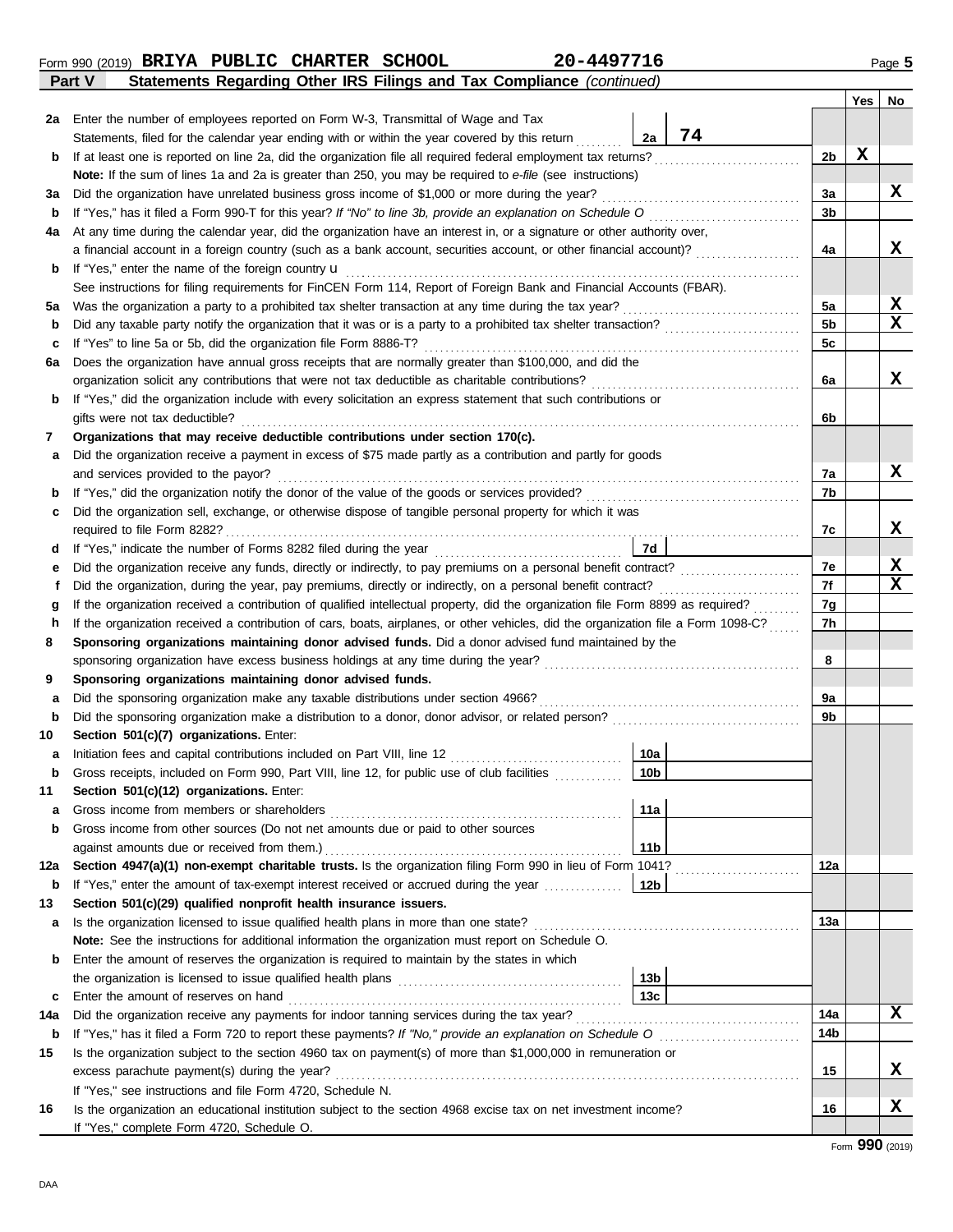## **Form 990 (2019) BRIYA PUBLIC CHARTER SCHOOL 20-4497716** Page 6

| Part VI | Governance, Management, and Disclosure For each "Yes" response to lines 2 through 7b below, and for a "No"                |
|---------|---------------------------------------------------------------------------------------------------------------------------|
|         | response to line 8a, 8b, or 10b below, describe the circumstances, processes, or changes on Schedule O. See instructions. |
|         | $\sqrt{\mathbf{x}}$                                                                                                       |
|         | Section A. Governing Body and Management                                                                                  |

|     | 10                                                                                                                                                                                           |                 | Yes | No |
|-----|----------------------------------------------------------------------------------------------------------------------------------------------------------------------------------------------|-----------------|-----|----|
| 1а  | Enter the number of voting members of the governing body at the end of the tax year<br>1a                                                                                                    |                 |     |    |
|     | If there are material differences in voting rights among members of the governing body, or                                                                                                   |                 |     |    |
|     | if the governing body delegated broad authority to an executive committee or similar                                                                                                         |                 |     |    |
|     | committee, explain on Schedule O.<br>10                                                                                                                                                      |                 |     |    |
| b   | Enter the number of voting members included on line 1a, above, who are independent<br>1b                                                                                                     |                 |     |    |
| 2   | Did any officer, director, trustee, or key employee have a family relationship or a business relationship with                                                                               |                 |     | X  |
|     | any other officer, director, trustee, or key employee?                                                                                                                                       | 2               |     |    |
| 3   | Did the organization delegate control over management duties customarily performed by or under the direct                                                                                    |                 |     | x  |
|     | supervision of officers, directors, trustees, or key employees to a management company or other person?                                                                                      | 3               |     | X  |
| 4   | Did the organization make any significant changes to its governing documents since the prior Form 990 was filed?                                                                             | 4<br>5          |     | X  |
| 5   |                                                                                                                                                                                              | 6               |     | х  |
| 6   | Did the organization have members or stockholders?<br>Did the organization have members, stockholders, or other persons who had the power to elect or appoint                                |                 |     |    |
| 7a  |                                                                                                                                                                                              |                 |     | X  |
|     | one or more members of the governing body?<br>Are any governance decisions of the organization reserved to (or subject to approval by) members,                                              | 7a              |     |    |
| b   |                                                                                                                                                                                              |                 |     | x  |
|     | stockholders, or persons other than the governing body?<br>Did the organization contemporaneously document the meetings held or written actions undertaken during the year by the following: | 7b              |     |    |
| 8   |                                                                                                                                                                                              |                 | X   |    |
| a   | The governing body?                                                                                                                                                                          | 8a<br>8b        | x   |    |
| b   | Each committee with authority to act on behalf of the governing body?<br>Is there any officer, director, trustee, or key employee listed in Part VII, Section A, who cannot be reached at    |                 |     |    |
| 9   |                                                                                                                                                                                              | 9               |     | x  |
|     | Section B. Policies (This Section B requests information about policies not required by the Internal Revenue Code.)                                                                          |                 |     |    |
|     |                                                                                                                                                                                              |                 | Yes | No |
| 10a | Did the organization have local chapters, branches, or affiliates?                                                                                                                           | 10a             |     | x  |
| b   | If "Yes," did the organization have written policies and procedures governing the activities of such chapters,                                                                               |                 |     |    |
|     | affiliates, and branches to ensure their operations are consistent with the organization's exempt purposes?                                                                                  | 10 <sub>b</sub> |     |    |
| 11a | Has the organization provided a complete copy of this Form 990 to all members of its governing body before filing the form?                                                                  | 11a             | x   |    |
| b   | Describe in Schedule O the process, if any, used by the organization to review this Form 990.                                                                                                |                 |     |    |
| 12a | Did the organization have a written conflict of interest policy? If "No," go to line 13                                                                                                      | 12a             | x   |    |
| b   | Were officers, directors, or trustees, and key employees required to disclose annually interests that could give rise to conflicts?                                                          | 12 <sub>b</sub> | х   |    |
| c   | Did the organization regularly and consistently monitor and enforce compliance with the policy? If "Yes,"                                                                                    |                 |     |    |
|     | describe in Schedule O how this was done                                                                                                                                                     | 12c             | X   |    |
| 13  | Did the organization have a written whistleblower policy?                                                                                                                                    | 13              | x   |    |
| 14  | Did the organization have a written document retention and destruction policy?                                                                                                               | 14              | x   |    |
| 15  | Did the process for determining compensation of the following persons include a review and approval by                                                                                       |                 |     |    |
|     | independent persons, comparability data, and contemporaneous substantiation of the deliberation and decision?                                                                                |                 |     |    |
| а   |                                                                                                                                                                                              | 15a             | X   |    |
| b   | Other officers or key employees of the organization                                                                                                                                          | 15b             |     | x  |
|     | If "Yes" to line 15a or 15b, describe the process in Schedule O (see instructions).                                                                                                          |                 |     |    |
| 16a | Did the organization invest in, contribute assets to, or participate in a joint venture or similar arrangement                                                                               |                 |     |    |
|     | with a taxable entity during the year?                                                                                                                                                       | 16a             |     | X  |
| b   | If "Yes," did the organization follow a written policy or procedure requiring the organization to evaluate its                                                                               |                 |     |    |
|     | participation in joint venture arrangements under applicable federal tax law, and take steps to safeguard the                                                                                |                 |     |    |
|     |                                                                                                                                                                                              | 16b             |     |    |
|     | <b>Section C. Disclosure</b>                                                                                                                                                                 |                 |     |    |
| 17  | List the states with which a copy of this Form 990 is required to be filed $\mathbf u$ NONE                                                                                                  |                 |     |    |
| 18  | Section 6104 requires an organization to make its Forms 1023 (1024 or 1024-A, if applicable), 990, and 990-T (Section 501(c)                                                                 |                 |     |    |
|     | (3)s only) available for public inspection. Indicate how you made these available. Check all that apply.                                                                                     |                 |     |    |
|     | $ \mathbf{X} $ Another's website $ \mathbf{X} $ Upon request<br>Other (explain on Schedule O)<br>Own website                                                                                 |                 |     |    |
| 19  | Describe on Schedule O whether (and if so, how) the organization made its governing documents, conflict of interest policy, and                                                              |                 |     |    |
|     | financial statements available to the public during the tax year.                                                                                                                            |                 |     |    |
| 20  | State the name, address, and telephone number of the person who possesses the organization's books and records u                                                                             |                 |     |    |
|     | GEOVANNA IZURIETA<br>2333 ONTARIO ROAD NW                                                                                                                                                    |                 |     |    |

**WASHINGTON DC 20009 202-232-7777**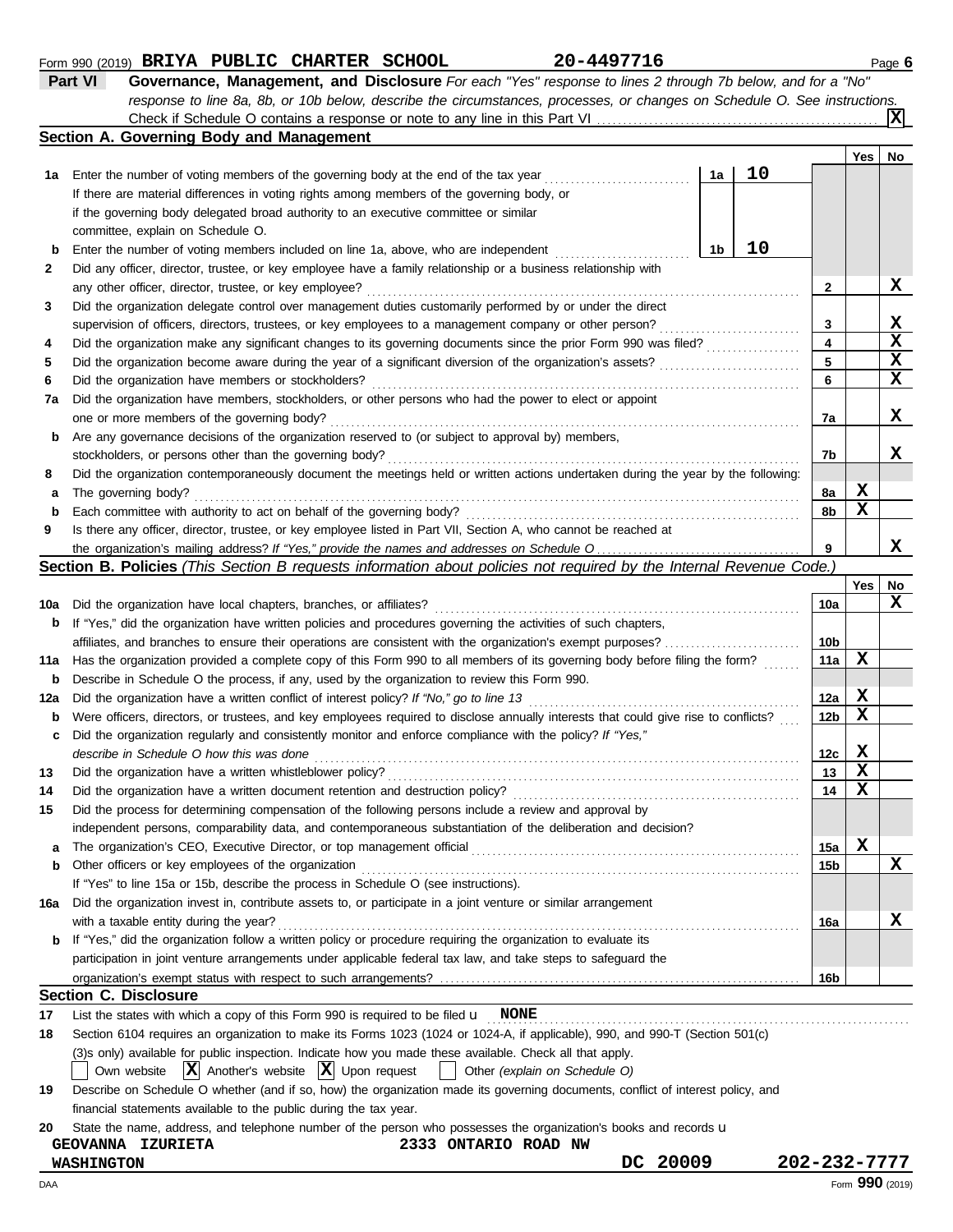| Form 990 (2019) BRIYA PUBLIC CHARTER SCHOOL |  |  | 20-4497716 | Page |
|---------------------------------------------|--|--|------------|------|
|                                             |  |  |            |      |

| 20-4497716 |  |
|------------|--|
|------------|--|

| Part VII   | Compensation of Officers, Directors, Trustees, Key Employees, Highest Compensated Employees, and |
|------------|--------------------------------------------------------------------------------------------------|
|            | Independent Contractors                                                                          |
|            | $\mathbf{x}$<br>Check if Schedule O contains a response or note to any line in this Part VII     |
|            |                                                                                                  |
| Section A. | Officers, Directors, Trustees, Key Employees, and Highest Compensated Employees                  |

■ List all of the organization's **current** officers, directors, trustees (whether individuals or organizations), regardless of amount of the companies of amount of compensation. Enter -0- in columns (D), (E), and (F) if no compensation was paid.

● List all of the organization's **current** key employees, if any. See instructions for definition of "key employee."

■ List the organization's five **current** highest compensated employees (other than an officer, director, trustee, or key employee)<br> **•** Preceived reportable compensation (Box 5 of Form W.2 and/or Box 7 of Form 1000 MISC)

who received reportable compensation (Box 5 of Form W-2 and/or Box 7 of Form 1099-MISC) of more than \$100,000 from the organization and any related organizations.

■ List all of the organization's **former** officers, key employees, and highest compensated employees who received more than<br> **•** 00,000 of reportable compensation from the ergonization and any related ergonizations \$100,000 of reportable compensation from the organization and any related organizations.

List all of the organization's **former directors or trustees** that received, in the capacity as a former director or trustee of the ● List all of the organization's former directors or trustees that received, in the capacity as a former director organization, more than \$10,000 of reportable compensation from the organization and any related organizati See instructions for the order in which to list the persons above.

 $\perp$ Check this box if neither the organization nor any related organization compensated any current officer, director, or trustee.

| (A)<br>Name and title                          | (B)<br>Average<br>hours<br>per week<br>(list any<br>hours for |                                   | (C)<br>Position<br>(do not check more than one<br>box, unless person is both an<br>officer and a director/trustee) |             | (D)<br>Reportable<br>compensation<br>from the<br>organization<br>(W-2/1099-MISC) | (E)<br>Reportable<br>compensation<br>from related<br>organizations<br>(W-2/1099-MISC) | (F)<br>Estimated amount<br>of other<br>compensation<br>from the<br>organization and |   |         |                       |
|------------------------------------------------|---------------------------------------------------------------|-----------------------------------|--------------------------------------------------------------------------------------------------------------------|-------------|----------------------------------------------------------------------------------|---------------------------------------------------------------------------------------|-------------------------------------------------------------------------------------|---|---------|-----------------------|
|                                                | related<br>organizations<br>below<br>dotted line)             | Individual trustee<br>or director | nstitutional<br>trustee                                                                                            | Officer     | Key<br>employee                                                                  | Highest compensated<br>employee                                                       | Former                                                                              |   |         | related organizations |
| (1) BILL BLETZINGER                            | - OUT GOING                                                   |                                   |                                                                                                                    |             |                                                                                  |                                                                                       |                                                                                     |   |         |                       |
| DIR OF FINANCE & ADM                           | 40.00<br>0.00                                                 |                                   |                                                                                                                    | $\mathbf x$ |                                                                                  |                                                                                       |                                                                                     | 0 | 135,533 | 21,574                |
| <b>IZURIETA</b><br>(2) GEOVANNA                |                                                               |                                   |                                                                                                                    |             |                                                                                  |                                                                                       |                                                                                     |   |         |                       |
|                                                | 40.00                                                         |                                   |                                                                                                                    |             |                                                                                  |                                                                                       |                                                                                     |   |         |                       |
| DIR OF FINANCE & ADM                           | 0.00                                                          |                                   |                                                                                                                    | X           |                                                                                  |                                                                                       |                                                                                     | 0 | 27,675  | 4,456                 |
| (3) CHRISTINE R.<br><b>MCKAY</b>               |                                                               |                                   |                                                                                                                    |             |                                                                                  |                                                                                       |                                                                                     |   |         |                       |
|                                                | 40.00                                                         |                                   |                                                                                                                    |             |                                                                                  |                                                                                       |                                                                                     |   |         |                       |
| EXECUTIVE DIRECTOR                             | 0.00<br><b>CAROZZA</b>                                        |                                   |                                                                                                                    | $\mathbf x$ |                                                                                  |                                                                                       |                                                                                     | 0 | 129,562 | 20,606                |
| (4) DANIELA GRIGIONI-                          | 2.00                                                          |                                   |                                                                                                                    |             |                                                                                  |                                                                                       |                                                                                     |   |         |                       |
| <b>BOARD CHAIR</b>                             | 0.00                                                          | $\mathbf x$                       |                                                                                                                    | $\mathbf x$ |                                                                                  |                                                                                       |                                                                                     | 0 | 0       | 0                     |
| (5) DORIS GARAY                                |                                                               |                                   |                                                                                                                    |             |                                                                                  |                                                                                       |                                                                                     |   |         |                       |
|                                                | 2.00                                                          |                                   |                                                                                                                    |             |                                                                                  |                                                                                       |                                                                                     |   |         |                       |
| <b>BOARD VICE CHAIR</b>                        | 0.00                                                          | $\mathbf x$                       |                                                                                                                    | X           |                                                                                  |                                                                                       |                                                                                     | 0 | 0       | $\mathbf 0$           |
| (6) FLOR BURUCA                                |                                                               |                                   |                                                                                                                    |             |                                                                                  |                                                                                       |                                                                                     |   |         |                       |
|                                                | 2.00                                                          |                                   |                                                                                                                    |             |                                                                                  |                                                                                       |                                                                                     |   |         |                       |
| <b>BOARD SECRETARY</b>                         | 0.00                                                          | $\mathbf x$                       |                                                                                                                    | $\mathbf x$ |                                                                                  |                                                                                       |                                                                                     | 0 | 0       | $\mathbf 0$           |
| (7) NISHIT SHETH                               | 2.00                                                          |                                   |                                                                                                                    |             |                                                                                  |                                                                                       |                                                                                     |   |         |                       |
| <b>BOARD TREASURER</b>                         | 0.00                                                          | $\mathbf x$                       |                                                                                                                    | $\mathbf x$ |                                                                                  |                                                                                       |                                                                                     | 0 | 0       | $\mathbf 0$           |
| (8) DARRYL CLAY                                |                                                               |                                   |                                                                                                                    |             |                                                                                  |                                                                                       |                                                                                     |   |         |                       |
|                                                | 2.00                                                          |                                   |                                                                                                                    |             |                                                                                  |                                                                                       |                                                                                     |   |         |                       |
| <b>TRUSTEE</b>                                 | 0.00                                                          | $\mathbf x$                       |                                                                                                                    |             |                                                                                  |                                                                                       |                                                                                     | 0 | 0       | $\mathbf 0$           |
| (9) JUDY MORTRUDE                              |                                                               |                                   |                                                                                                                    |             |                                                                                  |                                                                                       |                                                                                     |   |         |                       |
| .                                              | 2.00                                                          |                                   |                                                                                                                    |             |                                                                                  |                                                                                       |                                                                                     |   |         |                       |
| <b>TRUSTEE</b>                                 | 0.00                                                          | X                                 |                                                                                                                    |             |                                                                                  |                                                                                       |                                                                                     | 0 | 0       | $\mathbf 0$           |
| <b>SANDOVAL</b><br>(10) ALEJANDRA              |                                                               |                                   |                                                                                                                    |             |                                                                                  |                                                                                       |                                                                                     |   |         |                       |
|                                                | 2.00                                                          |                                   |                                                                                                                    |             |                                                                                  |                                                                                       |                                                                                     |   |         | $\mathbf 0$           |
| <b>TRUSTEE</b><br><b>SHEARS</b><br>$(11)$ TODD | 0.00                                                          | X                                 |                                                                                                                    |             |                                                                                  |                                                                                       |                                                                                     | 0 | 0       |                       |
|                                                | 2.00                                                          |                                   |                                                                                                                    |             |                                                                                  |                                                                                       |                                                                                     |   |         |                       |
| <b>TRUSTEE</b>                                 | 0.00                                                          | $\mathbf x$                       |                                                                                                                    |             |                                                                                  |                                                                                       |                                                                                     | 0 | 0       | $\mathbf 0$           |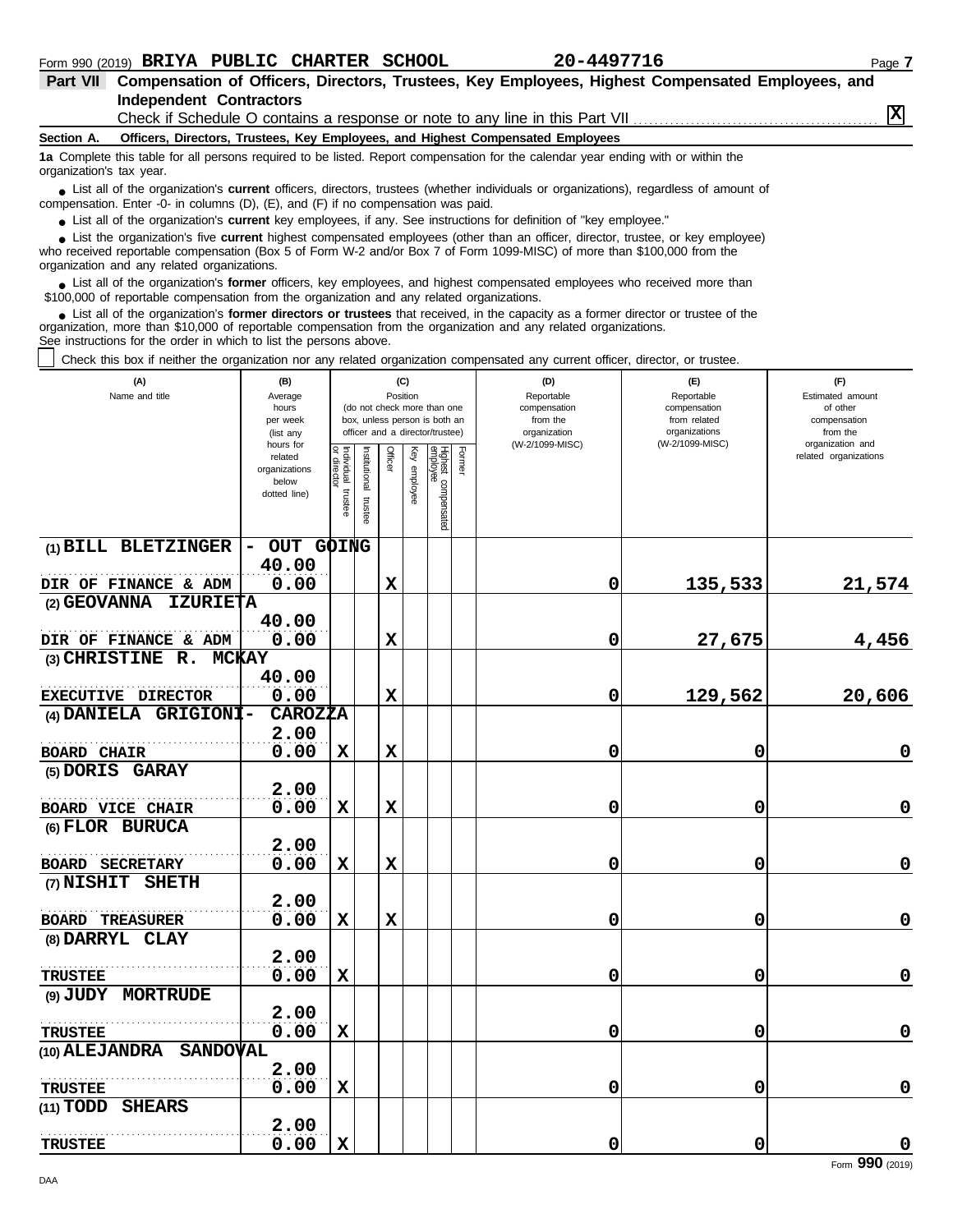| Form 990 (2019) |  | <b>BRIYA PUBLIC CHARTER</b> |  | <b>SCHOOL</b> | 20-4497716 | Page |
|-----------------|--|-----------------------------|--|---------------|------------|------|
|-----------------|--|-----------------------------|--|---------------|------------|------|

**BRIYA PUBLIC CHARTER SCHOOL 20-4497716**

| Part VII<br>Section A. Officers, Directors, Trustees, Key Employees, and Highest Compensated Employees (continued)                                                                                                                                                                                                                                                                                                |                                                                |                                      |                          |                 |                 |                                                                                                 |             |                                                               |                                                                    |                                                                 |
|-------------------------------------------------------------------------------------------------------------------------------------------------------------------------------------------------------------------------------------------------------------------------------------------------------------------------------------------------------------------------------------------------------------------|----------------------------------------------------------------|--------------------------------------|--------------------------|-----------------|-----------------|-------------------------------------------------------------------------------------------------|-------------|---------------------------------------------------------------|--------------------------------------------------------------------|-----------------------------------------------------------------|
| (A)<br>Name and title                                                                                                                                                                                                                                                                                                                                                                                             | (B)<br>Average<br>hours<br>per week<br>(list any               |                                      |                          | (C)<br>Position |                 | (do not check more than one<br>box, unless person is both an<br>officer and a director/trustee) |             | (D)<br>Reportable<br>compensation<br>from the<br>organization | (E)<br>Reportable<br>compensation<br>from related<br>organizations | (F)<br>Estimated amount<br>of other<br>compensation<br>from the |
|                                                                                                                                                                                                                                                                                                                                                                                                                   | hours for<br>related<br>organizations<br>below<br>dotted line) | Individual<br>or director<br>trustee | Institutional<br>trustee | Officer         | Ķey<br>enployee | Highest compensated<br>employee                                                                 | Former      | (W-2/1099-MISC)                                               | (W-2/1099-MISC)                                                    | organization and<br>related organizations                       |
| <b>CARA SKLAR</b><br>(12)<br><b>TRUSTEE</b>                                                                                                                                                                                                                                                                                                                                                                       | 2.00<br>0.00<br>$\mathbf x$<br>0<br>0                          |                                      |                          |                 |                 |                                                                                                 |             | 0                                                             |                                                                    |                                                                 |
| (13)<br>DEBORAH SPITZ<br><b>TRUSTEE</b>                                                                                                                                                                                                                                                                                                                                                                           | 2.00<br>0.00                                                   | X                                    |                          |                 |                 |                                                                                                 |             | 0                                                             | 0                                                                  | 0                                                               |
| <b>JANESSA COBB</b><br>(14)<br><b>TRUSTEE</b>                                                                                                                                                                                                                                                                                                                                                                     | OUT GOING<br>-<br>2.00                                         |                                      |                          |                 |                 |                                                                                                 |             | 0                                                             |                                                                    |                                                                 |
| 0.00<br>X<br>0<br>0<br>OUT GOING<br><b>MARCO GRIEGO</b><br>(15)<br>-<br>2.00                                                                                                                                                                                                                                                                                                                                      |                                                                |                                      |                          |                 |                 |                                                                                                 |             |                                                               |                                                                    |                                                                 |
| <b>TRUSTEE</b><br>WHYTNI KERNODLE<br>(16)                                                                                                                                                                                                                                                                                                                                                                         | 0.00<br>OUT<br>$\qquad \qquad -$<br>2.00                       | X                                    |                          | <b>GOING</b>    |                 |                                                                                                 |             | 0                                                             | 0                                                                  | 0                                                               |
| <b>TRUSTEE</b><br>YIZEL ROMERO<br>(17)                                                                                                                                                                                                                                                                                                                                                                            | 0.00<br><b>OCTAVIANO</b><br>2.00                               | X                                    |                          | <b>OUT</b>      |                 | <b>GOING</b>                                                                                    |             | 0                                                             | 0                                                                  | 0                                                               |
| <b>TRUSTEE</b><br>(18)<br><b>LORIE</b><br><b>PREHEIM</b>                                                                                                                                                                                                                                                                                                                                                          | 0.00                                                           | X                                    |                          |                 |                 |                                                                                                 |             | 0                                                             | 0                                                                  | 0                                                               |
| <b>ACADEMIC DEAN</b><br><b>JUDY KITTLESON</b><br>(19)                                                                                                                                                                                                                                                                                                                                                             | 40.00<br>0.00                                                  |                                      |                          |                 |                 | X                                                                                               |             | 0                                                             | 111,940                                                            | 17,748                                                          |
| COORDINATOR/NEDP MGR                                                                                                                                                                                                                                                                                                                                                                                              | 40.00<br>0.00                                                  |                                      |                          |                 |                 | $\mathbf x$                                                                                     |             | 0                                                             | 107,657                                                            | 17,053                                                          |
| 1b Subtotal<br>Total from continuation sheets to Part VII, Section A<br>c                                                                                                                                                                                                                                                                                                                                         |                                                                |                                      |                          |                 |                 |                                                                                                 | u<br>u<br>u |                                                               | 512,367<br>207,706<br>720,073                                      | 81,437<br>32,871<br>114,308                                     |
| 2<br>Total number of individuals (including but not limited to those listed above) who received more than \$100,000 of<br>reportable compensation from the organization $\bf{u}$ 0                                                                                                                                                                                                                                |                                                                |                                      |                          |                 |                 |                                                                                                 |             |                                                               |                                                                    | Yes<br>No                                                       |
| Did the organization list any former officer, director, trustee, key employee, or highest compensated<br>3<br>employee on line 1a? If "Yes," complete Schedule J for such individual<br>For any individual listed on line 1a, is the sum of reportable compensation and other compensation from the<br>4<br>organization and related organizations greater than \$150,000? If "Yes," complete Schedule J for such |                                                                |                                      |                          |                 |                 |                                                                                                 |             |                                                               |                                                                    | X<br>3                                                          |
| individual<br>Did any person listed on line 1a receive or accrue compensation from any unrelated organization or individual<br>5                                                                                                                                                                                                                                                                                  |                                                                |                                      |                          |                 |                 |                                                                                                 |             |                                                               |                                                                    | X<br>4<br>X<br>5                                                |
| Section B. Independent Contractors<br>Complete this table for your five highest compensated independent contractors that received more than \$100,000 of<br>1<br>compensation from the organization. Report compensation for the calendar year ending with or within the organization's tax year.                                                                                                                 |                                                                |                                      |                          |                 |                 |                                                                                                 |             |                                                               |                                                                    |                                                                 |
| (B)<br>Description of services<br>(A)<br>Name and business address<br>19TH ST NW, STE 630<br><b>LOOKTHINK</b><br>1300<br>DC 20036                                                                                                                                                                                                                                                                                 |                                                                |                                      |                          |                 |                 |                                                                                                 |             | (C)<br>Compensation                                           |                                                                    |                                                                 |
| <b>WASHINGTON</b><br><b>LUTHERAN VOLUNTEER CORPS</b><br><b>WASHINGTON</b>                                                                                                                                                                                                                                                                                                                                         | DC 20005                                                       |                                      |                          |                 | 1226            |                                                                                                 |             | COMP. SUPPORT<br>VERMONT AVE NW<br><b>STAFFING</b>            |                                                                    | 220,710<br>121,062                                              |
| ED OPS<br><b>WASHINGTON</b>                                                                                                                                                                                                                                                                                                                                                                                       | DC 20009                                                       |                                      |                          |                 | 1611            |                                                                                                 |             | CONNECTICUT AVE NW<br>HR & ACCOUNTING                         |                                                                    | 113,611                                                         |
|                                                                                                                                                                                                                                                                                                                                                                                                                   |                                                                |                                      |                          |                 |                 |                                                                                                 |             |                                                               |                                                                    |                                                                 |
|                                                                                                                                                                                                                                                                                                                                                                                                                   |                                                                |                                      |                          |                 |                 |                                                                                                 |             |                                                               |                                                                    |                                                                 |

**2** Total number of independent contractors (including but not limited to those listed above) who received more than \$100,000 of compensation from the organization u

**3**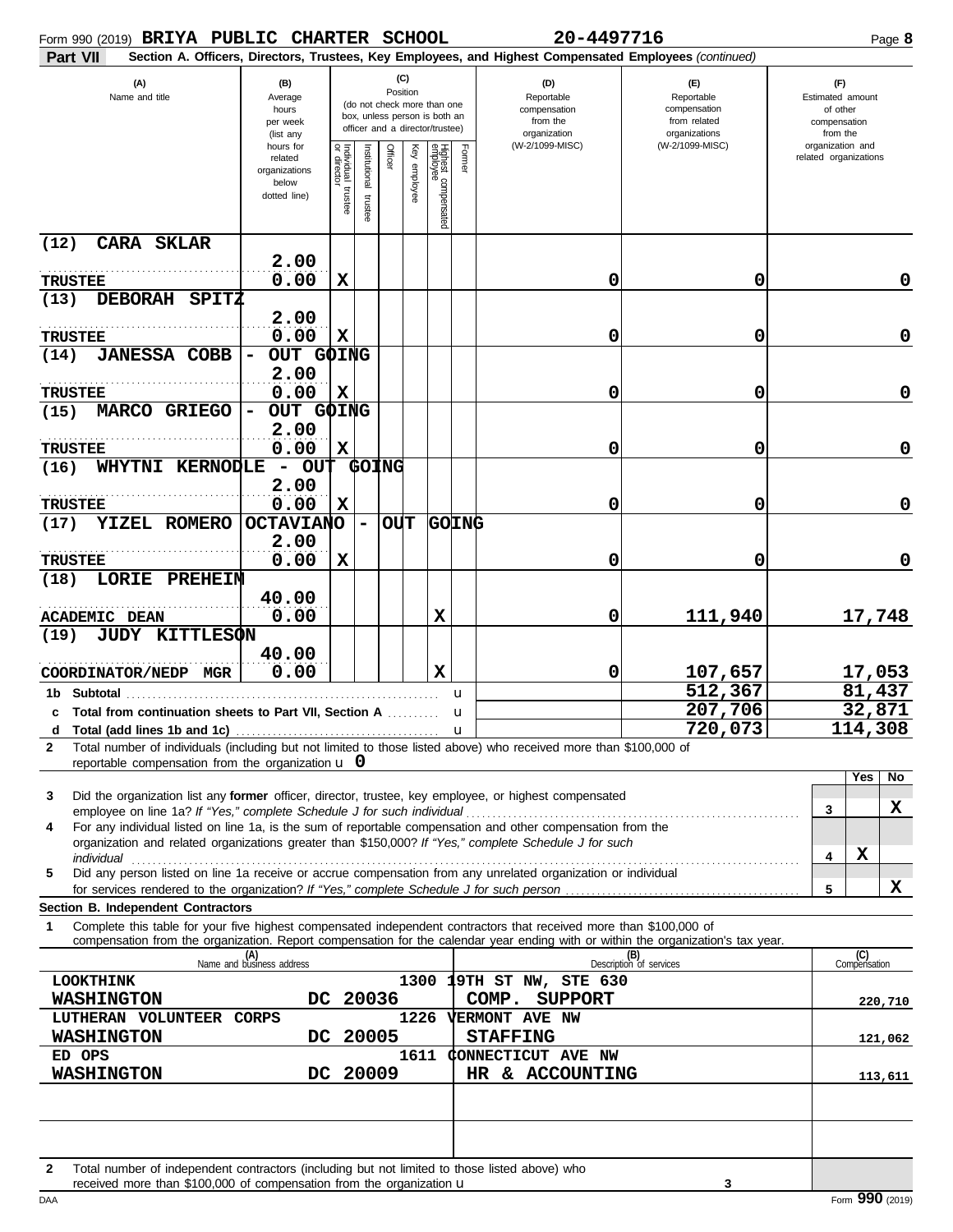#### Form 990 (2019) Page **9 BRIYA PUBLIC CHARTER SCHOOL 20-4497716**

|                                                           | Part VIII |                                                                                           |    | <b>Statement of Revenue</b>   |                 |                      |               |                                              |                               |                                    |
|-----------------------------------------------------------|-----------|-------------------------------------------------------------------------------------------|----|-------------------------------|-----------------|----------------------|---------------|----------------------------------------------|-------------------------------|------------------------------------|
|                                                           |           |                                                                                           |    |                               |                 |                      | (A)           |                                              | (C)                           | (D)                                |
|                                                           |           |                                                                                           |    |                               |                 |                      | Total revenue | (B)<br>Related or exempt<br>function revenue | Unrelated<br>business revenue | Revenue excluded<br>from tax under |
|                                                           |           |                                                                                           |    |                               |                 |                      |               |                                              |                               | sections 512-514                   |
|                                                           |           | 1a Federated campaigns                                                                    |    |                               | 1a              |                      |               |                                              |                               |                                    |
| Contributions, Gifts, Grants<br>and Other Similar Amounts |           | <b>b</b> Membership dues <i></i>                                                          |    |                               | 1 <sub>b</sub>  |                      |               |                                              |                               |                                    |
|                                                           |           | c Fundraising events                                                                      |    |                               | 1 <sub>c</sub>  |                      |               |                                              |                               |                                    |
|                                                           |           | d Related organizations                                                                   |    |                               | 1 <sub>d</sub>  |                      |               |                                              |                               |                                    |
|                                                           |           | e Government grants (contributions)                                                       |    |                               | 1e              | 938,316              |               |                                              |                               |                                    |
|                                                           |           | f All other contributions, gifts, grants,                                                 |    |                               |                 |                      |               |                                              |                               |                                    |
|                                                           |           | and similar amounts not included above                                                    |    |                               | 1f              | 391,291              |               |                                              |                               |                                    |
|                                                           |           | <b>g</b> Noncash contributions included in lines 1a-1f                                    |    |                               | 1g $\vert$ \$   |                      |               |                                              |                               |                                    |
|                                                           |           |                                                                                           |    |                               |                 | $\mathbf u$          | 1,329,607     |                                              |                               |                                    |
|                                                           |           |                                                                                           |    |                               |                 | <b>Business Code</b> |               |                                              |                               |                                    |
|                                                           | 2a        |                                                                                           |    | PER PUPIL FUNDING ALLOCATION  |                 | 900099               | 8,305,873     | 8,305,873                                    |                               |                                    |
|                                                           | b         |                                                                                           |    | PER PUPIL FACILITIES ALLOWANC |                 | 900099               | 2,464,565     | 2,464,565                                    |                               |                                    |
| Program Service<br>Revenue                                | c         | EDUCATION PROGRAM FEES                                                                    |    |                               |                 | 900099               | 1,366         | 1,366                                        |                               |                                    |
|                                                           | d         |                                                                                           |    |                               |                 |                      |               |                                              |                               |                                    |
|                                                           |           |                                                                                           |    |                               |                 |                      |               |                                              |                               |                                    |
|                                                           |           | f All other program service revenue                                                       |    |                               |                 |                      |               |                                              |                               |                                    |
|                                                           |           |                                                                                           |    |                               |                 | u                    | 10,771,804    |                                              |                               |                                    |
|                                                           |           | 3 Investment income (including dividends, interest, and                                   |    |                               |                 |                      |               |                                              |                               |                                    |
|                                                           |           |                                                                                           |    |                               |                 | u                    | 330,199       |                                              |                               | 330,199                            |
|                                                           | 4         | Income from investment of tax-exempt bond proceeds                                        |    |                               |                 | u                    |               |                                              |                               |                                    |
|                                                           | 5         |                                                                                           |    |                               |                 | u                    |               |                                              |                               |                                    |
|                                                           |           |                                                                                           |    | (i) Real                      |                 | (ii) Personal        |               |                                              |                               |                                    |
|                                                           |           | 6a Gross rents                                                                            | 6а |                               |                 |                      |               |                                              |                               |                                    |
|                                                           |           | <b>b</b> Less: rental expenses                                                            | 6b |                               |                 |                      |               |                                              |                               |                                    |
|                                                           |           | <b>c</b> Rental inc. or (loss)                                                            | 6c |                               |                 |                      |               |                                              |                               |                                    |
|                                                           |           | <b>7a</b> Gross amount from                                                               |    |                               |                 | u                    |               |                                              |                               |                                    |
|                                                           |           | sales of assets                                                                           |    | (i) Securities<br>1,174,267   |                 | (ii) Other           |               |                                              |                               |                                    |
|                                                           |           | other than inventory                                                                      | 7a |                               |                 |                      |               |                                              |                               |                                    |
|                                                           |           | <b>b</b> Less: cost or other                                                              | 7b | 1,114,743                     |                 |                      |               |                                              |                               |                                    |
| Revenue                                                   |           | basis and sales exps.<br>c Gain or (loss)                                                 | 7c |                               | 59,524          |                      |               |                                              |                               |                                    |
|                                                           |           |                                                                                           |    |                               |                 | u                    | 59,524        |                                              |                               | 59,524                             |
| Other                                                     |           | 8a Gross income from fundraising events                                                   |    |                               |                 |                      |               |                                              |                               |                                    |
|                                                           |           |                                                                                           |    |                               |                 |                      |               |                                              |                               |                                    |
|                                                           |           | of contributions reported on line 1c).                                                    |    |                               |                 |                      |               |                                              |                               |                                    |
|                                                           |           | See Part IV, line 18 $\ldots$                                                             |    |                               | 8а              |                      |               |                                              |                               |                                    |
|                                                           |           | <b>b</b> Less: direct expenses $\ldots$                                                   |    |                               | 8b              |                      |               |                                              |                               |                                    |
|                                                           |           | c Net income or (loss) from fundraising events                                            |    |                               |                 | u                    |               |                                              |                               |                                    |
|                                                           |           | 9a Gross income from gaming activities.                                                   |    |                               |                 |                      |               |                                              |                               |                                    |
|                                                           |           | See Part IV, line 19                                                                      |    |                               | 9а              |                      |               |                                              |                               |                                    |
|                                                           |           | <b>b</b> Less: direct expenses                                                            |    |                               | 9 <sub>b</sub>  |                      |               |                                              |                               |                                    |
|                                                           |           |                                                                                           |    |                               |                 | u                    |               |                                              |                               |                                    |
|                                                           |           | 10a Gross sales of inventory, less                                                        |    |                               |                 |                      |               |                                              |                               |                                    |
|                                                           |           | returns and allowances                                                                    |    |                               | 10a             |                      |               |                                              |                               |                                    |
|                                                           |           | <b>b</b> Less: cost of goods sold                                                         |    |                               | 10 <sub>b</sub> |                      |               |                                              |                               |                                    |
|                                                           |           | <b>c</b> Net income or (loss) from sales of inventory                                     |    |                               |                 | $\mathbf{u}$         |               |                                              |                               |                                    |
|                                                           |           |                                                                                           |    |                               |                 | <b>Business Code</b> |               |                                              |                               |                                    |
|                                                           | 11a       |                                                                                           |    |                               |                 |                      |               |                                              |                               |                                    |
| Miscellaneous<br>Revenue                                  | b         |                                                                                           |    |                               |                 |                      |               |                                              |                               |                                    |
|                                                           |           |                                                                                           |    |                               |                 |                      |               |                                              |                               |                                    |
|                                                           |           | <b>d</b> All other revenue $\ldots$ $\ldots$ $\ldots$ $\ldots$ $\ldots$ $\ldots$ $\ldots$ |    |                               |                 |                      |               |                                              |                               |                                    |
|                                                           |           |                                                                                           |    |                               |                 | $\mathbf{u}$         |               |                                              |                               |                                    |
|                                                           |           |                                                                                           |    |                               |                 | $\mathbf{u}$         | 12,491,134    | 10,771,804                                   | $\Omega$                      | 389,723                            |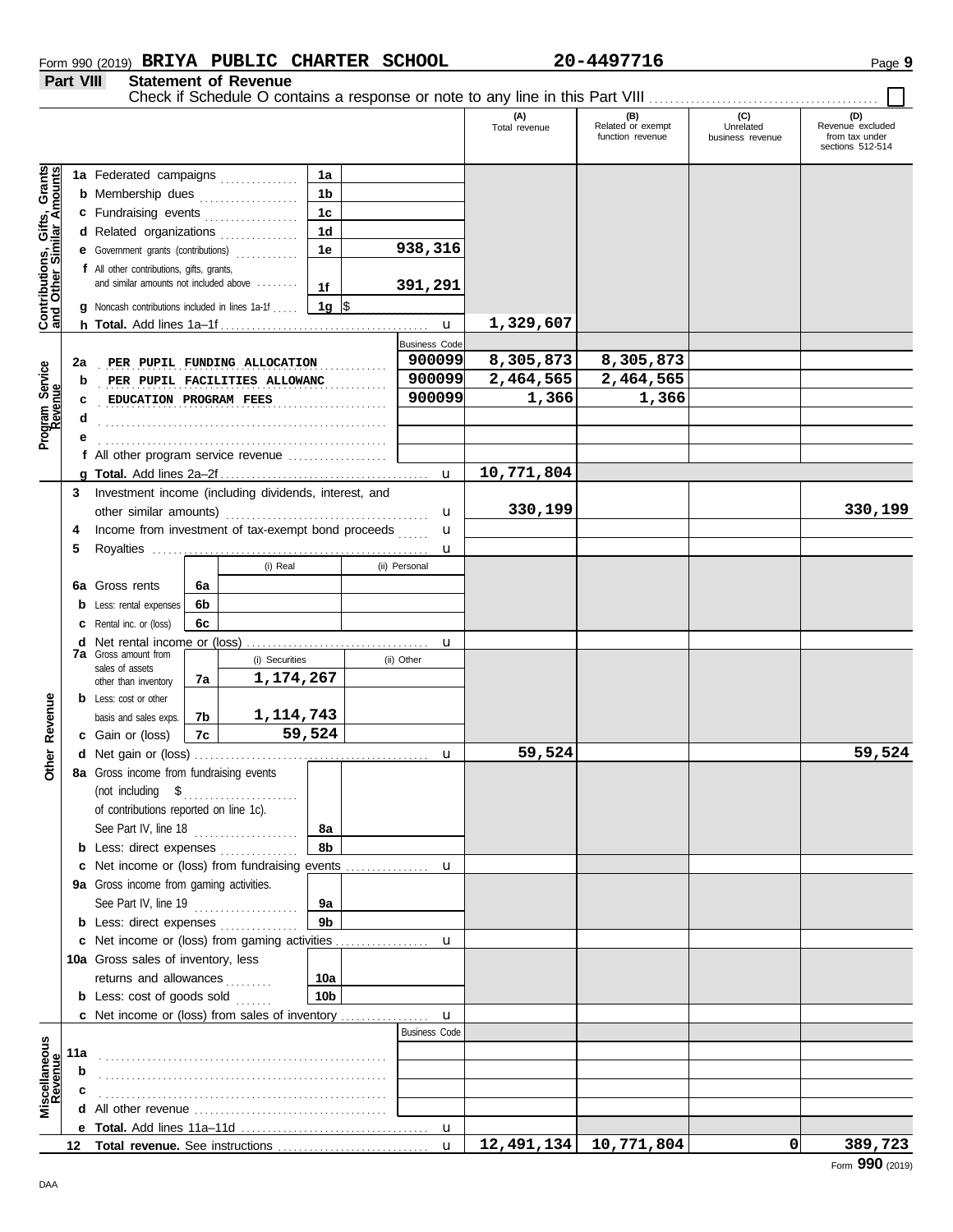|              | BRIYA PUBLIC CHARTER SCHOOL<br>Form 990 (2019)<br>Part IX                                                                                                             |                       | 20-4497716             |                       | Page 10            |
|--------------|-----------------------------------------------------------------------------------------------------------------------------------------------------------------------|-----------------------|------------------------|-----------------------|--------------------|
|              | <b>Statement of Functional Expenses</b><br>Section 501(c)(3) and 501(c)(4) organizations must complete all columns. All other organizations must complete column (A). |                       |                        |                       |                    |
|              | Check if Schedule O contains a response or note to any line in this Part IX                                                                                           |                       |                        |                       |                    |
|              | Do not include amounts reported on lines 6b,                                                                                                                          | (A)<br>Total expenses | (B)<br>Program service | (C)<br>Management and | (D)<br>Fundraising |
|              | 7b, 8b, 9b, and 10b of Part VIII.                                                                                                                                     |                       | expenses               | general expenses      | expenses           |
| 1            | Grants and other assistance to domestic organizations                                                                                                                 |                       |                        |                       |                    |
|              | and domestic governments. See Part IV, line 21                                                                                                                        |                       |                        |                       |                    |
| $\mathbf{2}$ | Grants and other assistance to domestic                                                                                                                               |                       |                        |                       |                    |
|              | individuals. See Part IV, line 22                                                                                                                                     |                       |                        |                       |                    |
| 3            | Grants and other assistance to foreign                                                                                                                                |                       |                        |                       |                    |
|              | organizations, foreign governments, and foreign                                                                                                                       |                       |                        |                       |                    |
|              | individuals. See Part IV, lines 15 and 16                                                                                                                             |                       |                        |                       |                    |
| 4            | Benefits paid to or for members                                                                                                                                       |                       |                        |                       |                    |
| 5            | Compensation of current officers, directors,                                                                                                                          |                       |                        |                       |                    |
|              |                                                                                                                                                                       | 300,666               | 191,569                | 99,043                | 10,054             |
| 6            | Compensation not included above to disqualified                                                                                                                       |                       |                        |                       |                    |
|              | persons (as defined under section 4958(f)(1)) and                                                                                                                     |                       |                        |                       |                    |
|              | persons described in section 4958(c)(3)(B)                                                                                                                            | 6,129,590             |                        |                       |                    |
| 7            | Other salaries and wages                                                                                                                                              |                       | 5,716,039              | 392,498               | 21,053             |
| 8            | Pension plan accruals and contributions (include                                                                                                                      |                       |                        |                       |                    |
|              | section 401(k) and 403(b) employer contributions)                                                                                                                     | 466,327               | 444,355                | 21,832                | 140                |
| 9            | Other employee benefits                                                                                                                                               | 493,626               | 457,899                | 34,233                | 1,494              |
| 10<br>11     |                                                                                                                                                                       |                       |                        |                       |                    |
|              | Fees for services (nonemployees):                                                                                                                                     | 105,000               | 97,711                 | 7,289                 |                    |
| а<br>b       | Management                                                                                                                                                            | 7,073                 |                        | 7,073                 |                    |
|              |                                                                                                                                                                       | 142,652               |                        | 142,652               |                    |
| d            |                                                                                                                                                                       |                       |                        |                       |                    |
|              | Professional fundraising services. See Part IV, line 17                                                                                                               |                       |                        |                       |                    |
| f            | Investment management fees                                                                                                                                            |                       |                        |                       |                    |
|              | g Other. (If line 11g amount exceeds 10% of line 25, column                                                                                                           |                       |                        |                       |                    |
|              | (A) amount, list line 11g expenses on Schedule O.)                                                                                                                    | 250,869               | 216,196                | 33,527                | 1,146              |
|              |                                                                                                                                                                       |                       |                        |                       |                    |
| 13           |                                                                                                                                                                       | 188,402               | 174,822                | 13,042                | 538                |
| 14           | Information technology                                                                                                                                                | 286,672               | 266,008                | 19,844                | 820                |
| 15           |                                                                                                                                                                       |                       |                        |                       |                    |
| 16           |                                                                                                                                                                       | 1,139,850             | 1,057,688              | 78,902                | 3,260              |
| 17           | Travel                                                                                                                                                                |                       |                        |                       |                    |
| 18           | Payments of travel or entertainment expenses                                                                                                                          |                       |                        |                       |                    |
|              | for any federal, state, or local public officials                                                                                                                     |                       |                        |                       |                    |
| 19           | Conferences, conventions, and meetings                                                                                                                                |                       |                        |                       |                    |
| 20           |                                                                                                                                                                       | 76,967                | 71,360                 | 5,388                 | 219                |
| 21           | Payments to affiliates                                                                                                                                                |                       |                        |                       |                    |
| 22           | Depreciation, depletion, and amortization                                                                                                                             | 340,421               | 315,882                | 23,565                | 974                |
| 23           |                                                                                                                                                                       | 35,165                |                        | 35,165                |                    |
| 24           | Other expenses. Itemize expenses not covered                                                                                                                          |                       |                        |                       |                    |
|              | above (List miscellaneous expenses on line 24e. If                                                                                                                    |                       |                        |                       |                    |

**a b c d**

**26**

**e** All other expenses . . . . . . . . . . . . . . . . . . . . . . . . . . . **25 Total functional expenses.** Add lines 1 through 24e . . . . .

fundraising solicitation. Check here  $\mathbf{u}$ organization reported in column (B) joint costs from a combined educational campaign and

**Joint costs.** Complete this line only if the

following SOP 98-2 (ASC 958-720)

line 24e amount exceeds 10% of line 25, column (A) amount, list line 24e expenses on Schedule O.)

**DIRECT STUDENT COST 417,816** 417,816

. . . . . . . . . . . . . . . . . . . . . . . . . . . . . . . . . . . . . . . . . . . . . . . **ADMINISTRATIVE FEE 105,472 98,150 7,322**

**10,601,299 9,626,963 934,327 40,009**

. . . . . . . . . . . . . . . . . . . . . . . . . . . . . . . . . . . . . . . . . . . . . . . **STAFF DEVELOPMENT COSTS 83,928 77,878 5,810 240** . . . . . . . . . . . . . . . . . . . . . . . . . . . . . . . . . . . . . . . . . . . . . . . **BUSINESS FEES AND DUES 22,421 20,805 1,552 64**

**8,382 2,785 5,590 7**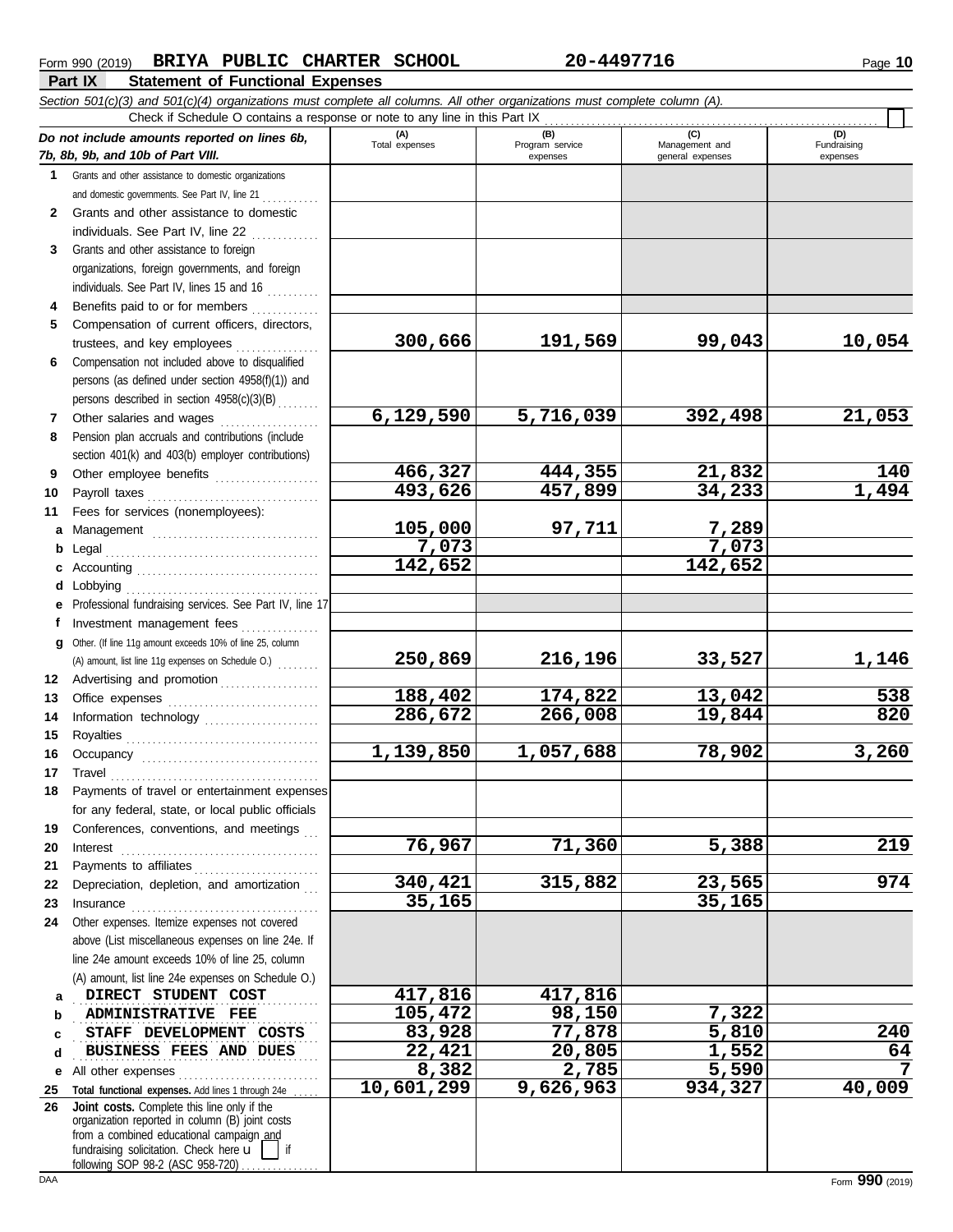## **Form 990 (2019) BRIYA PUBLIC CHARTER SCHOOL 20-4497716** Page 11 **Part X Balance Sheet**

|                      |    | Check if Schedule O contains a response or note to any line in this Part X                                                          |                 |                        |                   |                 | X                      |
|----------------------|----|-------------------------------------------------------------------------------------------------------------------------------------|-----------------|------------------------|-------------------|-----------------|------------------------|
|                      |    |                                                                                                                                     |                 |                        | (A)               |                 | (B)                    |
|                      |    |                                                                                                                                     |                 |                        | Beginning of year |                 | End of year            |
|                      | 1  | Cash-non-interest-bearing                                                                                                           |                 |                        | 4,503             | $\mathbf{1}$    | 4,503                  |
|                      | 2  |                                                                                                                                     |                 |                        | 10,293,933        | $\overline{2}$  | 12,031,527             |
|                      | 3  |                                                                                                                                     |                 |                        | 256,582           | $\mathbf{3}$    | 303,851                |
|                      | 4  | Accounts receivable, net                                                                                                            |                 |                        | 112,057           | 4               | 150,178                |
|                      | 5  | Loans and other receivables from any current or former officer, director,                                                           |                 |                        |                   |                 |                        |
|                      |    | trustee, key employee, creator or founder, substantial contributor, or 35%                                                          |                 |                        |                   |                 |                        |
|                      |    | controlled entity or family member of any of these persons                                                                          |                 |                        |                   | 5               |                        |
|                      | 6  | Loans and other receivables from other disqualified persons (as defined                                                             |                 |                        |                   |                 |                        |
|                      |    | under section 4958(f)(1)), and persons described in section 4958(c)(3)(B)                                                           |                 |                        |                   | 6               |                        |
| Assets               | 7  |                                                                                                                                     |                 |                        |                   | $\overline{7}$  |                        |
|                      | 8  | Inventories for sale or use                                                                                                         |                 |                        |                   | 8               |                        |
|                      |    | Prepaid expenses and deferred charges                                                                                               |                 |                        | 416,951           | 9               | 313,922                |
|                      | 9  |                                                                                                                                     |                 |                        |                   |                 |                        |
|                      |    | 10a Land, buildings, and equipment: cost or other                                                                                   |                 |                        |                   |                 |                        |
|                      |    |                                                                                                                                     | 10 <sub>b</sub> | 2,327,782<br>1,519,878 | 615,418           |                 | 807,904                |
|                      | b  | Less: accumulated depreciation                                                                                                      |                 |                        | 4,267,981         | 10 <sub>c</sub> | 4,462,100              |
|                      | 11 |                                                                                                                                     |                 |                        |                   | 11              |                        |
|                      | 12 | Investments-other securities. See Part IV, line 11                                                                                  |                 |                        |                   | 12              |                        |
|                      | 13 |                                                                                                                                     |                 |                        |                   | 13              |                        |
|                      | 14 | Intangible assets                                                                                                                   |                 |                        |                   | 14              |                        |
|                      | 15 | Other assets. See Part IV, line 11                                                                                                  |                 |                        | 2,177,807         | 15              | $\overline{2,046,549}$ |
|                      | 16 |                                                                                                                                     |                 |                        | 18, 145, 232      | 16              | 20,120,534             |
|                      | 17 |                                                                                                                                     | 774,915         | 17                     | 936,341           |                 |                        |
|                      | 18 | Grants payable                                                                                                                      |                 | 18                     |                   |                 |                        |
|                      | 19 | Deferred revenue                                                                                                                    |                 |                        |                   | 19              |                        |
|                      | 20 |                                                                                                                                     |                 |                        |                   | 20              |                        |
|                      | 21 | Escrow or custodial account liability. Complete Part IV of Schedule D                                                               |                 |                        |                   | 21              |                        |
|                      | 22 | Loans and other payables to any current or former officer, director,                                                                |                 |                        |                   |                 |                        |
| Liabilities          |    | trustee, key employee, creator or founder, substantial contributor, or 35%                                                          |                 |                        |                   |                 |                        |
|                      |    | controlled entity or family member of any of these persons                                                                          |                 |                        |                   | 22              |                        |
|                      | 23 | Secured mortgages and notes payable to unrelated third parties [111] Secured mortgages and notes payable to unrelated third parties |                 |                        |                   | 23              |                        |
|                      | 24 | Unsecured notes and loans payable to unrelated third parties                                                                        |                 |                        |                   | 24              |                        |
|                      | 25 | Other liabilities (including federal income tax, payables to related third                                                          |                 |                        |                   |                 |                        |
|                      |    | parties, and other liabilities not included on lines 17-24). Complete Part X                                                        |                 |                        |                   |                 |                        |
|                      |    | of Schedule D                                                                                                                       |                 |                        | 1,962,311         | 25              | 1,937,304              |
|                      | 26 |                                                                                                                                     |                 |                        | 2,737,226         | 26              | 2,873,645              |
|                      |    | Organizations that follow FASB ASC 958, check here $\mathbf{u} \mathbf{X} $                                                         |                 |                        |                   |                 |                        |
|                      |    | and complete lines 27, 28, 32, and 33.                                                                                              |                 |                        |                   |                 |                        |
|                      | 27 | Net assets without donor restrictions                                                                                               |                 |                        | 15, 326, 339      | 27              | 17, 214, 011           |
| <b>Fund Balances</b> | 28 | Net assets with donor restrictions                                                                                                  |                 |                        | 81,667            | 28              | 32,878                 |
|                      |    | Organizations that do not follow FASB ASC 958, check here u                                                                         |                 |                        |                   |                 |                        |
|                      |    | and complete lines 29 through 33.                                                                                                   |                 |                        |                   |                 |                        |
| ŏ                    | 29 | Capital stock or trust principal, or current funds                                                                                  |                 |                        | 29                |                 |                        |
|                      | 30 | Paid-in or capital surplus, or land, building, or equipment fund                                                                    |                 |                        | 30                |                 |                        |
| Assets               | 31 | Retained earnings, endowment, accumulated income, or other funds                                                                    |                 | .                      |                   | 31              |                        |
| $\frac{1}{2}$        | 32 | Total net assets or fund balances                                                                                                   |                 |                        | 15,408,006        | 32              | 17,246,889             |
|                      | 33 |                                                                                                                                     |                 |                        | 18, 145, 232      | 33              | 20,120,534             |
|                      |    |                                                                                                                                     |                 |                        |                   |                 |                        |

Form **990** (2019)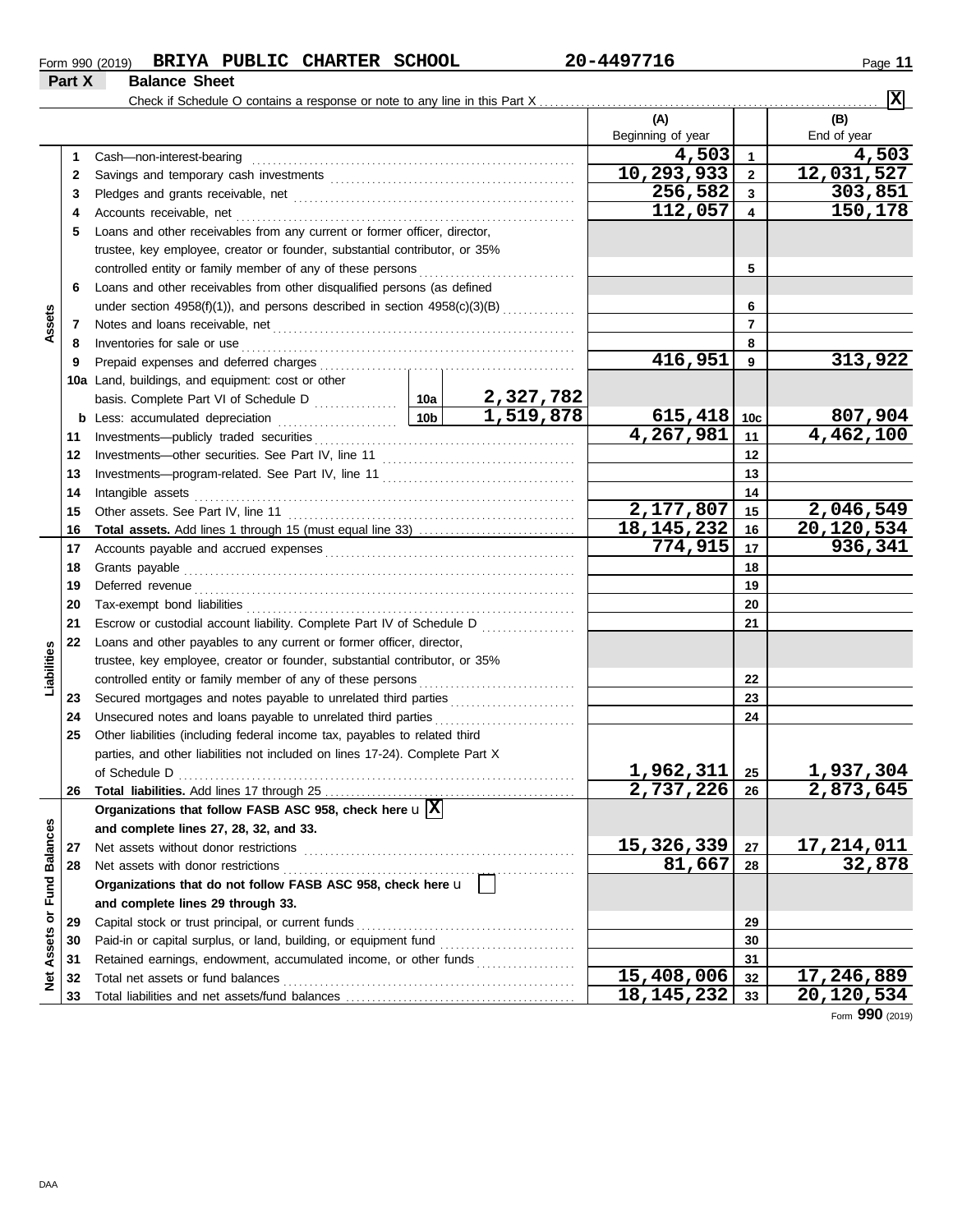|    | 20-4497716<br>Form 990 (2019) BRIYA PUBLIC CHARTER SCHOOL                                                                                                                                                                           |                |            |     | Page 12   |
|----|-------------------------------------------------------------------------------------------------------------------------------------------------------------------------------------------------------------------------------------|----------------|------------|-----|-----------|
|    | Part XI<br><b>Reconciliation of Net Assets</b>                                                                                                                                                                                      |                |            |     |           |
|    |                                                                                                                                                                                                                                     |                |            |     |           |
| 1  |                                                                                                                                                                                                                                     |                | 12,491,134 |     |           |
| 2  |                                                                                                                                                                                                                                     | $\overline{2}$ | 10,601,299 |     |           |
| 3  | Revenue less expenses. Subtract line 2 from line 1                                                                                                                                                                                  | $\overline{3}$ | 1,889,835  |     |           |
| 4  |                                                                                                                                                                                                                                     | $\overline{4}$ | 15,408,006 |     |           |
| 5  |                                                                                                                                                                                                                                     | 5              |            |     | $-50,952$ |
| 6  | Donated services and use of facilities <b>constructs</b> and a service of the service of the service of the service of the service of the service of the service of the service of the service of the service of the service of the | 6              |            |     |           |
| 7  | Investment expenses                                                                                                                                                                                                                 | $\overline{7}$ |            |     |           |
| 8  | Prior period adjustments entertainments and a series of the series of the series of the series of the series of the series of the series of the series of the series of the series of the series of the series of the series o      | 8              |            |     |           |
| 9  |                                                                                                                                                                                                                                     | 9              |            |     |           |
| 10 | Net assets or fund balances at end of year. Combine lines 3 through 9 (must equal Part X, line                                                                                                                                      |                |            |     |           |
|    | $32$ , column $(B)$ )                                                                                                                                                                                                               | 10             | 17,246,889 |     |           |
|    | <b>Financial Statements and Reporting</b><br>Part XII                                                                                                                                                                               |                |            |     |           |
|    |                                                                                                                                                                                                                                     |                |            |     |           |
|    |                                                                                                                                                                                                                                     |                |            | Yes | No.       |
| 1. | X <br>Accounting method used to prepare the Form 990:<br>Cash<br>Accrual<br>Other                                                                                                                                                   |                |            |     |           |
|    | If the organization changed its method of accounting from a prior year or checked "Other," explain in                                                                                                                               |                |            |     |           |
|    | Schedule O.                                                                                                                                                                                                                         |                |            |     |           |
|    | 2a Were the organization's financial statements compiled or reviewed by an independent accountant?                                                                                                                                  |                | 2a         |     | x         |
|    | If "Yes," check a box below to indicate whether the financial statements for the year were compiled or                                                                                                                              |                |            |     |           |
|    | reviewed on a separate basis, consolidated basis, or both:                                                                                                                                                                          |                |            |     |           |
|    | Separate basis<br>  Consolidated basis<br>  Both consolidated and separate basis                                                                                                                                                    |                |            |     |           |
|    |                                                                                                                                                                                                                                     |                | 2b         | х   |           |
|    | If "Yes," check a box below to indicate whether the financial statements for the year were audited on a                                                                                                                             |                |            |     |           |
|    | separate basis, consolidated basis, or both:                                                                                                                                                                                        |                |            |     |           |
|    | $ \mathbf{X} $ Separate basis<br>Consolidated basis<br>Both consolidated and separate basis                                                                                                                                         |                |            |     |           |
|    | c If "Yes" to line 2a or 2b, does the organization have a committee that assumes responsibility for oversight of                                                                                                                    |                |            |     |           |
|    | the audit, review, or compilation of its financial statements and selection of an independent accountant?                                                                                                                           |                | 2c         | X   |           |
|    | If the organization changed either its oversight process or selection process during the tax year, explain on                                                                                                                       |                |            |     |           |
|    | Schedule O.                                                                                                                                                                                                                         |                |            |     |           |
|    | 3a As a result of a federal award, was the organization required to undergo an audit or audits as set forth in the                                                                                                                  |                |            |     |           |
|    | Single Audit Act and OMB Circular A-133?                                                                                                                                                                                            |                | Зa         |     | x         |
|    | h If "Vee" did the organization undergo the required audit or audite? If the organization did not undergo the                                                                                                                       |                |            |     |           |

**3b b** If "Yes," did the organization undergo the required audit or audits? If the organization did not undergo the required audit or audits, explain why on Schedule O and describe any steps taken to undergo such audits .

Form **990** (2019)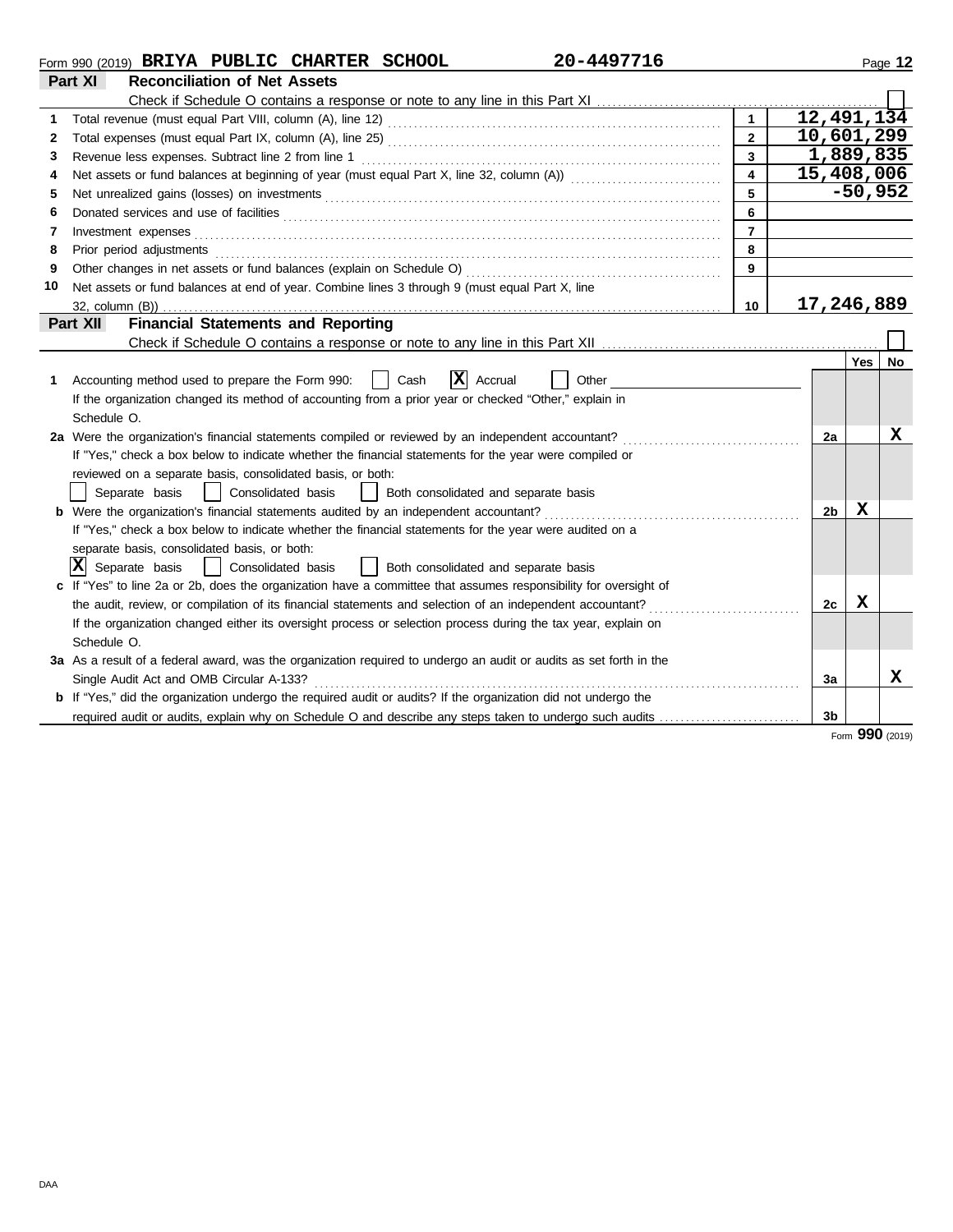|              | Form 990 (2019) BRIYA PUBLIC CHARTER SCHOOL                                                                                                                                                                                                            |                                                                |                                   |                      |           |                 |                                                                                                 |        | 20-4497716                                                                                             |                                                                    | Page 8                                                          |
|--------------|--------------------------------------------------------------------------------------------------------------------------------------------------------------------------------------------------------------------------------------------------------|----------------------------------------------------------------|-----------------------------------|----------------------|-----------|-----------------|-------------------------------------------------------------------------------------------------|--------|--------------------------------------------------------------------------------------------------------|--------------------------------------------------------------------|-----------------------------------------------------------------|
|              | Part VII                                                                                                                                                                                                                                               |                                                                |                                   |                      |           |                 |                                                                                                 |        | Section A. Officers, Directors, Trustees, Key Employees, and Highest Compensated Employees (continued) |                                                                    |                                                                 |
|              | (A)<br>Name and title                                                                                                                                                                                                                                  | (B)<br>Average<br>hours<br>per week<br>(list any               |                                   |                      |           | (C)<br>Position | (do not check more than one<br>box, unless person is both an<br>officer and a director/trustee) |        | (D)<br>Reportable<br>compensation<br>from the<br>organization                                          | (F)<br>Reportable<br>compensation<br>from related<br>organizations | (F)<br>Estimated amount<br>of other<br>compensation<br>from the |
|              |                                                                                                                                                                                                                                                        | hours for<br>related<br>organizations<br>below<br>dotted line) | Individual trustee<br>or director | nstitutional trustee | Officer   | Ķey<br>employee | Highest compensated<br>employee                                                                 | Former | (W-2/1099-MISC)                                                                                        | (W-2/1099-MISC)                                                    | organization and<br>related organizations                       |
| (20)         | AMY<br><b>GONZALEZ</b>                                                                                                                                                                                                                                 | 40.00                                                          |                                   |                      |           |                 |                                                                                                 |        |                                                                                                        |                                                                    |                                                                 |
| (21)         | OPERATIONS DIRECTOR<br><b>MARK FALONI</b>                                                                                                                                                                                                              | 0.00<br><b>ADULT</b>                                           |                                   |                      | EDUCATION |                 | $\mathbf x$                                                                                     |        | 0                                                                                                      | 104,960                                                            | 16,615                                                          |
|              |                                                                                                                                                                                                                                                        | 40.00                                                          |                                   |                      |           |                 |                                                                                                 |        |                                                                                                        |                                                                    |                                                                 |
| LEAD         | <b>TEACHER</b>                                                                                                                                                                                                                                         | 0.00                                                           |                                   |                      |           |                 | X                                                                                               |        | 0                                                                                                      | 102,746                                                            | 16,256                                                          |
|              |                                                                                                                                                                                                                                                        |                                                                |                                   |                      |           |                 |                                                                                                 |        |                                                                                                        |                                                                    |                                                                 |
|              |                                                                                                                                                                                                                                                        |                                                                |                                   |                      |           |                 |                                                                                                 |        |                                                                                                        |                                                                    |                                                                 |
|              |                                                                                                                                                                                                                                                        |                                                                |                                   |                      |           |                 |                                                                                                 |        |                                                                                                        |                                                                    |                                                                 |
|              |                                                                                                                                                                                                                                                        |                                                                |                                   |                      |           |                 |                                                                                                 |        |                                                                                                        |                                                                    |                                                                 |
|              |                                                                                                                                                                                                                                                        |                                                                |                                   |                      |           |                 |                                                                                                 |        |                                                                                                        |                                                                    |                                                                 |
|              |                                                                                                                                                                                                                                                        |                                                                |                                   |                      |           |                 |                                                                                                 |        |                                                                                                        |                                                                    |                                                                 |
|              |                                                                                                                                                                                                                                                        |                                                                |                                   |                      |           |                 |                                                                                                 |        |                                                                                                        |                                                                    |                                                                 |
|              | 1b Subtotal and the state of the state of the state of the state of the state of the state of the state of the<br>Total from continuation sheets to Part VII, Section A                                                                                |                                                                |                                   |                      |           |                 |                                                                                                 | u<br>u |                                                                                                        | 207,706                                                            | 32,871                                                          |
| d            |                                                                                                                                                                                                                                                        |                                                                |                                   |                      |           |                 |                                                                                                 | u      |                                                                                                        |                                                                    |                                                                 |
| $\mathbf{2}$ | Total number of individuals (including but not limited to those listed above) who received more than \$100,000 of                                                                                                                                      |                                                                |                                   |                      |           |                 |                                                                                                 |        |                                                                                                        |                                                                    |                                                                 |
|              | reportable compensation from the organization u                                                                                                                                                                                                        |                                                                |                                   |                      |           |                 |                                                                                                 |        |                                                                                                        |                                                                    | Yes<br>No                                                       |
| 3            | Did the organization list any former officer, director, trustee, key employee, or highest compensated                                                                                                                                                  |                                                                |                                   |                      |           |                 |                                                                                                 |        |                                                                                                        |                                                                    |                                                                 |
| 4            | For any individual listed on line 1a, is the sum of reportable compensation and other compensation from the                                                                                                                                            |                                                                |                                   |                      |           |                 |                                                                                                 |        |                                                                                                        |                                                                    | 3                                                               |
|              | organization and related organizations greater than \$150,000? If "Yes," complete Schedule J for such                                                                                                                                                  |                                                                |                                   |                      |           |                 |                                                                                                 |        |                                                                                                        |                                                                    |                                                                 |
| 5            | Did any person listed on line 1a receive or accrue compensation from any unrelated organization or individual                                                                                                                                          |                                                                |                                   |                      |           |                 |                                                                                                 |        |                                                                                                        |                                                                    | 4                                                               |
|              |                                                                                                                                                                                                                                                        |                                                                |                                   |                      |           |                 |                                                                                                 |        |                                                                                                        |                                                                    | 5                                                               |
|              | Section B. Independent Contractors                                                                                                                                                                                                                     |                                                                |                                   |                      |           |                 |                                                                                                 |        |                                                                                                        |                                                                    |                                                                 |
| 1            | Complete this table for your five highest compensated independent contractors that received more than \$100,000 of<br>compensation from the organization. Report compensation for the calendar year ending with or within the organization's tax year. |                                                                |                                   |                      |           |                 |                                                                                                 |        |                                                                                                        |                                                                    |                                                                 |
|              |                                                                                                                                                                                                                                                        | (A)<br>Name and business address                               |                                   |                      |           |                 |                                                                                                 |        |                                                                                                        | (B)<br>Description of services                                     | (C)<br>Compensation                                             |
|              |                                                                                                                                                                                                                                                        |                                                                |                                   |                      |           |                 |                                                                                                 |        |                                                                                                        |                                                                    |                                                                 |
|              |                                                                                                                                                                                                                                                        |                                                                |                                   |                      |           |                 |                                                                                                 |        |                                                                                                        |                                                                    |                                                                 |
|              |                                                                                                                                                                                                                                                        |                                                                |                                   |                      |           |                 |                                                                                                 |        |                                                                                                        |                                                                    |                                                                 |
|              |                                                                                                                                                                                                                                                        |                                                                |                                   |                      |           |                 |                                                                                                 |        |                                                                                                        |                                                                    |                                                                 |
| 2            | Total number of independent contractors (including but not limited to those listed above) who                                                                                                                                                          |                                                                |                                   |                      |           |                 |                                                                                                 |        |                                                                                                        |                                                                    |                                                                 |

received more than  $$100,000$  of compensation from the organization  $$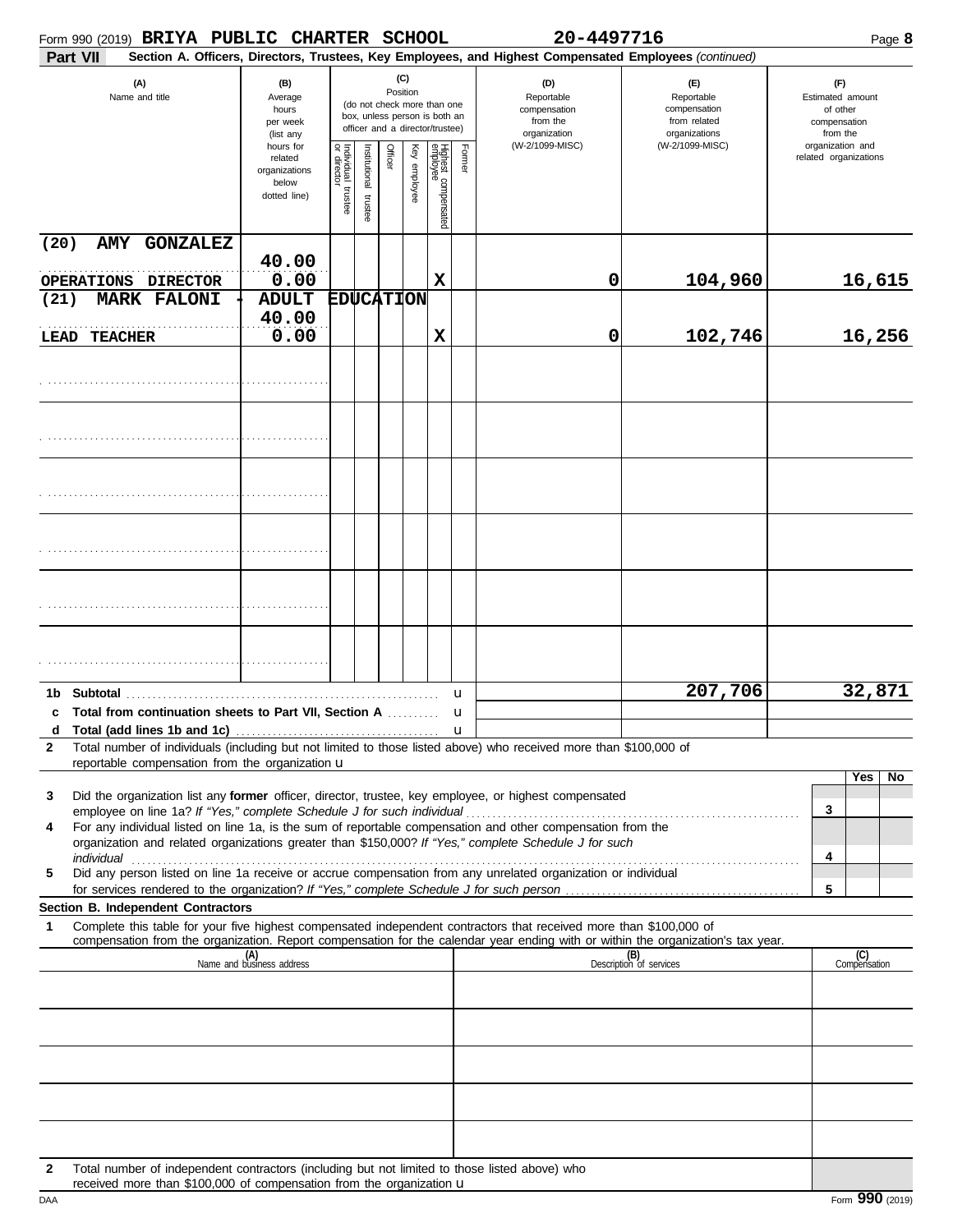| <b>SCHEDULE A</b>                                                                                                                            |                                                            | <b>Public Charity Status and Public Support</b>                                                                                                                                                                                                                                                                                                   |                                                                   |                                                                                                                                                                                                                                                                                                                                                                                                    | OMB No. 1545-0047                                     |  |  |  |  |  |  |
|----------------------------------------------------------------------------------------------------------------------------------------------|------------------------------------------------------------|---------------------------------------------------------------------------------------------------------------------------------------------------------------------------------------------------------------------------------------------------------------------------------------------------------------------------------------------------|-------------------------------------------------------------------|----------------------------------------------------------------------------------------------------------------------------------------------------------------------------------------------------------------------------------------------------------------------------------------------------------------------------------------------------------------------------------------------------|-------------------------------------------------------|--|--|--|--|--|--|
| (Form 990 or 990-EZ)<br>Complete if the organization is a section 501(c)(3) organization or a section 4947(a)(1) nonexempt charitable trust. |                                                            |                                                                                                                                                                                                                                                                                                                                                   |                                                                   |                                                                                                                                                                                                                                                                                                                                                                                                    |                                                       |  |  |  |  |  |  |
| Department of the Treasury                                                                                                                   |                                                            | La Attach to Form 990 or Form 990-EZ.                                                                                                                                                                                                                                                                                                             |                                                                   |                                                                                                                                                                                                                                                                                                                                                                                                    | Open to Public                                        |  |  |  |  |  |  |
| Internal Revenue Service                                                                                                                     |                                                            | <b>u</b> Go to <i>www.irs.gov/Form990</i> for instructions and the latest information.                                                                                                                                                                                                                                                            |                                                                   |                                                                                                                                                                                                                                                                                                                                                                                                    | <b>Inspection</b>                                     |  |  |  |  |  |  |
| Name of the organization                                                                                                                     |                                                            | BRIYA PUBLIC CHARTER SCHOOL                                                                                                                                                                                                                                                                                                                       |                                                                   | Employer identification number<br>20-4497716                                                                                                                                                                                                                                                                                                                                                       |                                                       |  |  |  |  |  |  |
| Part I                                                                                                                                       |                                                            |                                                                                                                                                                                                                                                                                                                                                   |                                                                   | Reason for Public Charity Status (All organizations must complete this part.) See instructions.                                                                                                                                                                                                                                                                                                    |                                                       |  |  |  |  |  |  |
|                                                                                                                                              |                                                            | The organization is not a private foundation because it is: (For lines 1 through 12, check only one box.)                                                                                                                                                                                                                                         |                                                                   |                                                                                                                                                                                                                                                                                                                                                                                                    |                                                       |  |  |  |  |  |  |
| 1                                                                                                                                            |                                                            | A church, convention of churches, or association of churches described in section 170(b)(1)(A)(i).                                                                                                                                                                                                                                                |                                                                   |                                                                                                                                                                                                                                                                                                                                                                                                    |                                                       |  |  |  |  |  |  |
| $\overline{\mathbf{x}}$<br>$\mathbf 2$                                                                                                       |                                                            | A school described in section 170(b)(1)(A)(ii). (Attach Schedule E (Form 990 or 990-EZ).)                                                                                                                                                                                                                                                         |                                                                   |                                                                                                                                                                                                                                                                                                                                                                                                    |                                                       |  |  |  |  |  |  |
| 3                                                                                                                                            |                                                            | A hospital or a cooperative hospital service organization described in section 170(b)(1)(A)(iii).                                                                                                                                                                                                                                                 |                                                                   |                                                                                                                                                                                                                                                                                                                                                                                                    |                                                       |  |  |  |  |  |  |
| 4                                                                                                                                            |                                                            |                                                                                                                                                                                                                                                                                                                                                   |                                                                   | A medical research organization operated in conjunction with a hospital described in section 170(b)(1)(A)(iii). Enter the hospital's name,                                                                                                                                                                                                                                                         |                                                       |  |  |  |  |  |  |
| city, and state:                                                                                                                             |                                                            |                                                                                                                                                                                                                                                                                                                                                   |                                                                   |                                                                                                                                                                                                                                                                                                                                                                                                    |                                                       |  |  |  |  |  |  |
| 5                                                                                                                                            |                                                            | An organization operated for the benefit of a college or university owned or operated by a governmental unit described in                                                                                                                                                                                                                         |                                                                   |                                                                                                                                                                                                                                                                                                                                                                                                    |                                                       |  |  |  |  |  |  |
| 6                                                                                                                                            | section 170(b)(1)(A)(iv). (Complete Part II.)              | A federal, state, or local government or governmental unit described in section 170(b)(1)(A)(v).                                                                                                                                                                                                                                                  |                                                                   |                                                                                                                                                                                                                                                                                                                                                                                                    |                                                       |  |  |  |  |  |  |
| 7                                                                                                                                            |                                                            |                                                                                                                                                                                                                                                                                                                                                   |                                                                   | An organization that normally receives a substantial part of its support from a governmental unit or from the general public                                                                                                                                                                                                                                                                       |                                                       |  |  |  |  |  |  |
|                                                                                                                                              | described in section 170(b)(1)(A)(vi). (Complete Part II.) |                                                                                                                                                                                                                                                                                                                                                   |                                                                   |                                                                                                                                                                                                                                                                                                                                                                                                    |                                                       |  |  |  |  |  |  |
| 8                                                                                                                                            |                                                            | A community trust described in section 170(b)(1)(A)(vi). (Complete Part II.)                                                                                                                                                                                                                                                                      |                                                                   |                                                                                                                                                                                                                                                                                                                                                                                                    |                                                       |  |  |  |  |  |  |
| 9<br>university:                                                                                                                             |                                                            | or university or a non-land-grant college of agriculture (see instructions). Enter the name, city, and state of the college or                                                                                                                                                                                                                    |                                                                   | An agricultural research organization described in section 170(b)(1)(A)(ix) operated in conjunction with a land-grant college                                                                                                                                                                                                                                                                      |                                                       |  |  |  |  |  |  |
| 10                                                                                                                                           |                                                            | receipts from activities related to its exempt functions—subject to certain exceptions, and (2) no more than 33 1/3% of its<br>support from gross investment income and unrelated business taxable income (less section 511 tax) from businesses<br>acquired by the organization after June 30, 1975. See section 509(a)(2). (Complete Part III.) |                                                                   | An organization that normally receives: (1) more than 33 1/3% of its support from contributions, membership fees, and gross                                                                                                                                                                                                                                                                        |                                                       |  |  |  |  |  |  |
| 11                                                                                                                                           |                                                            | An organization organized and operated exclusively to test for public safety. See section 509(a)(4).                                                                                                                                                                                                                                              |                                                                   |                                                                                                                                                                                                                                                                                                                                                                                                    |                                                       |  |  |  |  |  |  |
| 12                                                                                                                                           |                                                            |                                                                                                                                                                                                                                                                                                                                                   |                                                                   | An organization organized and operated exclusively for the benefit of, to perform the functions of, or to carry out the purposes<br>of one or more publicly supported organizations described in section 509(a)(1) or section 509(a)(2). See section 509(a)(3).<br>Check the box in lines 12a through 12d that describes the type of supporting organization and complete lines 12e, 12f, and 12g. |                                                       |  |  |  |  |  |  |
| a                                                                                                                                            |                                                            | the supported organization(s) the power to regularly appoint or elect a majority of the directors or trustees of the                                                                                                                                                                                                                              |                                                                   | Type I. A supporting organization operated, supervised, or controlled by its supported organization(s), typically by giving                                                                                                                                                                                                                                                                        |                                                       |  |  |  |  |  |  |
|                                                                                                                                              |                                                            | supporting organization. You must complete Part IV, Sections A and B.                                                                                                                                                                                                                                                                             |                                                                   |                                                                                                                                                                                                                                                                                                                                                                                                    |                                                       |  |  |  |  |  |  |
| b                                                                                                                                            |                                                            | Type II. A supporting organization supervised or controlled in connection with its supported organization(s), by having<br>organization(s). You must complete Part IV, Sections A and C.                                                                                                                                                          |                                                                   | control or management of the supporting organization vested in the same persons that control or manage the supported                                                                                                                                                                                                                                                                               |                                                       |  |  |  |  |  |  |
| c                                                                                                                                            |                                                            | its supported organization(s) (see instructions). You must complete Part IV, Sections A, D, and E.                                                                                                                                                                                                                                                |                                                                   | Type III functionally integrated. A supporting organization operated in connection with, and functionally integrated with,                                                                                                                                                                                                                                                                         |                                                       |  |  |  |  |  |  |
| d                                                                                                                                            |                                                            | requirement (see instructions). You must complete Part IV, Sections A and D, and Part V.                                                                                                                                                                                                                                                          |                                                                   | Type III non-functionally integrated. A supporting organization operated in connection with its supported organization(s)<br>that is not functionally integrated. The organization generally must satisfy a distribution requirement and an attentiveness                                                                                                                                          |                                                       |  |  |  |  |  |  |
| е                                                                                                                                            |                                                            | Check this box if the organization received a written determination from the IRS that it is a Type I, Type II, Type III                                                                                                                                                                                                                           |                                                                   |                                                                                                                                                                                                                                                                                                                                                                                                    |                                                       |  |  |  |  |  |  |
|                                                                                                                                              |                                                            | functionally integrated, or Type III non-functionally integrated supporting organization.                                                                                                                                                                                                                                                         |                                                                   |                                                                                                                                                                                                                                                                                                                                                                                                    |                                                       |  |  |  |  |  |  |
| f                                                                                                                                            | Enter the number of supported organizations                |                                                                                                                                                                                                                                                                                                                                                   |                                                                   |                                                                                                                                                                                                                                                                                                                                                                                                    |                                                       |  |  |  |  |  |  |
| g                                                                                                                                            |                                                            | Provide the following information about the supported organization(s).                                                                                                                                                                                                                                                                            |                                                                   |                                                                                                                                                                                                                                                                                                                                                                                                    |                                                       |  |  |  |  |  |  |
| (i) Name of supported<br>organization                                                                                                        | $(ii)$ EIN                                                 | (iii) Type of organization<br>(described on lines 1-10<br>above (see instructions))                                                                                                                                                                                                                                                               | (iv) Is the organization<br>listed in your governing<br>document? | (v) Amount of monetary<br>support (see<br>instructions)                                                                                                                                                                                                                                                                                                                                            | (vi) Amount of<br>other support (see<br>instructions) |  |  |  |  |  |  |
|                                                                                                                                              |                                                            |                                                                                                                                                                                                                                                                                                                                                   | Yes<br>No                                                         |                                                                                                                                                                                                                                                                                                                                                                                                    |                                                       |  |  |  |  |  |  |
| (A)                                                                                                                                          |                                                            |                                                                                                                                                                                                                                                                                                                                                   |                                                                   |                                                                                                                                                                                                                                                                                                                                                                                                    |                                                       |  |  |  |  |  |  |
| (B)                                                                                                                                          |                                                            |                                                                                                                                                                                                                                                                                                                                                   |                                                                   |                                                                                                                                                                                                                                                                                                                                                                                                    |                                                       |  |  |  |  |  |  |
| (C)                                                                                                                                          |                                                            |                                                                                                                                                                                                                                                                                                                                                   |                                                                   |                                                                                                                                                                                                                                                                                                                                                                                                    |                                                       |  |  |  |  |  |  |
| (D)                                                                                                                                          |                                                            |                                                                                                                                                                                                                                                                                                                                                   |                                                                   |                                                                                                                                                                                                                                                                                                                                                                                                    |                                                       |  |  |  |  |  |  |
| (E)                                                                                                                                          |                                                            |                                                                                                                                                                                                                                                                                                                                                   |                                                                   |                                                                                                                                                                                                                                                                                                                                                                                                    |                                                       |  |  |  |  |  |  |
| Total                                                                                                                                        |                                                            |                                                                                                                                                                                                                                                                                                                                                   |                                                                   |                                                                                                                                                                                                                                                                                                                                                                                                    |                                                       |  |  |  |  |  |  |
|                                                                                                                                              |                                                            |                                                                                                                                                                                                                                                                                                                                                   |                                                                   |                                                                                                                                                                                                                                                                                                                                                                                                    |                                                       |  |  |  |  |  |  |

**For Paperwork Reduction Act Notice, see the Instructions for Form 990 or 990-EZ.**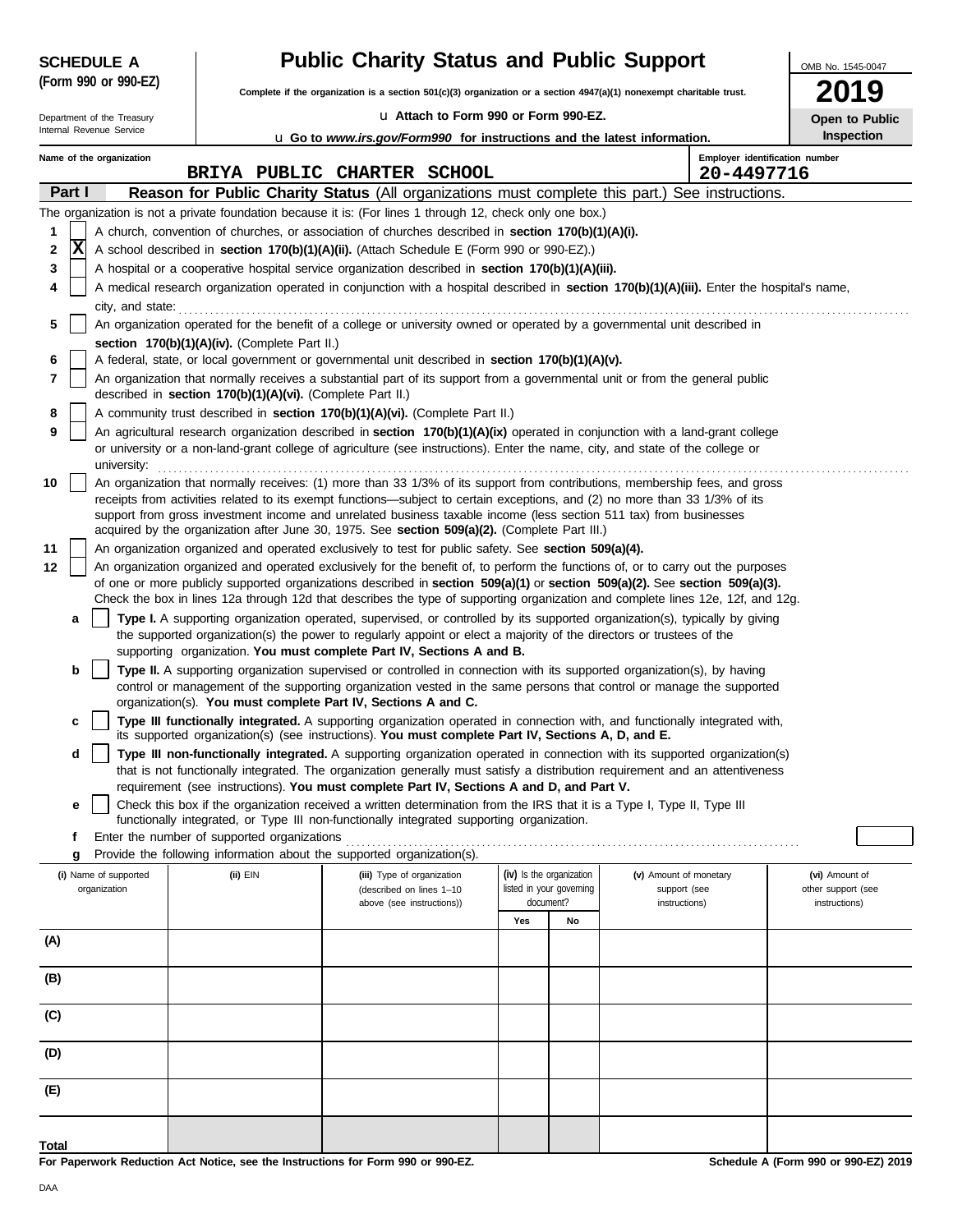|              | (Complete only if you checked the box on line 5, 7, or 8 of Part I or if the organization failed to qualify under<br>Part III. If the organization fails to qualify under the tests listed below, please complete Part III.)                         |          |          |            |            |            |           |
|--------------|------------------------------------------------------------------------------------------------------------------------------------------------------------------------------------------------------------------------------------------------------|----------|----------|------------|------------|------------|-----------|
|              | <b>Section A. Public Support</b>                                                                                                                                                                                                                     |          |          |            |            |            |           |
|              | Calendar year (or fiscal year beginning in)<br>$\mathbf{u}$                                                                                                                                                                                          | (a) 2015 | (b) 2016 | $(c)$ 2017 | $(d)$ 2018 | $(e)$ 2019 | (f) Total |
| 1            | Gifts, grants, contributions, and<br>membership fees received. (Do not<br>include any "unusual grants.")                                                                                                                                             |          |          |            |            |            |           |
| $\mathbf{2}$ | Tax revenues levied for the<br>organization's benefit and either paid<br>to or expended on its behalf                                                                                                                                                |          |          |            |            |            |           |
| 3            | The value of services or facilities<br>furnished by a governmental unit to the<br>organization without charge                                                                                                                                        |          |          |            |            |            |           |
| 4            | Total. Add lines 1 through 3<br>.                                                                                                                                                                                                                    |          |          |            |            |            |           |
| 5            | The portion of total contributions by<br>each person (other than a<br>governmental unit or publicly<br>supported organization) included on<br>line 1 that exceeds 2% of the amount<br>shown on line 11, column (f) $\ldots$                          |          |          |            |            |            |           |
|              | Public support. Subtract line 5 from line 4.                                                                                                                                                                                                         |          |          |            |            |            |           |
|              | <b>Section B. Total Support</b>                                                                                                                                                                                                                      |          |          |            |            |            |           |
|              | Calendar year (or fiscal year beginning in)<br>$\mathbf{u}$                                                                                                                                                                                          | (a) 2015 | (b) 2016 | $(c)$ 2017 | $(d)$ 2018 | (e) 2019   | (f) Total |
| 7            | Amounts from line 4                                                                                                                                                                                                                                  |          |          |            |            |            |           |
| 8            | Gross income from interest, dividends,<br>payments received on securities loans,<br>rents, royalties, and income from<br>similar sources                                                                                                             |          |          |            |            |            |           |
| 9            | Net income from unrelated business<br>activities, whether or not the business<br>is regularly carried on                                                                                                                                             |          |          |            |            |            |           |
| 10           | Other income. Do not include gain or<br>loss from the sale of capital assets<br>(Explain in Part VI.)                                                                                                                                                |          |          |            |            |            |           |
| 11           | Total support. Add lines 7 through 10                                                                                                                                                                                                                |          |          |            |            |            |           |
| 12           |                                                                                                                                                                                                                                                      |          |          |            |            | 12         |           |
| 13           | First five years. If the Form 990 is for the organization's first, second, third, fourth, or fifth tax year as a section 501(c)(3)                                                                                                                   |          |          |            |            |            |           |
|              | organization, check this box and stop here                                                                                                                                                                                                           |          |          |            |            |            |           |
|              | Section C. Computation of Public Support Percentage                                                                                                                                                                                                  |          |          |            |            |            |           |
| 14           |                                                                                                                                                                                                                                                      |          |          |            |            | 14         | %         |
| 15           | Public support percentage from 2018 Schedule A, Part II, line 14                                                                                                                                                                                     |          |          |            |            | 15         | %         |
| 16a          | 33 1/3% support test-2019. If the organization did not check the box on line 13, and line 14 is 33 1/3% or more, check this                                                                                                                          |          |          |            |            |            |           |
|              | box and stop here. The organization qualifies as a publicly supported organization                                                                                                                                                                   |          |          |            |            |            |           |
| b            | 33 1/3% support test-2018. If the organization did not check a box on line 13 or 16a, and line 15 is 33 1/3% or more, check                                                                                                                          |          |          |            |            |            |           |
|              | this box and stop here. The organization qualifies as a publicly supported organization<br>10%-facts-and-circumstances test-2019. If the organization did not check a box on line 13, 16a, or 16b, and line 14 is                                    |          |          |            |            |            |           |
| 17a          |                                                                                                                                                                                                                                                      |          |          |            |            |            |           |
|              | 10% or more, and if the organization meets the "facts-and-circumstances" test, check this box and stop here. Explain in<br>Part VI how the organization meets the "facts-and-circumstances" test. The organization qualifies as a publicly supported |          |          |            |            |            |           |
|              | organization                                                                                                                                                                                                                                         |          |          |            |            |            |           |
| b            | 10%-facts-and-circumstances test-2018. If the organization did not check a box on line 13, 16a, 16b, or 17a, and line                                                                                                                                |          |          |            |            |            |           |
|              | 15 is 10% or more, and if the organization meets the "facts-and-circumstances" test, check this box and stop here.                                                                                                                                   |          |          |            |            |            |           |
|              | Explain in Part VI how the organization meets the "facts-and-circumstances" test. The organization qualifies as a publicly                                                                                                                           |          |          |            |            |            |           |
|              | supported organization                                                                                                                                                                                                                               |          |          |            |            |            |           |
| 18           | Private foundation. If the organization did not check a box on line 13, 16a, 16b, 17a, or 17b, check this box and see                                                                                                                                |          |          |            |            |            |           |
|              | instructions                                                                                                                                                                                                                                         |          |          |            |            |            |           |

Schedule A (Form 990 or 990-EZ) 2019 **BRIYA PUBLIC CHARTER SCHOOL** 20-4497716 Page 2

**Part II** Support Schedule for Organizations Described in Sections 170(b)(1)(A)(iv) and 170(b)(1)(A)(vi)

**Schedule A (Form 990 or 990-EZ) 2019**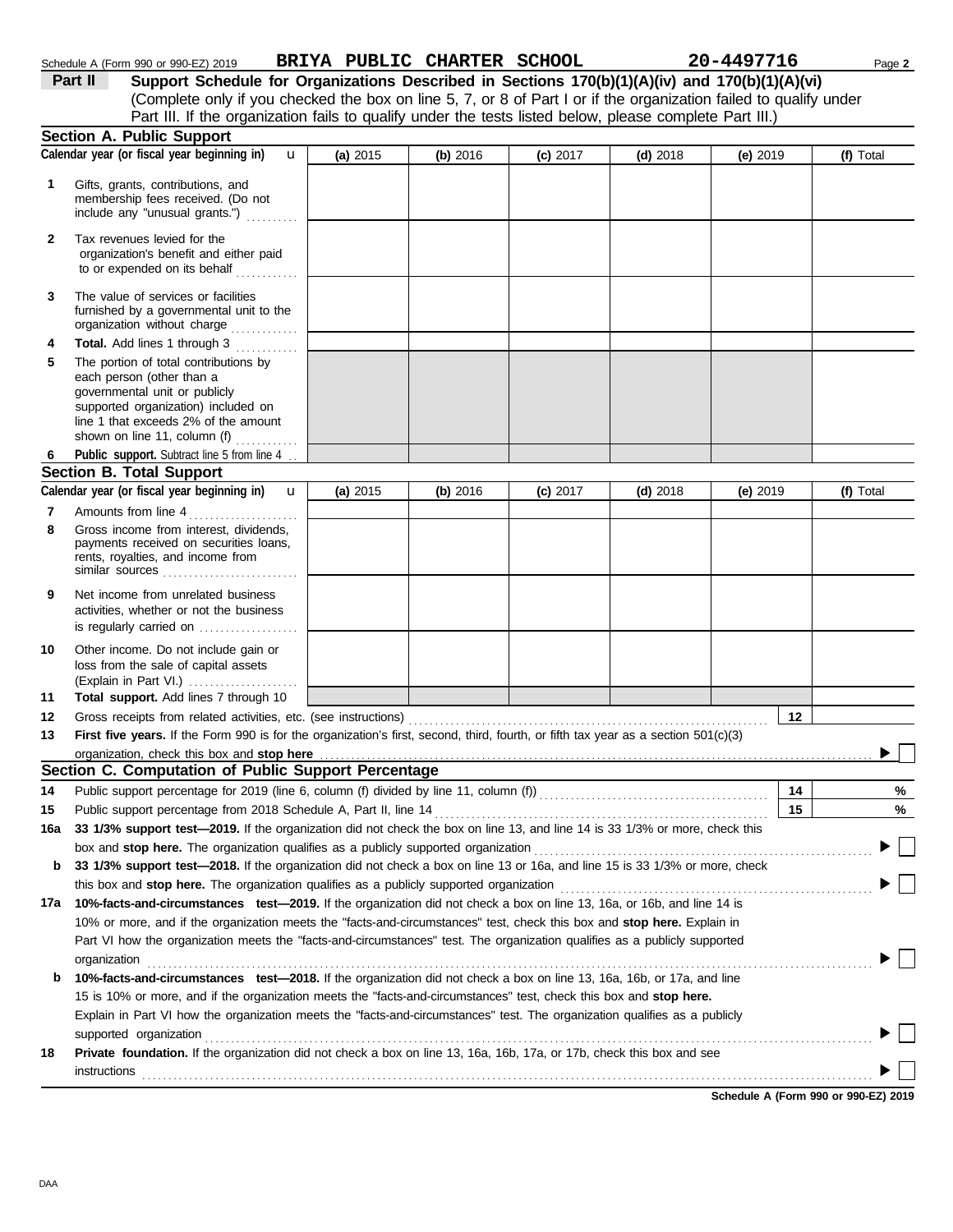|     | organization's tax-exempt purpose                                                                                                                                                                                                        |          |          |            |            |          |    |                                      |
|-----|------------------------------------------------------------------------------------------------------------------------------------------------------------------------------------------------------------------------------------------|----------|----------|------------|------------|----------|----|--------------------------------------|
| 3   | Gross receipts from activities that are not an<br>unrelated trade or business under section 513                                                                                                                                          |          |          |            |            |          |    |                                      |
| 4   | Tax revenues levied for the<br>organization's benefit and either paid<br>to or expended on its behalf<br>.                                                                                                                               |          |          |            |            |          |    |                                      |
| 5   | The value of services or facilities<br>furnished by a governmental unit to the<br>organization without charge                                                                                                                            |          |          |            |            |          |    |                                      |
| 6   | Total. Add lines 1 through 5                                                                                                                                                                                                             |          |          |            |            |          |    |                                      |
| 7a  | Amounts included on lines 1, 2, and 3<br>received from disqualified persons                                                                                                                                                              |          |          |            |            |          |    |                                      |
| b   | Amounts included on lines 2 and 3<br>received from other than disqualified<br>persons that exceed the greater of \$5,000<br>or 1% of the amount on line 13 for the year                                                                  |          |          |            |            |          |    |                                      |
| c   | Add lines 7a and 7b                                                                                                                                                                                                                      |          |          |            |            |          |    |                                      |
| 8   | Public support. (Subtract line 7c from                                                                                                                                                                                                   |          |          |            |            |          |    |                                      |
|     | line $6.$ )                                                                                                                                                                                                                              |          |          |            |            |          |    |                                      |
|     | <b>Section B. Total Support</b>                                                                                                                                                                                                          |          |          |            |            |          |    |                                      |
|     | Calendar year (or fiscal year beginning in)<br>$\mathbf{u}$                                                                                                                                                                              | (a) 2015 | (b) 2016 | $(c)$ 2017 | $(d)$ 2018 | (e) 2019 |    | (f) Total                            |
| 9   | Amounts from line 6                                                                                                                                                                                                                      |          |          |            |            |          |    |                                      |
| 10a | Gross income from interest, dividends,<br>payments received on securities loans, rents,<br>royalties, and income from similar sources                                                                                                    |          |          |            |            |          |    |                                      |
| b   | Unrelated business taxable income (less<br>section 511 taxes) from businesses<br>acquired after June 30, 1975                                                                                                                            |          |          |            |            |          |    |                                      |
| c   | Add lines 10a and 10b                                                                                                                                                                                                                    |          |          |            |            |          |    |                                      |
| 11  | Net income from unrelated business<br>activities not included in line 10b, whether<br>or not the business is regularly carried on                                                                                                        |          |          |            |            |          |    |                                      |
| 12  | Other income. Do not include gain or<br>loss from the sale of capital assets                                                                                                                                                             |          |          |            |            |          |    |                                      |
| 13  | Total support. (Add lines 9, 10c, 11,                                                                                                                                                                                                    |          |          |            |            |          |    |                                      |
| 14  | First five years. If the Form 990 is for the organization's first, second, third, fourth, or fifth tax year as a section 501(c)(3)                                                                                                       |          |          |            |            |          |    |                                      |
|     | organization, check this box and stop here <b>constant and a constant and a constant a</b> constant and a constant and stop here <b>constant a</b> constant and a constant and a constant and a constant and a constant and a constant a |          |          |            |            |          |    |                                      |
|     | Section C. Computation of Public Support Percentage                                                                                                                                                                                      |          |          |            |            |          |    |                                      |
| 15  |                                                                                                                                                                                                                                          |          |          |            |            |          | 15 | %                                    |
| 16  |                                                                                                                                                                                                                                          |          |          |            |            |          | 16 | %                                    |
|     | Section D. Computation of Investment Income Percentage                                                                                                                                                                                   |          |          |            |            |          |    |                                      |
| 17  | Investment income percentage for 2019 (line 10c, column (f), divided by line 13, column (f)) [[[[[[[[[[[[[[[[                                                                                                                            |          |          |            |            |          | 17 | %                                    |
| 18  | Investment income percentage from 2018 Schedule A, Part III, line 17                                                                                                                                                                     |          |          |            |            |          | 18 | %                                    |
| 19a | 33 1/3% support tests—2019. If the organization did not check the box on line 14, and line 15 is more than 33 1/3%, and line                                                                                                             |          |          |            |            |          |    |                                      |
|     |                                                                                                                                                                                                                                          |          |          |            |            |          |    |                                      |
| b   | 33 1/3% support tests-2018. If the organization did not check a box on line 14 or line 19a, and line 16 is more than 33 1/3%, and                                                                                                        |          |          |            |            |          |    |                                      |
|     |                                                                                                                                                                                                                                          |          |          |            |            |          |    |                                      |
| 20  |                                                                                                                                                                                                                                          |          |          |            |            |          |    |                                      |
|     |                                                                                                                                                                                                                                          |          |          |            |            |          |    | Schedule A (Form 990 or 990-EZ) 2019 |
|     |                                                                                                                                                                                                                                          |          |          |            |            |          |    |                                      |

## Schedule A (Form 990 or 990-EZ) 2019 **BRIYA PUBLIC CHARTER SCHOOL** 20-4497716 Page 3

**1**

Gifts, grants, contributions, and membership fees received. (Do not include any "unusual grants.") . . . . . .

**Calendar year (or fiscal year beginning in)** 

**Section A. Public Support**

Gross receipts from admissions, merchandise sold or services performed, or facilities furnished in any activity that is related to the

u

**2**

DAA

**Part III Support Schedule for Organizations Described in Section 509(a)(2)** (Complete only if you checked the box on line 10 of Part I or if the organization failed to qualify under Part II. If the organization fails to qualify under the tests listed below, please complete Part II.)

**(a)** 2015 **(b)** 2016 **(c)** 2017 **(d)** 2018 **(e)** 2019 **(f)** Total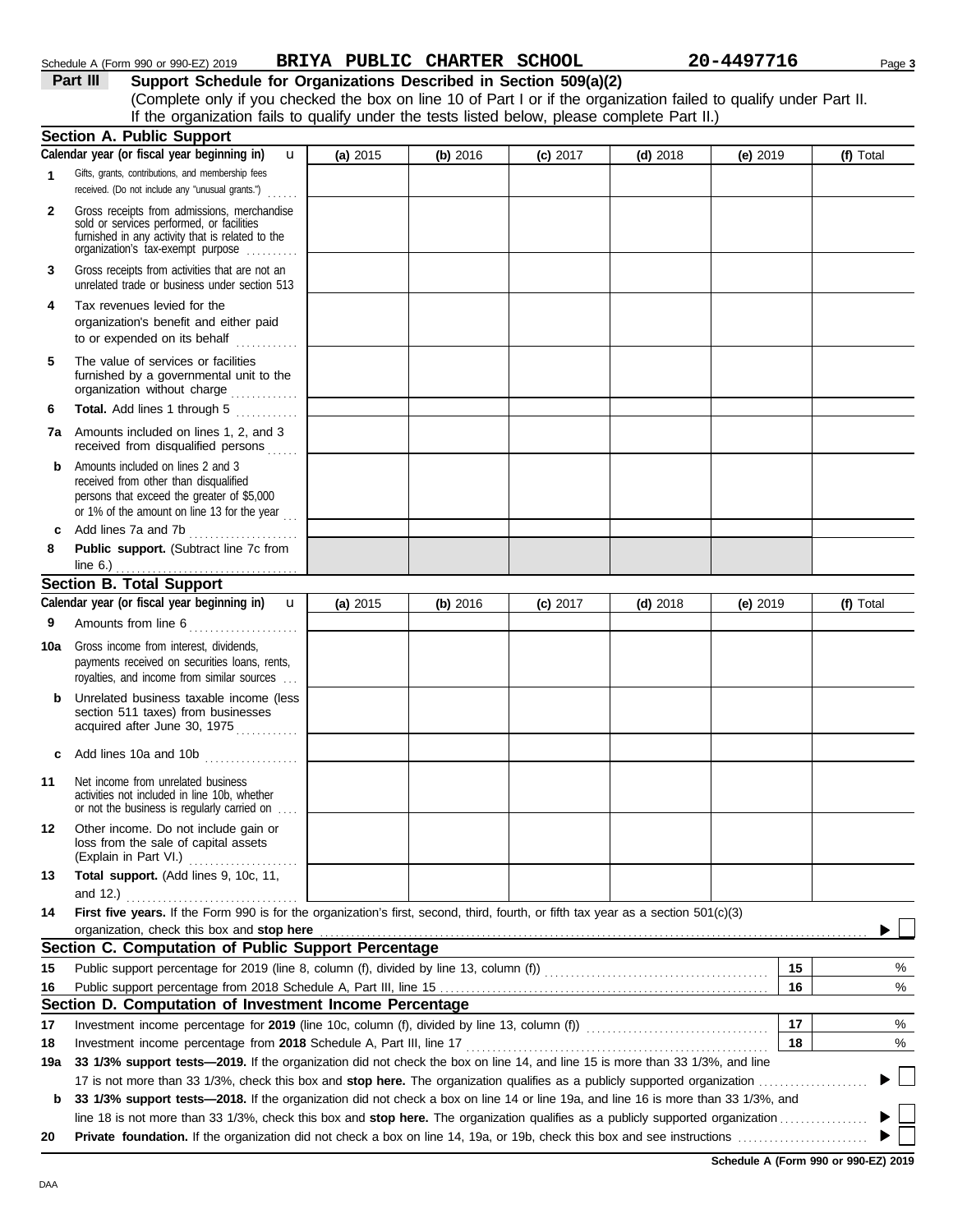|     | BRIYA PUBLIC CHARTER SCHOOL<br>Schedule A (Form 990 or 990-EZ) 2019                                                                                                                                                | 20-4497716      | Page 4    |
|-----|--------------------------------------------------------------------------------------------------------------------------------------------------------------------------------------------------------------------|-----------------|-----------|
|     | <b>Part IV</b><br><b>Supporting Organizations</b>                                                                                                                                                                  |                 |           |
|     | (Complete only if you checked a box in line 12 on Part I. If you checked 12a of Part I, complete Sections A                                                                                                        |                 |           |
|     | and B. If you checked 12b of Part I, complete Sections A and C. If you checked 12c of Part I, complete                                                                                                             |                 |           |
|     | Sections A, D, and E. If you checked 12d of Part I, complete Sections A and D, and complete Part V.)                                                                                                               |                 |           |
|     | Section A. All Supporting Organizations                                                                                                                                                                            |                 |           |
|     |                                                                                                                                                                                                                    |                 | Yes<br>No |
| 1   | Are all of the organization's supported organizations listed by name in the organization's governing                                                                                                               |                 |           |
|     | documents? If "No," describe in Part VI how the supported organizations are designated. If designated by                                                                                                           |                 |           |
|     | class or purpose, describe the designation. If historic and continuing relationship, explain.                                                                                                                      | 1               |           |
| 2   | Did the organization have any supported organization that does not have an IRS determination of status                                                                                                             |                 |           |
|     | under section 509(a)(1) or (2)? If "Yes," explain in Part VI how the organization determined that the supported                                                                                                    |                 |           |
|     | organization was described in section 509(a)(1) or (2).                                                                                                                                                            | $\mathbf{2}$    |           |
| За  | Did the organization have a supported organization described in section $501(c)(4)$ , (5), or (6)? If "Yes," answer                                                                                                |                 |           |
|     | $(b)$ and $(c)$ below.                                                                                                                                                                                             | 3a              |           |
| b   | Did the organization confirm that each supported organization qualified under section $501(c)(4)$ , $(5)$ , or $(6)$ and                                                                                           |                 |           |
|     | satisfied the public support tests under section 509(a)(2)? If "Yes," describe in Part VI when and how the                                                                                                         |                 |           |
|     | organization made the determination.                                                                                                                                                                               | 3 <sub>b</sub>  |           |
| c   | Did the organization ensure that all support to such organizations was used exclusively for section $170(c)(2)(B)$                                                                                                 | 3c              |           |
| 4a  | purposes? If "Yes," explain in Part VI what controls the organization put in place to ensure such use.<br>Was any supported organization not organized in the United States ("foreign supported organization")? If |                 |           |
|     | "Yes," and if you checked 12a or 12b in Part I, answer (b) and (c) below.                                                                                                                                          | 4a              |           |
| b   | Did the organization have ultimate control and discretion in deciding whether to make grants to the foreign                                                                                                        |                 |           |
|     | supported organization? If "Yes," describe in Part VI how the organization had such control and discretion                                                                                                         |                 |           |
|     | despite being controlled or supervised by or in connection with its supported organizations.                                                                                                                       | 4b              |           |
| c   | Did the organization support any foreign supported organization that does not have an IRS determination                                                                                                            |                 |           |
|     | under sections $501(c)(3)$ and $509(a)(1)$ or (2)? If "Yes," explain in Part VI what controls the organization used                                                                                                |                 |           |
|     | to ensure that all support to the foreign supported organization was used exclusively for section $170(c)(2)(B)$                                                                                                   |                 |           |
|     | purposes.                                                                                                                                                                                                          | 4c              |           |
| 5a  | Did the organization add, substitute, or remove any supported organizations during the tax year? If "Yes,"                                                                                                         |                 |           |
|     | answer (b) and (c) below (if applicable). Also, provide detail in Part VI, including (i) the names and EIN                                                                                                         |                 |           |
|     | numbers of the supported organizations added, substituted, or removed; (ii) the reasons for each such action;                                                                                                      |                 |           |
|     | (iii) the authority under the organization's organizing document authorizing such action; and (iv) how the action                                                                                                  |                 |           |
|     | was accomplished (such as by amendment to the organizing document).                                                                                                                                                | 5a              |           |
| b   | Type I or Type II only. Was any added or substituted supported organization part of a class already                                                                                                                |                 |           |
|     | designated in the organization's organizing document?                                                                                                                                                              | 5b              |           |
| с   | Substitutions only. Was the substitution the result of an event beyond the organization's control?                                                                                                                 | 5 <sub>c</sub>  |           |
|     | Did the organization provide support (whether in the form of grants or the provision of services or facilities) to                                                                                                 |                 |           |
|     | anyone other than (i) its supported organizations, (ii) individuals that are part of the charitable class benefited                                                                                                |                 |           |
|     | by one or more of its supported organizations, or (iii) other supporting organizations that also support or                                                                                                        |                 |           |
|     | benefit one or more of the filing organization's supported organizations? If "Yes," provide detail in Part VI.                                                                                                     | 6               |           |
| 7   | Did the organization provide a grant, loan, compensation, or other similar payment to a substantial contributor                                                                                                    |                 |           |
|     | (as defined in section $4958(c)(3)(C)$ ), a family member of a substantial contributor, or a 35% controlled entity                                                                                                 |                 |           |
|     | with regard to a substantial contributor? If "Yes," complete Part I of Schedule L (Form 990 or 990-EZ).                                                                                                            | 7               |           |
| 8   | Did the organization make a loan to a disqualified person (as defined in section 4958) not described in line 7?                                                                                                    |                 |           |
|     | If "Yes," complete Part I of Schedule L (Form 990 or 990-EZ).                                                                                                                                                      | 8               |           |
| 9a  | Was the organization controlled directly or indirectly at any time during the tax year by one or more                                                                                                              |                 |           |
|     | disqualified persons as defined in section 4946 (other than foundation managers and organizations described                                                                                                        |                 |           |
|     | in section 509(a)(1) or (2))? If "Yes," provide detail in Part VI.                                                                                                                                                 | 9а              |           |
| b   | Did one or more disqualified persons (as defined in line 9a) hold a controlling interest in any entity in which                                                                                                    |                 |           |
|     | the supporting organization had an interest? If "Yes," provide detail in Part VI.                                                                                                                                  | 9b              |           |
| c   | Did a disqualified person (as defined in line 9a) have an ownership interest in, or derive any personal benefit                                                                                                    |                 |           |
|     | from, assets in which the supporting organization also had an interest? If "Yes," provide detail in Part VI.                                                                                                       | 9c              |           |
| 10a | Was the organization subject to the excess business holdings rules of section 4943 because of section                                                                                                              |                 |           |
|     | 4943(f) (regarding certain Type II supporting organizations, and all Type III non-functionally integrated                                                                                                          |                 |           |
|     | supporting organizations)? If "Yes," answer 10b below.                                                                                                                                                             | 10a             |           |
| b   | Did the organization have any excess business holdings in the tax year? (Use Schedule C, Form 4720, to                                                                                                             |                 |           |
|     | determine whether the organization had excess business holdings.)                                                                                                                                                  | 10 <sub>b</sub> |           |

**Schedule A (Form 990 or 990-EZ) 2019**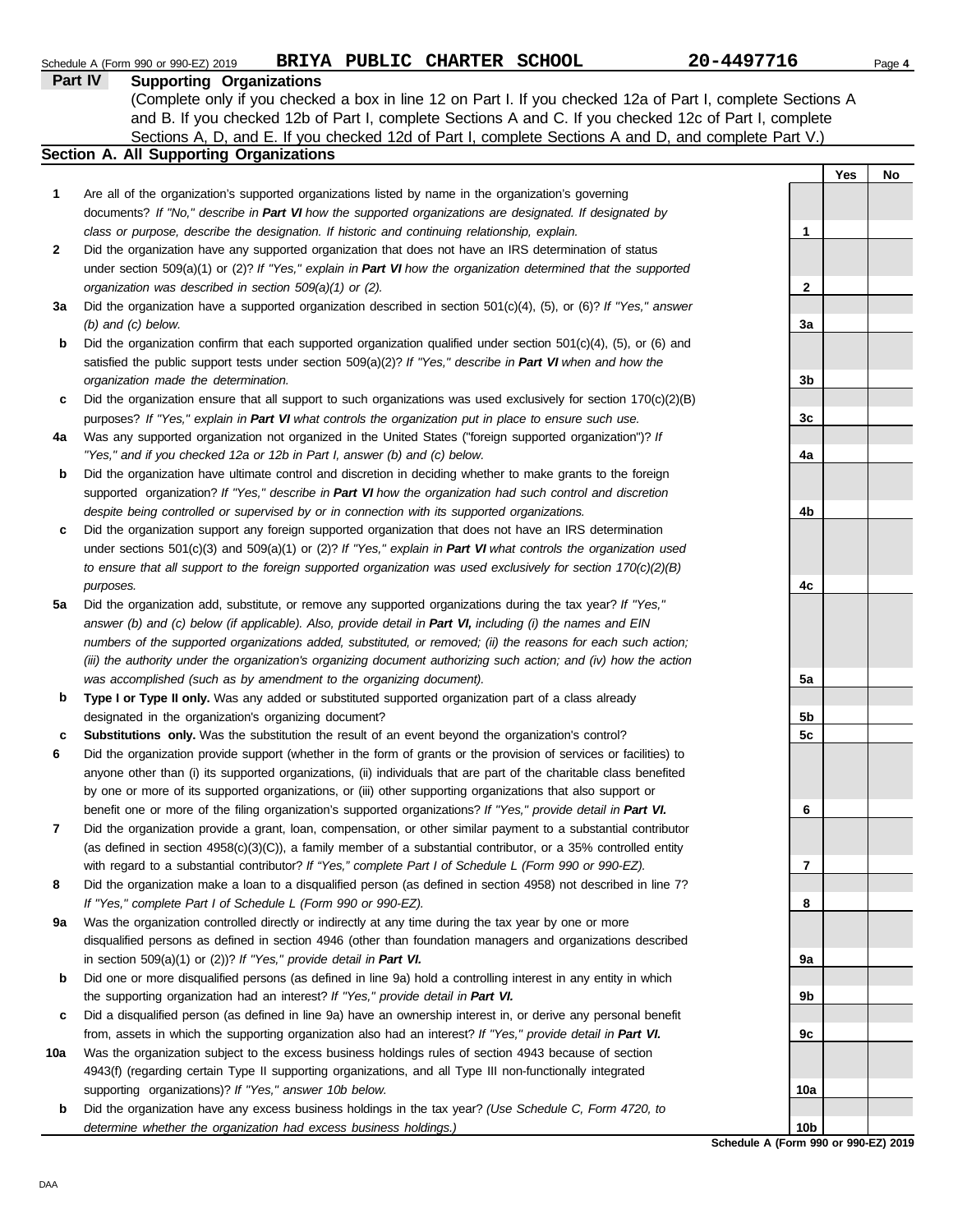**Part IV Supporting Organizations** *(continued)* Schedule A (Form 990 or 990-EZ) 2019 **BRIYA PUBLIC CHARTER SCHOOL** 20-4497716 Page 5

I

**Yes No**

| 11  | Has the organization accepted a gift or contribution from any of the following persons?                                                                                                                                          |                                      |     |    |
|-----|----------------------------------------------------------------------------------------------------------------------------------------------------------------------------------------------------------------------------------|--------------------------------------|-----|----|
|     | a A person who directly or indirectly controls, either alone or together with persons described in (b) and (c)                                                                                                                   |                                      |     |    |
|     | below, the governing body of a supported organization?                                                                                                                                                                           | 11a                                  |     |    |
|     | <b>b</b> A family member of a person described in (a) above?                                                                                                                                                                     | 11 <sub>b</sub>                      |     |    |
|     | c A 35% controlled entity of a person described in (a) or (b) above? If "Yes" to a, b, or c, provide detail in Part VI.                                                                                                          | 11c                                  |     |    |
|     | <b>Section B. Type I Supporting Organizations</b>                                                                                                                                                                                |                                      |     |    |
|     |                                                                                                                                                                                                                                  |                                      | Yes | No |
| 1   | Did the directors, trustees, or membership of one or more supported organizations have the power to                                                                                                                              |                                      |     |    |
|     | regularly appoint or elect at least a majority of the organization's directors or trustees at all times during the                                                                                                               |                                      |     |    |
|     | tax year? If "No," describe in Part VI how the supported organization(s) effectively operated, supervised, or                                                                                                                    |                                      |     |    |
|     | controlled the organization's activities. If the organization had more than one supported organization,                                                                                                                          |                                      |     |    |
|     | describe how the powers to appoint and/or remove directors or trustees were allocated among the supported                                                                                                                        |                                      |     |    |
|     | organizations and what conditions or restrictions, if any, applied to such powers during the tax year.                                                                                                                           | 1                                    |     |    |
| 2   | Did the organization operate for the benefit of any supported organization other than the supported                                                                                                                              |                                      |     |    |
|     | organization(s) that operated, supervised, or controlled the supporting organization? If "Yes," explain in Part                                                                                                                  |                                      |     |    |
|     | VI how providing such benefit carried out the purposes of the supported organization(s) that operated,                                                                                                                           |                                      |     |    |
|     | supervised, or controlled the supporting organization.                                                                                                                                                                           | $\mathbf 2$                          |     |    |
|     | Section C. Type II Supporting Organizations                                                                                                                                                                                      |                                      |     |    |
|     |                                                                                                                                                                                                                                  |                                      | Yes | No |
| 1   | Were a majority of the organization's directors or trustees during the tax year also a majority of the directors                                                                                                                 |                                      |     |    |
|     | or trustees of each of the organization's supported organization(s)? If "No," describe in Part VI how control                                                                                                                    |                                      |     |    |
|     | or management of the supporting organization was vested in the same persons that controlled or managed                                                                                                                           |                                      |     |    |
|     | the supported organization(s).                                                                                                                                                                                                   | 1                                    |     |    |
|     | Section D. All Type III Supporting Organizations                                                                                                                                                                                 |                                      |     |    |
|     |                                                                                                                                                                                                                                  |                                      | Yes | No |
| 1   | Did the organization provide to each of its supported organizations, by the last day of the fifth month of the                                                                                                                   |                                      |     |    |
|     | organization's tax year, (i) a written notice describing the type and amount of support provided during the prior tax                                                                                                            |                                      |     |    |
|     | year, (ii) a copy of the Form 990 that was most recently filed as of the date of notification, and (iii) copies of the                                                                                                           |                                      |     |    |
|     | organization's governing documents in effect on the date of notification, to the extent not previously provided?                                                                                                                 | 1                                    |     |    |
| 2   | Were any of the organization's officers, directors, or trustees either (i) appointed or elected by the supported                                                                                                                 |                                      |     |    |
|     | organization(s) or (ii) serving on the governing body of a supported organization? If "No," explain in Part VI how                                                                                                               |                                      |     |    |
|     | the organization maintained a close and continuous working relationship with the supported organization(s).                                                                                                                      | $\mathbf{2}$                         |     |    |
| 3   | By reason of the relationship described in (2), did the organization's supported organizations have a                                                                                                                            |                                      |     |    |
|     | significant voice in the organization's investment policies and in directing the use of the organization's                                                                                                                       |                                      |     |    |
|     | income or assets at all times during the tax year? If "Yes," describe in Part VI the role the organization's                                                                                                                     |                                      |     |    |
|     | supported organizations played in this regard.                                                                                                                                                                                   | 3                                    |     |    |
|     | Section E. Type III Functionally-Integrated Supporting Organizations                                                                                                                                                             |                                      |     |    |
|     | Check the box next to the method that the organization used to satisfy the Integral Part Test during the year (see instructions).                                                                                                |                                      |     |    |
| a   | The organization satisfied the Activities Test. Complete line 2 below.                                                                                                                                                           |                                      |     |    |
| b   | The organization is the parent of each of its supported organizations. Complete line 3 below.                                                                                                                                    |                                      |     |    |
| с   | The organization supported a governmental entity. Describe in Part VI how you supported a government entity (see instructions).                                                                                                  |                                      |     |    |
|     |                                                                                                                                                                                                                                  |                                      |     |    |
|     | 2 Activities Test. Answer (a) and (b) below.                                                                                                                                                                                     |                                      | Yes | No |
| а   | Did substantially all of the organization's activities during the tax year directly further the exempt purposes of<br>the supported organization(s) to which the organization was responsive? If "Yes," then in Part VI identify |                                      |     |    |
|     | those supported organizations and explain how these activities directly furthered their exempt purposes,                                                                                                                         |                                      |     |    |
|     |                                                                                                                                                                                                                                  |                                      |     |    |
|     | how the organization was responsive to those supported organizations, and how the organization determined                                                                                                                        |                                      |     |    |
| b   | that these activities constituted substantially all of its activities.<br>Did the activities described in (a) constitute activities that, but for the organization's involvement, one or more                                    | 2a                                   |     |    |
|     | of the organization's supported organization(s) would have been engaged in? If "Yes," explain in Part VI the                                                                                                                     |                                      |     |    |
|     | reasons for the organization's position that its supported organization(s) would have engaged in these                                                                                                                           |                                      |     |    |
|     | activities but for the organization's involvement.                                                                                                                                                                               | 2b                                   |     |    |
|     | Parent of Supported Organizations. Answer (a) and (b) below.                                                                                                                                                                     |                                      |     |    |
| 3   | Did the organization have the power to regularly appoint or elect a majority of the officers, directors, or                                                                                                                      |                                      |     |    |
| а   | trustees of each of the supported organizations? Provide details in Part VI.                                                                                                                                                     | За                                   |     |    |
| b   | Did the organization exercise a substantial degree of direction over the policies, programs, and activities of each                                                                                                              |                                      |     |    |
|     | of its supported organizations? If "Yes," describe in Part VI the role played by the organization in this regard.                                                                                                                | 3b                                   |     |    |
| DAA |                                                                                                                                                                                                                                  | Schedule A (Form 990 or 990-EZ) 2019 |     |    |
|     |                                                                                                                                                                                                                                  |                                      |     |    |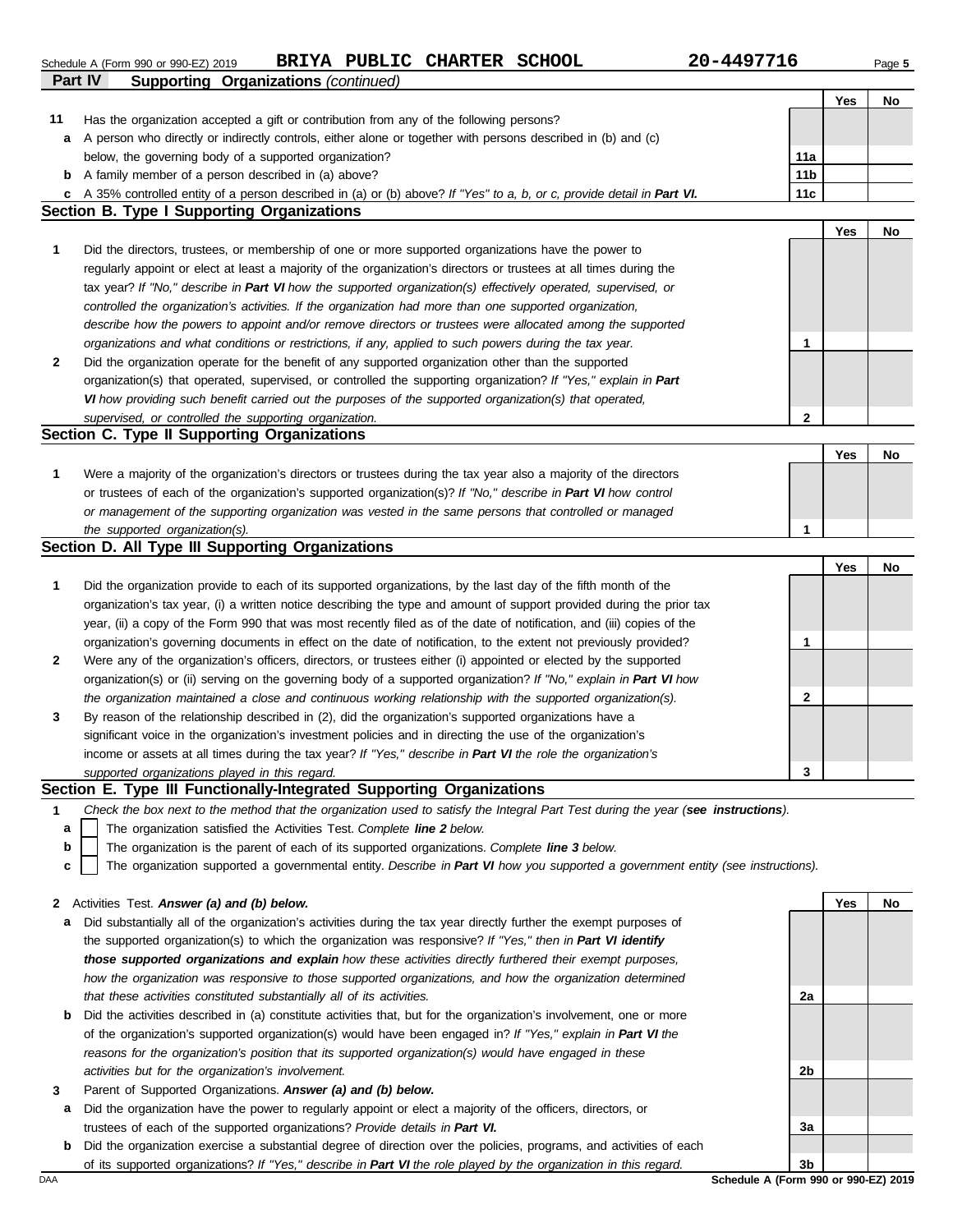|               | BRIYA PUBLIC CHARTER SCHOOL<br>Schedule A (Form 990 or 990-EZ) 2019                                                              |                         | 20-4497716     | Page 6                         |
|---------------|----------------------------------------------------------------------------------------------------------------------------------|-------------------------|----------------|--------------------------------|
| <b>Part V</b> | Type III Non-Functionally Integrated 509(a)(3) Supporting Organizations                                                          |                         |                |                                |
| $\mathbf{1}$  | Check here if the organization satisfied the Integral Part Test as a qualifying trust on Nov. 20, 1970 (explain in Part VI). See |                         |                |                                |
|               | instructions. All other Type III non-functionally integrated supporting organizations must complete Sections A through E.        |                         |                |                                |
|               | Section A - Adjusted Net Income                                                                                                  |                         | (A) Prior Year | (B) Current Year               |
|               |                                                                                                                                  |                         |                | (optional)                     |
| 1             | Net short-term capital gain                                                                                                      | $\mathbf{1}$            |                |                                |
| $\mathbf{2}$  | Recoveries of prior-year distributions                                                                                           | $\mathbf{2}$            |                |                                |
| 3             | Other gross income (see instructions)                                                                                            | 3                       |                |                                |
| 4             | Add lines 1 through 3.                                                                                                           | $\overline{\mathbf{4}}$ |                |                                |
| 5             | Depreciation and depletion                                                                                                       | 5                       |                |                                |
| 6             | Portion of operating expenses paid or incurred for production or                                                                 |                         |                |                                |
|               | collection of gross income or for management, conservation, or                                                                   |                         |                |                                |
|               | maintenance of property held for production of income (see instructions)                                                         | 6                       |                |                                |
| 7             | Other expenses (see instructions)                                                                                                | $\overline{7}$          |                |                                |
| 8             | Adjusted Net Income (subtract lines 5, 6, and 7 from line 4)                                                                     | 8                       |                |                                |
|               | <b>Section B - Minimum Asset Amount</b>                                                                                          |                         | (A) Prior Year | (B) Current Year<br>(optional) |
| 1             | Aggregate fair market value of all non-exempt-use assets (see                                                                    |                         |                |                                |
|               | instructions for short tax year or assets held for part of year):                                                                |                         |                |                                |
|               | Average monthly value of securities<br>a                                                                                         | 1a                      |                |                                |
|               | <b>b</b> Average monthly cash balances                                                                                           | 1b                      |                |                                |
|               | <b>c</b> Fair market value of other non-exempt-use assets                                                                        | 1c                      |                |                                |
|               | Total (add lines 1a, 1b, and 1c)<br>d                                                                                            | 1d                      |                |                                |
|               | <b>e</b> Discount claimed for blockage or other                                                                                  |                         |                |                                |
|               | factors (explain in detail in <b>Part VI</b> ):                                                                                  |                         |                |                                |
| $\mathbf{2}$  | Acquisition indebtedness applicable to non-exempt-use assets                                                                     | $\mathbf{2}$            |                |                                |
| 3             | Subtract line 2 from line 1d.                                                                                                    | 3                       |                |                                |
| 4             | Cash deemed held for exempt use. Enter 1-1/2% of line 3 (for greater amount,                                                     |                         |                |                                |
|               | see instructions)                                                                                                                | 4                       |                |                                |
| 5             | Net value of non-exempt-use assets (subtract line 4 from line 3)                                                                 | 5                       |                |                                |
| 6             | Multiply line 5 by .035.                                                                                                         | 6                       |                |                                |
| 7             | Recoveries of prior-year distributions                                                                                           | $\overline{7}$          |                |                                |
| 8             | Minimum Asset Amount (add line 7 to line 6)                                                                                      | 8                       |                |                                |
|               | Section C - Distributable Amount                                                                                                 |                         |                | <b>Current Year</b>            |
| 1             | Adjusted net income for prior year (from Section A, line 8, Column A)                                                            | $\mathbf{1}$            |                |                                |
| $\mathbf{2}$  | Enter 85% of line 1.                                                                                                             | $\overline{2}$          |                |                                |
| 3             | Minimum asset amount for prior year (from Section B, line 8, Column A)                                                           | 3                       |                |                                |
| 4             | Enter greater of line 2 or line 3.                                                                                               | 4                       |                |                                |
| 5             | Income tax imposed in prior year                                                                                                 | 5                       |                |                                |
| 6             | <b>Distributable Amount.</b> Subtract line 5 from line 4, unless subject to                                                      |                         |                |                                |
|               | emergency temporary reduction (see instructions).                                                                                | 6                       |                |                                |
|               |                                                                                                                                  |                         |                |                                |

**7** | Check here if the current year is the organization's first as a non-functionally integrated Type III supporting organization (see instructions).

**Schedule A (Form 990 or 990-EZ) 2019**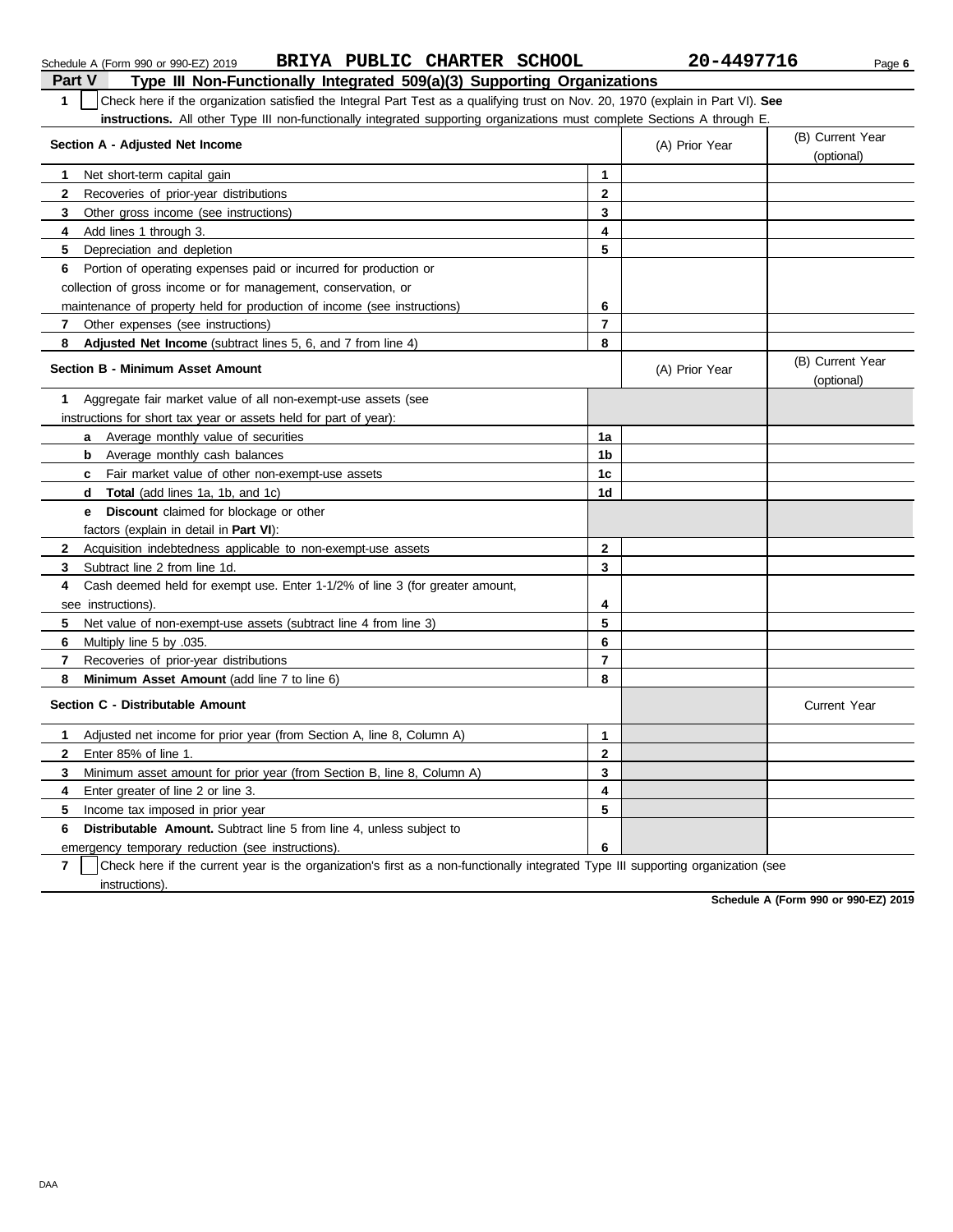#### Schedule A (Form 990 or 990-EZ) 2019 **BRIYA PUBLILU CHARTER SCHOOLI ZU-44Y77Ib** Page 7 **BRIYA PUBLIC CHARTER SCHOOL 20-4497716**

| Part V       | Type III Non-Functionally Integrated 509(a)(3) Supporting Organizations (continued)        |                                    |                                               |                                                  |
|--------------|--------------------------------------------------------------------------------------------|------------------------------------|-----------------------------------------------|--------------------------------------------------|
|              | <b>Section D - Distributions</b>                                                           |                                    |                                               | <b>Current Year</b>                              |
| 1            | Amounts paid to supported organizations to accomplish exempt purposes                      |                                    |                                               |                                                  |
| $\mathbf{2}$ | Amounts paid to perform activity that directly furthers exempt purposes of supported       |                                    |                                               |                                                  |
|              | organizations, in excess of income from activity                                           |                                    |                                               |                                                  |
| 3            | Administrative expenses paid to accomplish exempt purposes of supported organizations      |                                    |                                               |                                                  |
| 4            | Amounts paid to acquire exempt-use assets                                                  |                                    |                                               |                                                  |
| 5            | Qualified set-aside amounts (prior IRS approval required)                                  |                                    |                                               |                                                  |
| 6            | Other distributions (describe in Part VI). See instructions.                               |                                    |                                               |                                                  |
| 7            | Total annual distributions. Add lines 1 through 6.                                         |                                    |                                               |                                                  |
| 8            | Distributions to attentive supported organizations to which the organization is responsive |                                    |                                               |                                                  |
|              | (provide details in Part VI). See instructions.                                            |                                    |                                               |                                                  |
| 9            | Distributable amount for 2019 from Section C, line 6                                       |                                    |                                               |                                                  |
| 10           | Line 8 amount divided by line 9 amount                                                     |                                    |                                               |                                                  |
|              | Section E - Distribution Allocations (see instructions)                                    | (i)<br><b>Excess Distributions</b> | (ii)<br><b>Underdistributions</b><br>Pre-2019 | (iii)<br><b>Distributable</b><br>Amount for 2019 |
| 1            | Distributable amount for 2019 from Section C, line 6                                       |                                    |                                               |                                                  |
| $\mathbf{2}$ | Underdistributions, if any, for years prior to 2019                                        |                                    |                                               |                                                  |
|              | (reasonable cause required-explain in Part VI). See                                        |                                    |                                               |                                                  |
|              | instructions.                                                                              |                                    |                                               |                                                  |
| 3            | Excess distributions carryover, if any, to 2019                                            |                                    |                                               |                                                  |
|              |                                                                                            |                                    |                                               |                                                  |
|              |                                                                                            |                                    |                                               |                                                  |
|              |                                                                                            |                                    |                                               |                                                  |
|              |                                                                                            |                                    |                                               |                                                  |
|              |                                                                                            |                                    |                                               |                                                  |
|              | f Total of lines 3a through e<br><b>g</b> Applied to underdistributions of prior years     |                                    |                                               |                                                  |
|              | h Applied to 2019 distributable amount                                                     |                                    |                                               |                                                  |
|              | Carryover from 2014 not applied (see instructions)                                         |                                    |                                               |                                                  |
|              | Remainder. Subtract lines 3g, 3h, and 3i from 3f.                                          |                                    |                                               |                                                  |
| 4            | Distributions for 2019 from                                                                |                                    |                                               |                                                  |
|              | \$<br>Section D, line 7:                                                                   |                                    |                                               |                                                  |
|              | <b>a</b> Applied to underdistributions of prior years                                      |                                    |                                               |                                                  |
|              | <b>b</b> Applied to 2019 distributable amount                                              |                                    |                                               |                                                  |
|              | c Remainder. Subtract lines 4a and 4b from 4.                                              |                                    |                                               |                                                  |
| 5            | Remaining underdistributions for years prior to 2019, if                                   |                                    |                                               |                                                  |
|              | any. Subtract lines 3q and 4a from line 2. For result                                      |                                    |                                               |                                                  |
|              | greater than zero, explain in Part VI. See instructions.                                   |                                    |                                               |                                                  |
| 6            | Remaining underdistributions for 2019. Subtract lines 3h                                   |                                    |                                               |                                                  |
|              | and 4b from line 1. For result greater than zero, explain in                               |                                    |                                               |                                                  |
|              | Part VI. See instructions.                                                                 |                                    |                                               |                                                  |
| 7            | Excess distributions carryover to 2020. Add lines 3j                                       |                                    |                                               |                                                  |
|              | and 4c.                                                                                    |                                    |                                               |                                                  |
| 8            | Breakdown of line 7:                                                                       |                                    |                                               |                                                  |
|              |                                                                                            |                                    |                                               |                                                  |
|              | <b>b</b> Excess from 2016                                                                  |                                    |                                               |                                                  |
|              |                                                                                            |                                    |                                               |                                                  |
|              |                                                                                            |                                    |                                               |                                                  |
|              | e Excess from 2019                                                                         |                                    |                                               |                                                  |

**Schedule A (Form 990 or 990-EZ) 2019**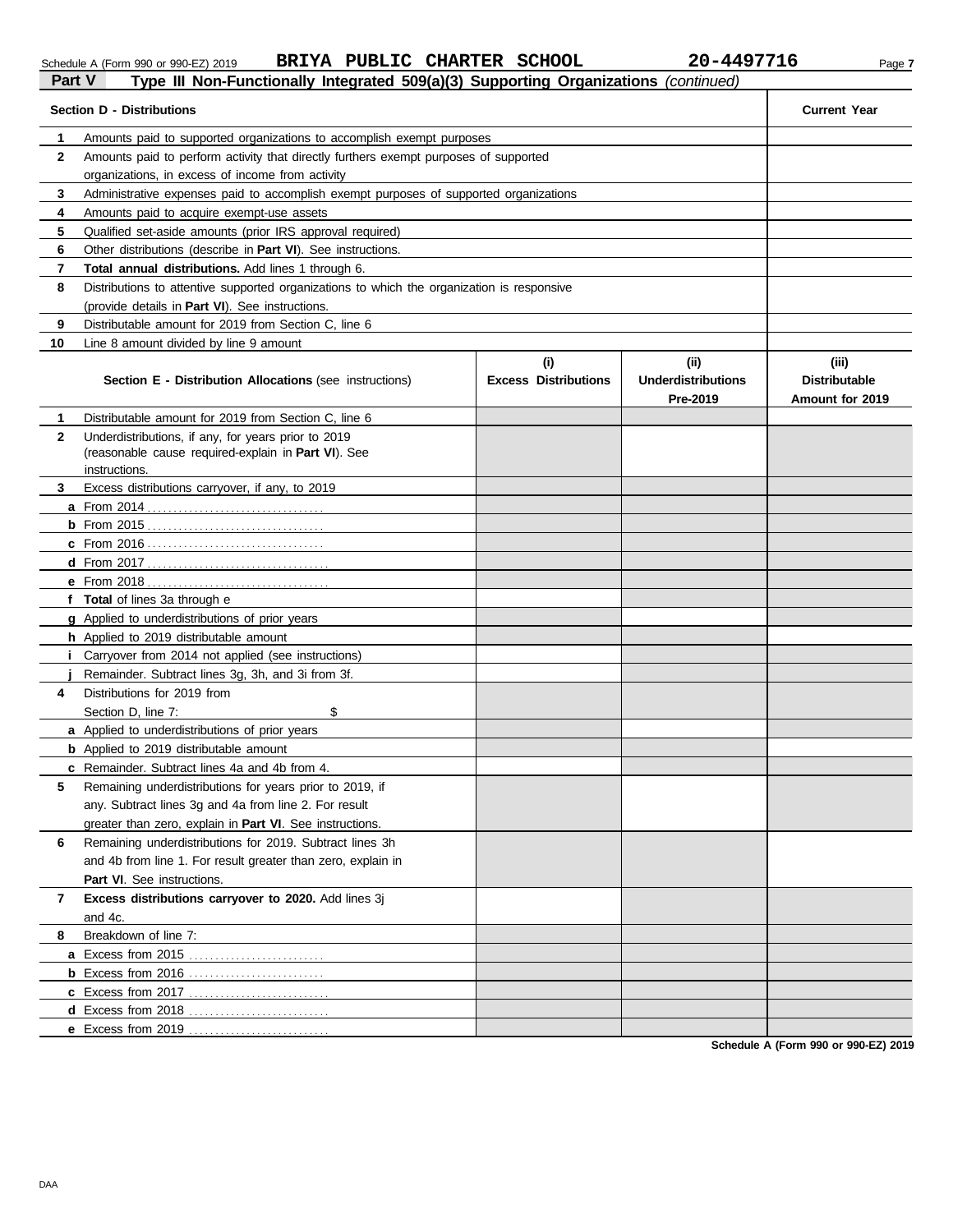|         | Schedule A (Form 990 or 990-EZ) 2019                                                                                                                                                                                                                                                                                                                                                                                                                                                                                                                                                        |  | BRIYA PUBLIC CHARTER SCHOOL |  | 20-4497716 | Page 8 |
|---------|---------------------------------------------------------------------------------------------------------------------------------------------------------------------------------------------------------------------------------------------------------------------------------------------------------------------------------------------------------------------------------------------------------------------------------------------------------------------------------------------------------------------------------------------------------------------------------------------|--|-----------------------------|--|------------|--------|
| Part VI | Supplemental Information. Provide the explanations required by Part II, line 10; Part II, line 17a or 17b; Part<br>III, line 12; Part IV, Section A, lines 1, 2, 3b, 3c, 4b, 4c, 5a, 6, 9a, 9b, 9c, 11a, 11b, and 11c; Part IV, Section<br>B, lines 1 and 2; Part IV, Section C, line 1; Part IV, Section D, lines 2 and 3; Part IV, Section E, lines 1c, 2a, 2b,<br>3a, and 3b; Part V, line 1; Part V, Section B, line 1e; Part V, Section D, lines 5, 6, and 8; and Part V, Section E,<br>lines 2, 5, and 6. Also complete this part for any additional information. (See instructions.) |  |                             |  |            |        |
|         |                                                                                                                                                                                                                                                                                                                                                                                                                                                                                                                                                                                             |  |                             |  |            |        |
|         |                                                                                                                                                                                                                                                                                                                                                                                                                                                                                                                                                                                             |  |                             |  |            |        |
|         |                                                                                                                                                                                                                                                                                                                                                                                                                                                                                                                                                                                             |  |                             |  |            |        |
|         |                                                                                                                                                                                                                                                                                                                                                                                                                                                                                                                                                                                             |  |                             |  |            |        |
|         |                                                                                                                                                                                                                                                                                                                                                                                                                                                                                                                                                                                             |  |                             |  |            |        |
|         |                                                                                                                                                                                                                                                                                                                                                                                                                                                                                                                                                                                             |  |                             |  |            |        |
|         |                                                                                                                                                                                                                                                                                                                                                                                                                                                                                                                                                                                             |  |                             |  |            |        |
|         |                                                                                                                                                                                                                                                                                                                                                                                                                                                                                                                                                                                             |  |                             |  |            |        |
|         |                                                                                                                                                                                                                                                                                                                                                                                                                                                                                                                                                                                             |  |                             |  |            |        |
|         |                                                                                                                                                                                                                                                                                                                                                                                                                                                                                                                                                                                             |  |                             |  |            |        |
|         |                                                                                                                                                                                                                                                                                                                                                                                                                                                                                                                                                                                             |  |                             |  |            |        |
|         |                                                                                                                                                                                                                                                                                                                                                                                                                                                                                                                                                                                             |  |                             |  |            |        |
|         |                                                                                                                                                                                                                                                                                                                                                                                                                                                                                                                                                                                             |  |                             |  |            |        |
|         |                                                                                                                                                                                                                                                                                                                                                                                                                                                                                                                                                                                             |  |                             |  |            |        |
|         |                                                                                                                                                                                                                                                                                                                                                                                                                                                                                                                                                                                             |  |                             |  |            |        |
|         |                                                                                                                                                                                                                                                                                                                                                                                                                                                                                                                                                                                             |  |                             |  |            |        |
|         |                                                                                                                                                                                                                                                                                                                                                                                                                                                                                                                                                                                             |  |                             |  |            |        |
|         |                                                                                                                                                                                                                                                                                                                                                                                                                                                                                                                                                                                             |  |                             |  |            |        |
|         |                                                                                                                                                                                                                                                                                                                                                                                                                                                                                                                                                                                             |  |                             |  |            |        |
|         |                                                                                                                                                                                                                                                                                                                                                                                                                                                                                                                                                                                             |  |                             |  |            |        |
|         |                                                                                                                                                                                                                                                                                                                                                                                                                                                                                                                                                                                             |  |                             |  |            |        |
|         |                                                                                                                                                                                                                                                                                                                                                                                                                                                                                                                                                                                             |  |                             |  |            |        |
|         |                                                                                                                                                                                                                                                                                                                                                                                                                                                                                                                                                                                             |  |                             |  |            |        |
|         |                                                                                                                                                                                                                                                                                                                                                                                                                                                                                                                                                                                             |  |                             |  |            |        |
|         |                                                                                                                                                                                                                                                                                                                                                                                                                                                                                                                                                                                             |  |                             |  |            |        |
|         |                                                                                                                                                                                                                                                                                                                                                                                                                                                                                                                                                                                             |  |                             |  |            |        |
|         |                                                                                                                                                                                                                                                                                                                                                                                                                                                                                                                                                                                             |  |                             |  |            |        |
|         |                                                                                                                                                                                                                                                                                                                                                                                                                                                                                                                                                                                             |  |                             |  |            |        |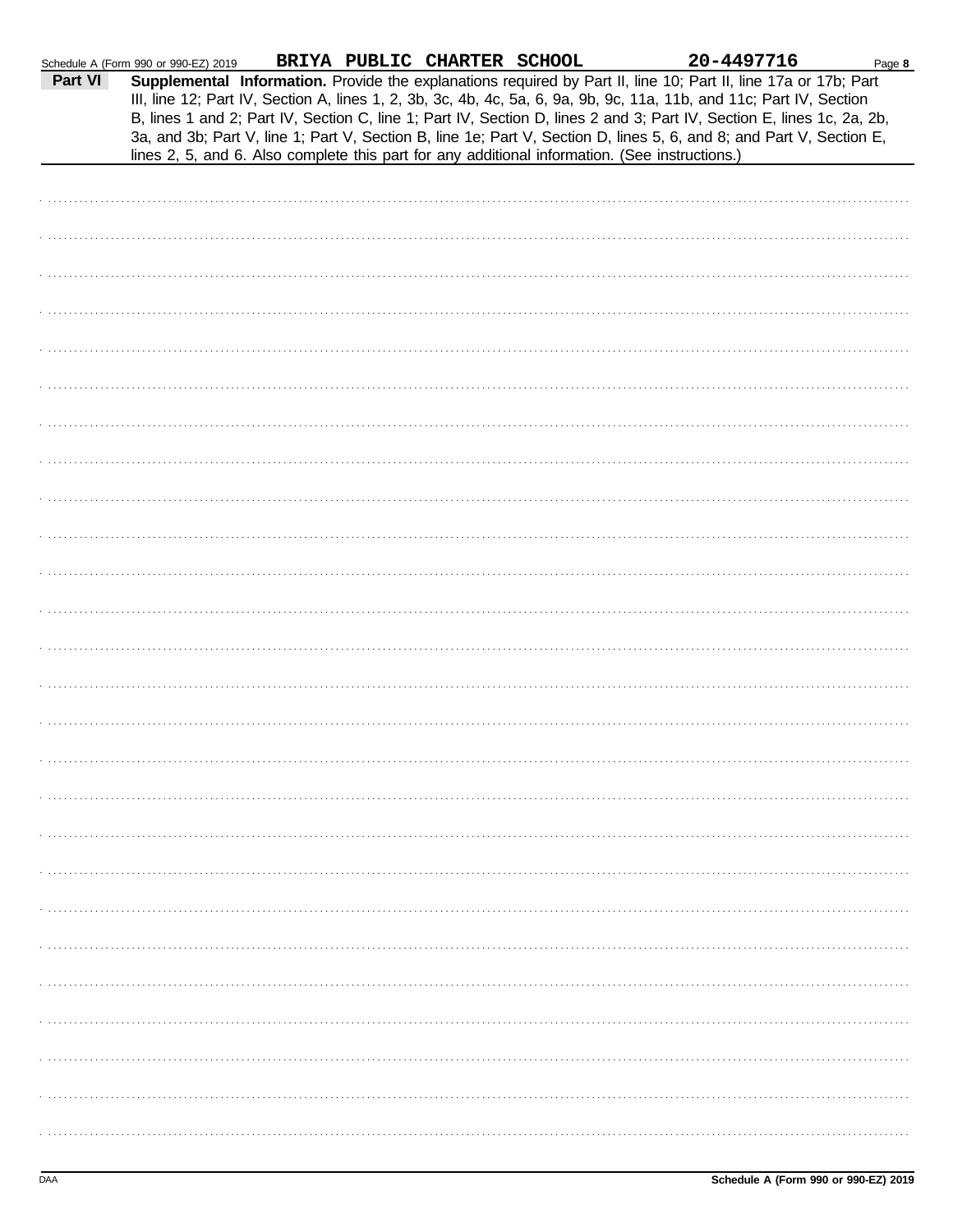Department of the Treasury Internal Revenue Service

Name of the organization

## **BRIYA PUBLIC CHARTER SCHOOL 20-4497716**

**Organization type** (check one):

**Filers of: Section:**

| Schedule B       | <b>Schedule of Contributors</b> |
|------------------|---------------------------------|
| /Earm 000 000.E7 |                                 |

OMB No. 1545-0047

**2019**

**or 990-PF)** u **Attach to Form 990, Form 990-EZ, or Form 990-PF.** u **Go to** *www.irs.gov/Form990* **for the latest information.**

**Employer identification number**

| Form 990 or 990-EZ   | X<br>3 ) (enter number) organization<br>501(c)                                                                                                                                                                                                                                                                                                                                                                                                                                                                                                                                                                                                                        |
|----------------------|-----------------------------------------------------------------------------------------------------------------------------------------------------------------------------------------------------------------------------------------------------------------------------------------------------------------------------------------------------------------------------------------------------------------------------------------------------------------------------------------------------------------------------------------------------------------------------------------------------------------------------------------------------------------------|
|                      | $4947(a)(1)$ nonexempt charitable trust <b>not</b> treated as a private foundation                                                                                                                                                                                                                                                                                                                                                                                                                                                                                                                                                                                    |
|                      | 527 political organization                                                                                                                                                                                                                                                                                                                                                                                                                                                                                                                                                                                                                                            |
| Form 990-PF          | 501(c)(3) exempt private foundation                                                                                                                                                                                                                                                                                                                                                                                                                                                                                                                                                                                                                                   |
|                      | $4947(a)(1)$ nonexempt charitable trust treated as a private foundation                                                                                                                                                                                                                                                                                                                                                                                                                                                                                                                                                                                               |
|                      | $501(c)(3)$ taxable private foundation                                                                                                                                                                                                                                                                                                                                                                                                                                                                                                                                                                                                                                |
|                      |                                                                                                                                                                                                                                                                                                                                                                                                                                                                                                                                                                                                                                                                       |
| instructions.        | Check if your organization is covered by the General Rule or a Special Rule.<br><b>Note:</b> Only a section 501(c)(7), (8), or (10) organization can check boxes for both the General Rule and a Special Rule. See                                                                                                                                                                                                                                                                                                                                                                                                                                                    |
| <b>General Rule</b>  |                                                                                                                                                                                                                                                                                                                                                                                                                                                                                                                                                                                                                                                                       |
| ΙX                   | For an organization filing Form 990, 990-EZ, or 990-PF that received, during the year, contributions totaling \$5,000<br>or more (in money or property) from any one contributor. Complete Parts I and II. See instructions for determining a<br>contributor's total contributions.                                                                                                                                                                                                                                                                                                                                                                                   |
| <b>Special Rules</b> |                                                                                                                                                                                                                                                                                                                                                                                                                                                                                                                                                                                                                                                                       |
|                      | For an organization described in section 501(c)(3) filing Form 990 or 990-EZ that met the 33 <sup>1</sup> /3% support test of the<br>regulations under sections 509(a)(1) and 170(b)(1)(A)(vi), that checked Schedule A (Form 990 or 990-EZ), Part II, line<br>13, 16a, or 16b, and that received from any one contributor, during the year, total contributions of the greater of (1)<br>\$5,000; or (2) 2% of the amount on (i) Form 990, Part VIII, line 1h; or (ii) Form 990-EZ, line 1. Complete Parts I and II.                                                                                                                                                 |
|                      | For an organization described in section 501(c)(7), (8), or (10) filing Form 990 or 990-EZ that received from any one<br>contributor, during the year, total contributions of more than \$1,000 exclusively for religious, charitable, scientific,<br>literary, or educational purposes, or for the prevention of cruelty to children or animals. Complete Parts I (entering<br>"N/A" in column (b) instead of the contributor name and address), II, and III.                                                                                                                                                                                                        |
|                      | For an organization described in section 501(c)(7), (8), or (10) filing Form 990 or 990-EZ that received from any one<br>contributor, during the year, contributions exclusively for religious, charitable, etc., purposes, but no such<br>contributions totaled more than \$1,000. If this box is checked, enter here the total contributions that were received<br>during the year for an exclusively religious, charitable, etc., purpose. Don't complete any of the parts unless the<br>General Rule applies to this organization because it received nonexclusively religious, charitable, etc., contributions<br>\$<br>totaling \$5,000 or more during the year |
|                      | Caution: An organization that isn't covered by the General Rule and/or the Special Rules doesn't file Schedule B (Form 990,<br>990-EZ, or 990-PF), but it must answer "No" on Part IV, line 2, of its Form 990; or check the box on line H of its Form 990-EZ or on its<br>Form 990-PF, Part I, line 2, to certify that it doesn't meet the filing requirements of Schedule B (Form 990, 990-EZ, or 990-PF).                                                                                                                                                                                                                                                          |

**For Paperwork Reduction Act Notice, see the instructions for Form 990, 990-EZ, or 990-PF.**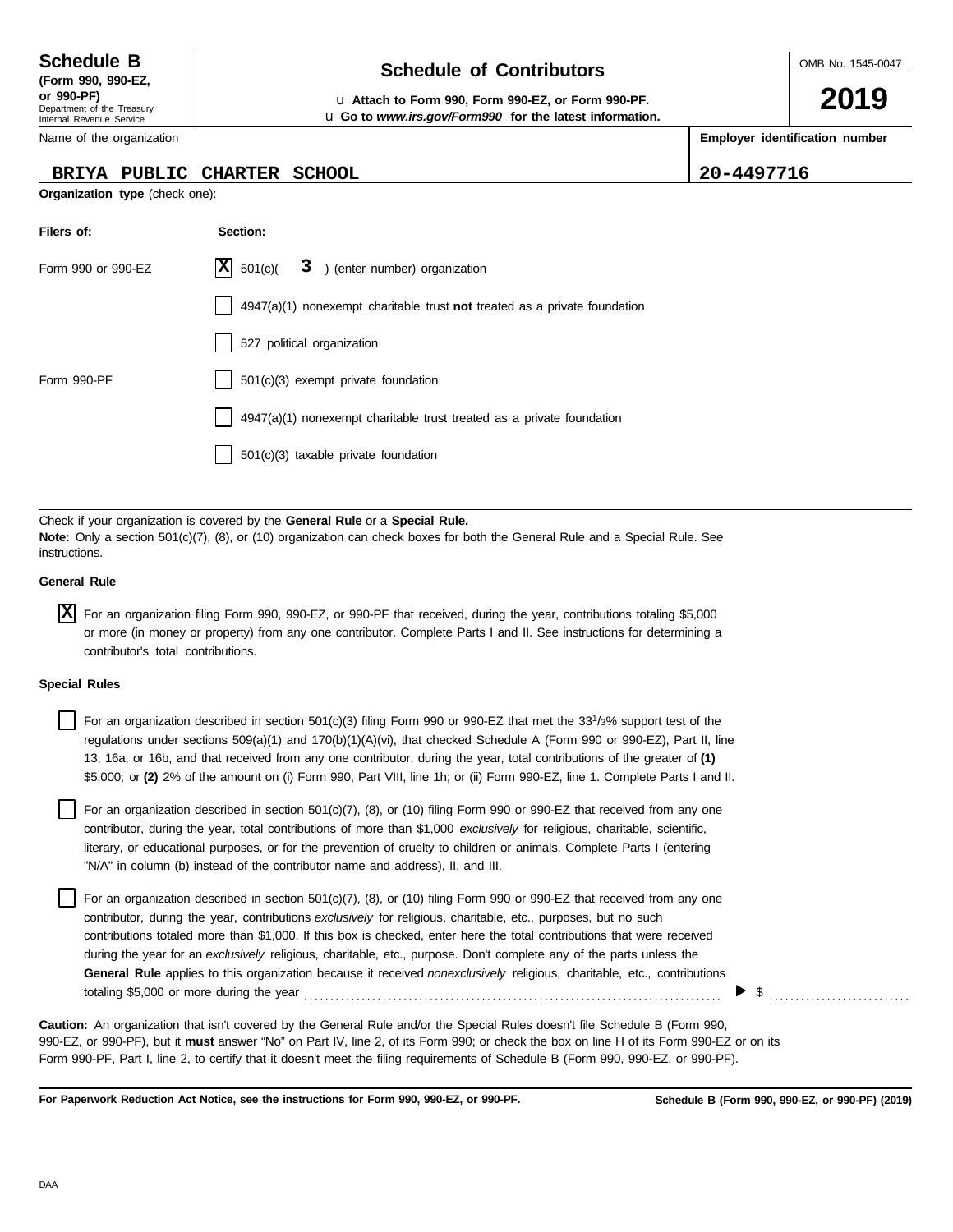|                   | Schedule B (Form 990, 990-EZ, or 990-PF) (2019)                                                |                                   | PAGE 1 OF 3<br>Page 2                                                                                       |
|-------------------|------------------------------------------------------------------------------------------------|-----------------------------------|-------------------------------------------------------------------------------------------------------------|
|                   | Name of organization<br><b>BRIYA PUBLIC CHARTER</b><br><b>SCHOOL</b>                           |                                   | Employer identification number<br>20-4497716                                                                |
| Part I            | Contributors (see instructions). Use duplicate copies of Part I if additional space is needed. |                                   |                                                                                                             |
| (a)<br>No.        | (b)<br>Name, address, and ZIP + 4                                                              | (c)<br><b>Total contributions</b> | (d)<br>Type of contribution                                                                                 |
| $1$               |                                                                                                | 808,902<br>\$                     | $\overline{\mathbf{x}}$<br>Person<br>Payroll<br>Noncash<br>(Complete Part II for<br>noncash contributions.) |
| (a)               | (b)                                                                                            | (c)                               | (d)                                                                                                         |
| No.               | Name, address, and ZIP + 4                                                                     | <b>Total contributions</b>        | Type of contribution                                                                                        |
| $\frac{2}{\cdot}$ |                                                                                                | 98,717<br>\$                      | X<br>Person<br>Payroll<br>Noncash<br>(Complete Part II for<br>noncash contributions.)                       |
| (a)               | (b)                                                                                            | (c)                               | (d)                                                                                                         |
| No.               | Name, address, and ZIP + 4                                                                     | <b>Total contributions</b>        | Type of contribution                                                                                        |
| $\overline{3}$    |                                                                                                | 93,414<br>\$                      | X<br>Person<br>Payroll<br>Noncash<br>(Complete Part II for<br>noncash contributions.)                       |
| (a)<br>No.        | (b)<br>Name, address, and ZIP + 4                                                              | (c)<br><b>Total contributions</b> | (d)<br>Type of contribution                                                                                 |
| $\frac{4}{1}$     |                                                                                                | 80,000<br>$\mathfrak{F}$          | X<br>Person<br>Payroll<br>Noncash<br>(Complete Part II for<br>noncash contributions.)                       |
| (a)               | (b)                                                                                            | (c)                               | (d)                                                                                                         |
| No.               | Name, address, and ZIP + 4                                                                     | <b>Total contributions</b>        | Type of contribution                                                                                        |
| $\overline{5}$    |                                                                                                | 75,000<br>\$                      | X<br>Person<br>Payroll<br>Noncash<br>(Complete Part II for<br>noncash contributions.)                       |
| (a)<br>No.        | (b)<br>Name, address, and ZIP + 4                                                              | (c)<br><b>Total contributions</b> | (d)<br>Type of contribution                                                                                 |
| $6 \overline{6}$  |                                                                                                | 30,698<br>$$^{\circ}$             | X<br>Person<br>Payroll<br>Noncash<br>(Complete Part II for<br>noncash contributions.)                       |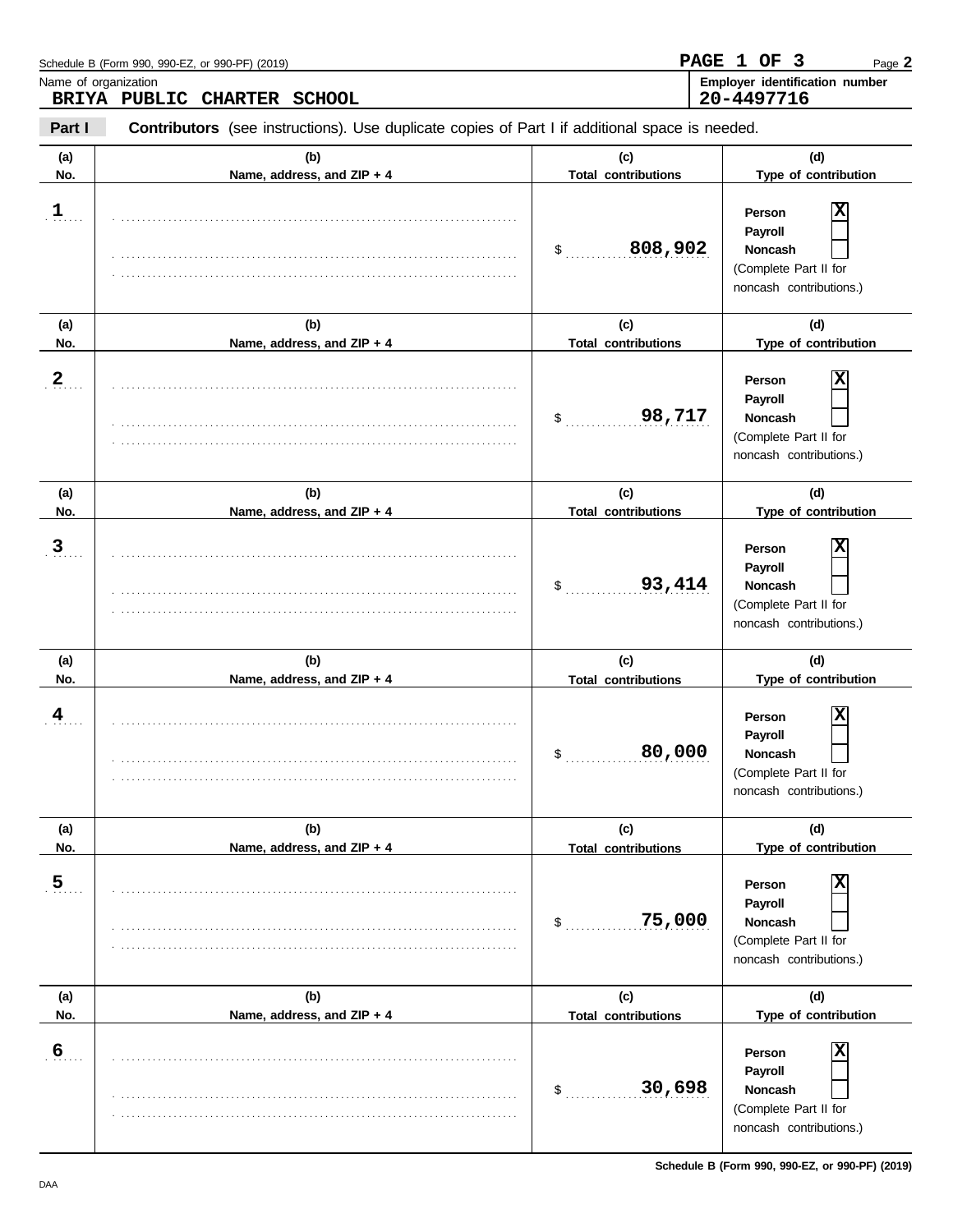| Name of organization | Schedule B (Form 990, 990-EZ, or 990-PF) (2019)                                                |                                   | PAGE 2 OF 3<br>Page 2<br>Employer identification number                                      |
|----------------------|------------------------------------------------------------------------------------------------|-----------------------------------|----------------------------------------------------------------------------------------------|
|                      | BRIYA PUBLIC CHARTER SCHOOL                                                                    |                                   | 20-4497716                                                                                   |
| Part I               | Contributors (see instructions). Use duplicate copies of Part I if additional space is needed. |                                   |                                                                                              |
| (a)<br>No.           | (b)<br>Name, address, and ZIP + 4                                                              | (c)<br><b>Total contributions</b> | (d)<br>Type of contribution                                                                  |
| 7                    |                                                                                                | 30,000<br>\$                      | X<br>Person<br>Payroll<br><b>Noncash</b><br>(Complete Part II for<br>noncash contributions.) |
| (a)<br>No.           | (b)<br>Name, address, and ZIP + 4                                                              | (c)<br><b>Total contributions</b> | (d)<br>Type of contribution                                                                  |
| $\overline{8}$       |                                                                                                | 23,000<br>\$                      | X<br>Person<br>Payroll<br><b>Noncash</b><br>(Complete Part II for<br>noncash contributions.) |
| (a)<br>No.           | (b)<br>Name, address, and ZIP + 4                                                              | (c)<br><b>Total contributions</b> | (d)<br>Type of contribution                                                                  |
| $\overline{9}$       |                                                                                                | 11,899<br>\$                      | X<br>Person<br>Payroll<br><b>Noncash</b><br>(Complete Part II for<br>noncash contributions.) |
| (a)<br>No.           | (b)<br>Name, address, and ZIP + 4                                                              | (c)<br><b>Total contributions</b> | (d)<br>Type of contribution                                                                  |
| 10                   |                                                                                                | 11,000<br>\$                      | X<br>Person<br>Payroll<br>Noncash<br>(Complete Part II for<br>noncash contributions.)        |
| (a)<br>No.           | (b)<br>Name, address, and ZIP + 4                                                              | (c)<br><b>Total contributions</b> | (d)<br>Type of contribution                                                                  |
| 11                   |                                                                                                | 10,000<br>\$                      | X<br>Person<br>Payroll<br>Noncash<br>(Complete Part II for<br>noncash contributions.)        |
| (a)<br>No.           | (b)<br>Name, address, and ZIP + 4                                                              | (c)<br><b>Total contributions</b> | (d)<br>Type of contribution                                                                  |
| 12                   |                                                                                                | 8,000<br>\$                       | X<br>Person<br>Payroll<br>Noncash<br>(Complete Part II for<br>noncash contributions.)        |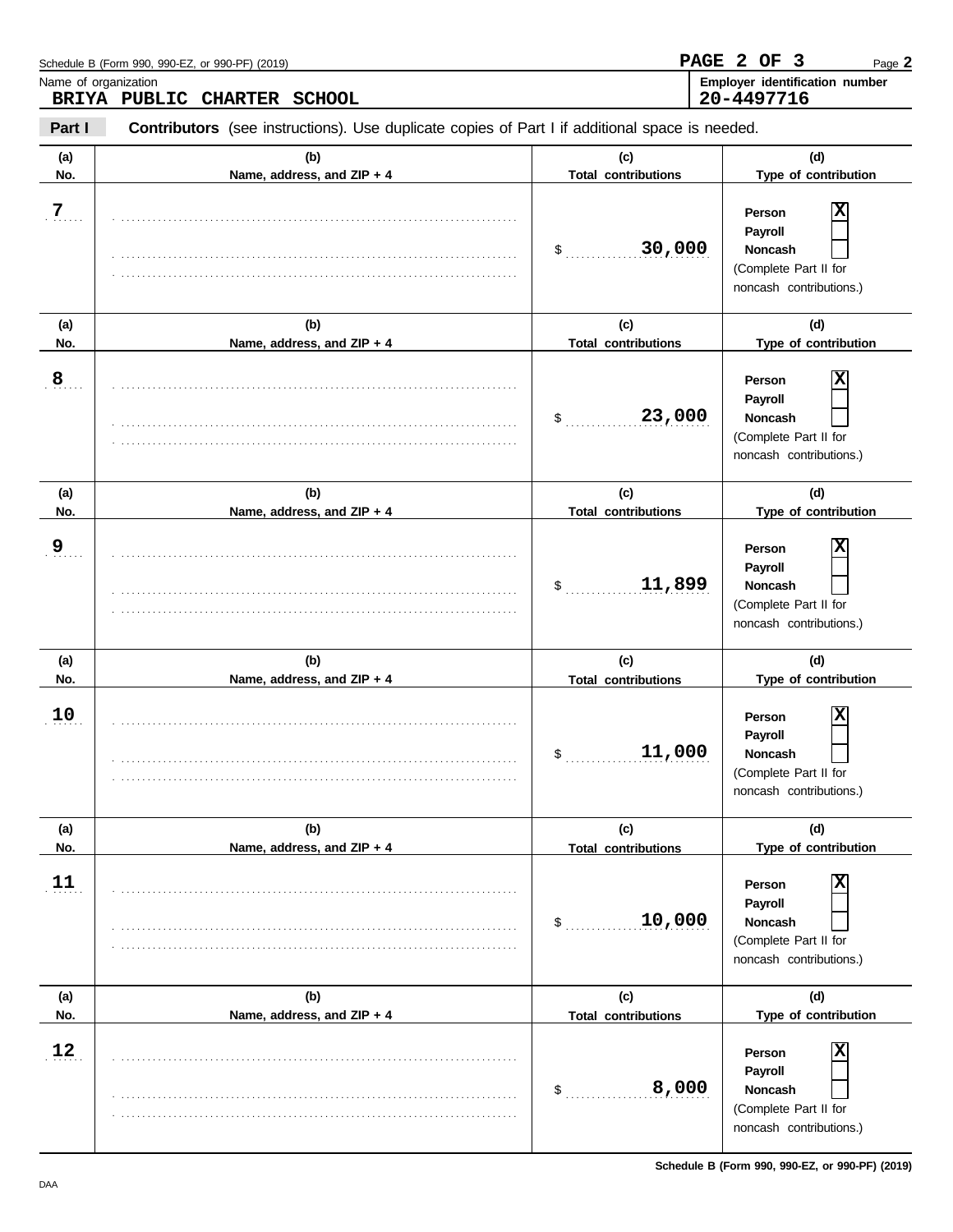| Name of organization | Schedule B (Form 990, 990-EZ, or 990-PF) (2019)                                                |                                   | PAGE 3 OF 3<br>Page 2<br>Employer identification number                                      |
|----------------------|------------------------------------------------------------------------------------------------|-----------------------------------|----------------------------------------------------------------------------------------------|
|                      | <b>BRIYA PUBLIC CHARTER</b><br><b>SCHOOL</b>                                                   |                                   | 20-4497716                                                                                   |
| Part I               | Contributors (see instructions). Use duplicate copies of Part I if additional space is needed. |                                   |                                                                                              |
| (a)<br>No.           | (b)<br>Name, address, and ZIP + 4                                                              | (c)<br><b>Total contributions</b> | (d)<br>Type of contribution                                                                  |
| 13                   |                                                                                                | 6,000<br>\$                       | X<br>Person<br>Payroll<br>Noncash<br>(Complete Part II for<br>noncash contributions.)        |
| (a)                  | (b)                                                                                            | (c)                               | (d)                                                                                          |
| No.                  | Name, address, and ZIP + 4                                                                     | <b>Total contributions</b>        | Type of contribution                                                                         |
| 14                   |                                                                                                | 5,500<br>\$                       | X<br>Person<br>Payroll<br><b>Noncash</b><br>(Complete Part II for<br>noncash contributions.) |
| (a)                  | (b)                                                                                            | (c)                               | (d)                                                                                          |
| No.                  | Name, address, and ZIP + 4                                                                     | <b>Total contributions</b>        | Type of contribution                                                                         |
|                      |                                                                                                | \$                                | Person<br>Payroll<br><b>Noncash</b><br>(Complete Part II for<br>noncash contributions.)      |
| (a)                  | (b)                                                                                            | (c)                               | (d)                                                                                          |
| No.                  | Name, address, and ZIP + 4                                                                     | <b>Total contributions</b>        | Type of contribution                                                                         |
|                      |                                                                                                | \$                                | Person<br>Payroll<br>Noncash<br>(Complete Part II for<br>noncash contributions.)             |
| (a)                  | (b)                                                                                            | (c)                               | (d)                                                                                          |
| No.                  | Name, address, and ZIP + 4                                                                     | <b>Total contributions</b>        | Type of contribution                                                                         |
|                      |                                                                                                | \$                                | Person<br>Payroll<br>Noncash<br>(Complete Part II for<br>noncash contributions.)             |
| (a)                  | (b)                                                                                            | (c)                               | (d)                                                                                          |
| No.                  | Name, address, and ZIP + 4                                                                     | <b>Total contributions</b>        | Type of contribution                                                                         |
|                      |                                                                                                | \$                                | Person<br>Payroll<br>Noncash<br>(Complete Part II for<br>noncash contributions.)             |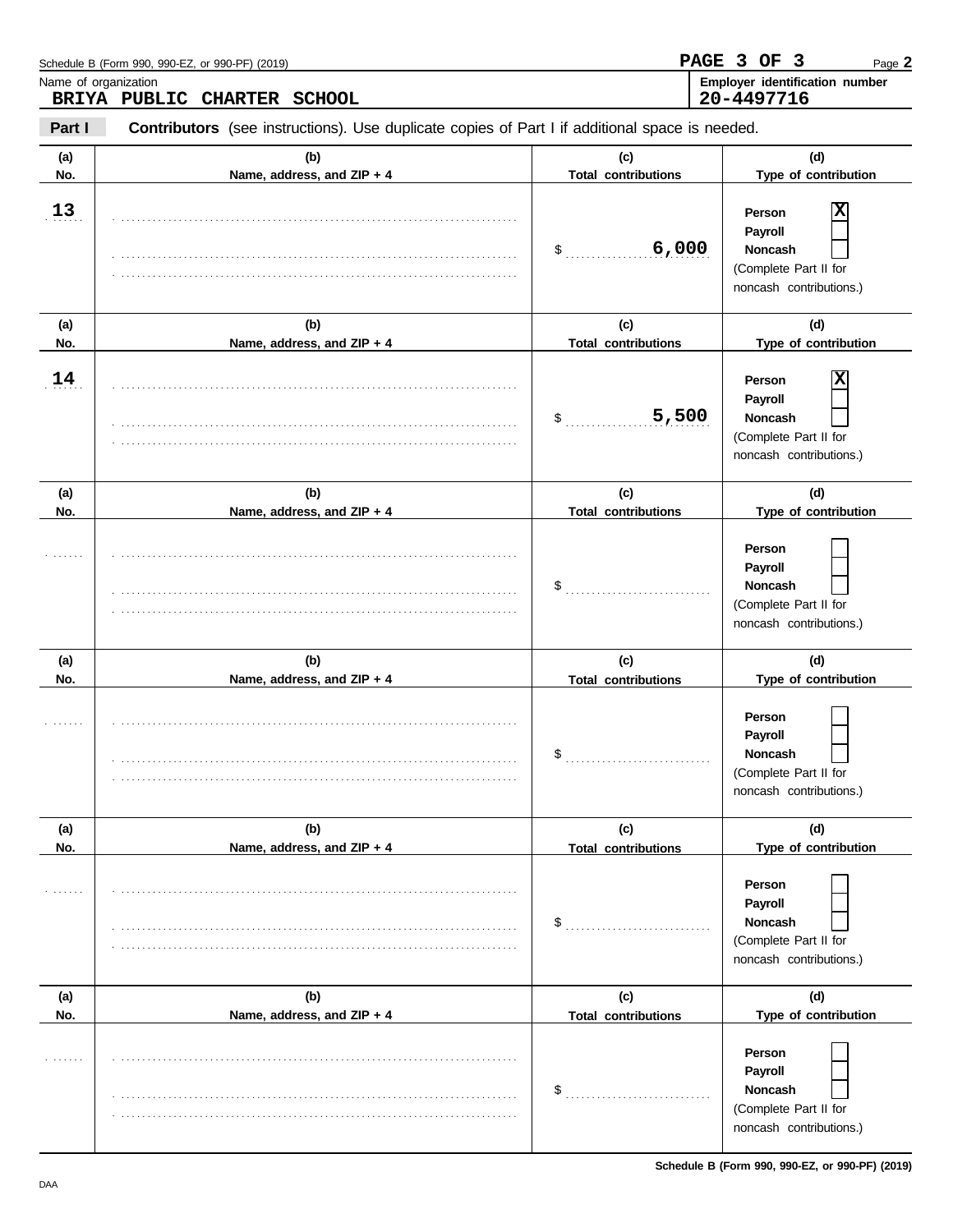Department of the Treasury Internal Revenue Service

## **SCHEDULE D Supplemental Financial Statements**

**Part IV, line 6, 7, 8, 9, 10, 11a, 11b, 11c, 11d, 11e, 11f, 12a, or 12b.** u **Complete if the organization answered "Yes" on Form 990,**

u **Attach to Form 990.**  u **Go to** *www.irs.gov/Form990* **for instructions and the latest information.**

**Inspection**

**2019**

**Open to Public**

OMB No. 1545-0047

|              | Name of the organization                                                                                                                  |                                                    | Employer identification number  |
|--------------|-------------------------------------------------------------------------------------------------------------------------------------------|----------------------------------------------------|---------------------------------|
|              | BRIYA PUBLIC CHARTER SCHOOL                                                                                                               |                                                    | 20-4497716                      |
|              | Organizations Maintaining Donor Advised Funds or Other Similar Funds or Accounts.<br>Part I                                               |                                                    |                                 |
|              | Complete if the organization answered "Yes" on Form 990, Part IV, line 6.                                                                 |                                                    |                                 |
|              |                                                                                                                                           | (a) Donor advised funds                            | (b) Funds and other accounts    |
| 1.           | Total number at end of year                                                                                                               |                                                    |                                 |
| 2            | Aggregate value of contributions to (during year)                                                                                         |                                                    |                                 |
| 3            | Aggregate value of grants from (during year)                                                                                              |                                                    |                                 |
| 4            |                                                                                                                                           |                                                    |                                 |
| 5            | Did the organization inform all donors and donor advisors in writing that the assets held in donor advised                                |                                                    |                                 |
|              |                                                                                                                                           |                                                    | <b>Yes</b><br>No                |
| 6            | Did the organization inform all grantees, donors, and donor advisors in writing that grant funds can be used                              |                                                    |                                 |
|              | only for charitable purposes and not for the benefit of the donor or donor advisor, or for any other purpose                              |                                                    |                                 |
|              | conferring impermissible private benefit?                                                                                                 |                                                    | Yes<br>No                       |
|              | Part II<br><b>Conservation Easements.</b><br>Complete if the organization answered "Yes" on Form 990, Part IV, line 7.                    |                                                    |                                 |
| 1            | Purpose(s) of conservation easements held by the organization (check all that apply).                                                     |                                                    |                                 |
|              | Preservation of land for public use (for example, recreation or education)                                                                | Preservation of a historically important land area |                                 |
|              | Protection of natural habitat                                                                                                             | Preservation of a certified historic structure     |                                 |
|              | Preservation of open space                                                                                                                |                                                    |                                 |
| $\mathbf{2}$ | Complete lines 2a through 2d if the organization held a qualified conservation contribution in the form of a conservation                 |                                                    |                                 |
|              | easement on the last day of the tax year.                                                                                                 |                                                    | Held at the End of the Tax Year |
| а            |                                                                                                                                           |                                                    | 2a                              |
| b            |                                                                                                                                           |                                                    | 2b                              |
|              | Number of conservation easements on a certified historic structure included in (a) [[[[[[[[[[[[[[[[[[[[[[[[[]]]]]]]                       |                                                    | 2c                              |
| d            | Number of conservation easements included in (c) acquired after 7/25/06, and not on a                                                     |                                                    |                                 |
|              | historic structure listed in the National Register                                                                                        |                                                    | 2d                              |
| 3            | Number of conservation easements modified, transferred, released, extinguished, or terminated by the organization during the              |                                                    |                                 |
|              | tax year $\mathbf u$                                                                                                                      |                                                    |                                 |
|              | Number of states where property subject to conservation easement is located <b>u</b>                                                      |                                                    |                                 |
| 5            | Does the organization have a written policy regarding the periodic monitoring, inspection, handling of                                    |                                                    |                                 |
|              |                                                                                                                                           |                                                    | Yes<br>No                       |
| 6            | Staff and volunteer hours devoted to monitoring, inspecting, handling of violations, and enforcing conservation easements during the year |                                                    |                                 |
|              | $\mathbf{u}$                                                                                                                              |                                                    |                                 |
|              | Amount of expenses incurred in monitoring, inspecting, handling of violations, and enforcing conservation easements during the year       |                                                    |                                 |
|              | u \$<br>Does each conservation easement reported on line 2(d) above satisfy the requirements of section 170(h)(4)(B)(i)                   |                                                    |                                 |
|              |                                                                                                                                           |                                                    | Yes<br>No                       |
| 9            | In Part XIII, describe how the organization reports conservation easements in its revenue and expense statement and                       |                                                    |                                 |
|              | balance sheet, and include, if applicable, the text of the footnote to the organization's financial statements that describes the         |                                                    |                                 |
|              | organization's accounting for conservation easements.                                                                                     |                                                    |                                 |
|              | Organizations Maintaining Collections of Art, Historical Treasures, or Other Similar Assets.<br>Part III                                  |                                                    |                                 |
|              | Complete if the organization answered "Yes" on Form 990, Part IV, line 8.                                                                 |                                                    |                                 |
|              | 1a If the organization elected, as permitted under FASB ASC 958, not to report in its revenue statement and balance sheet works           |                                                    |                                 |
|              | of art, historical treasures, or other similar assets held for public exhibition, education, or research in furtherance of public         |                                                    |                                 |
|              | service, provide in Part XIII the text of the footnote to its financial statements that describes these items.                            |                                                    |                                 |
| b            | If the organization elected, as permitted under FASB ASC 958, to report in its revenue statement and balance sheet works of               |                                                    |                                 |
|              | art, historical treasures, or other similar assets held for public exhibition, education, or research in furtherance of public service,   |                                                    |                                 |
|              | provide the following amounts relating to these items:                                                                                    |                                                    |                                 |
|              |                                                                                                                                           |                                                    |                                 |
|              | If the organization received or held works of art, historical treasures, or other similar assets for financial gain, provide the          |                                                    |                                 |
| 2            | following amounts required to be reported under FASB ASC 958 relating to these items:                                                     |                                                    |                                 |
| а            |                                                                                                                                           |                                                    | u \$                            |
|              |                                                                                                                                           |                                                    | u \$                            |
|              |                                                                                                                                           |                                                    |                                 |

DAA **For Paperwork Reduction Act Notice, see the Instructions for Form 990.**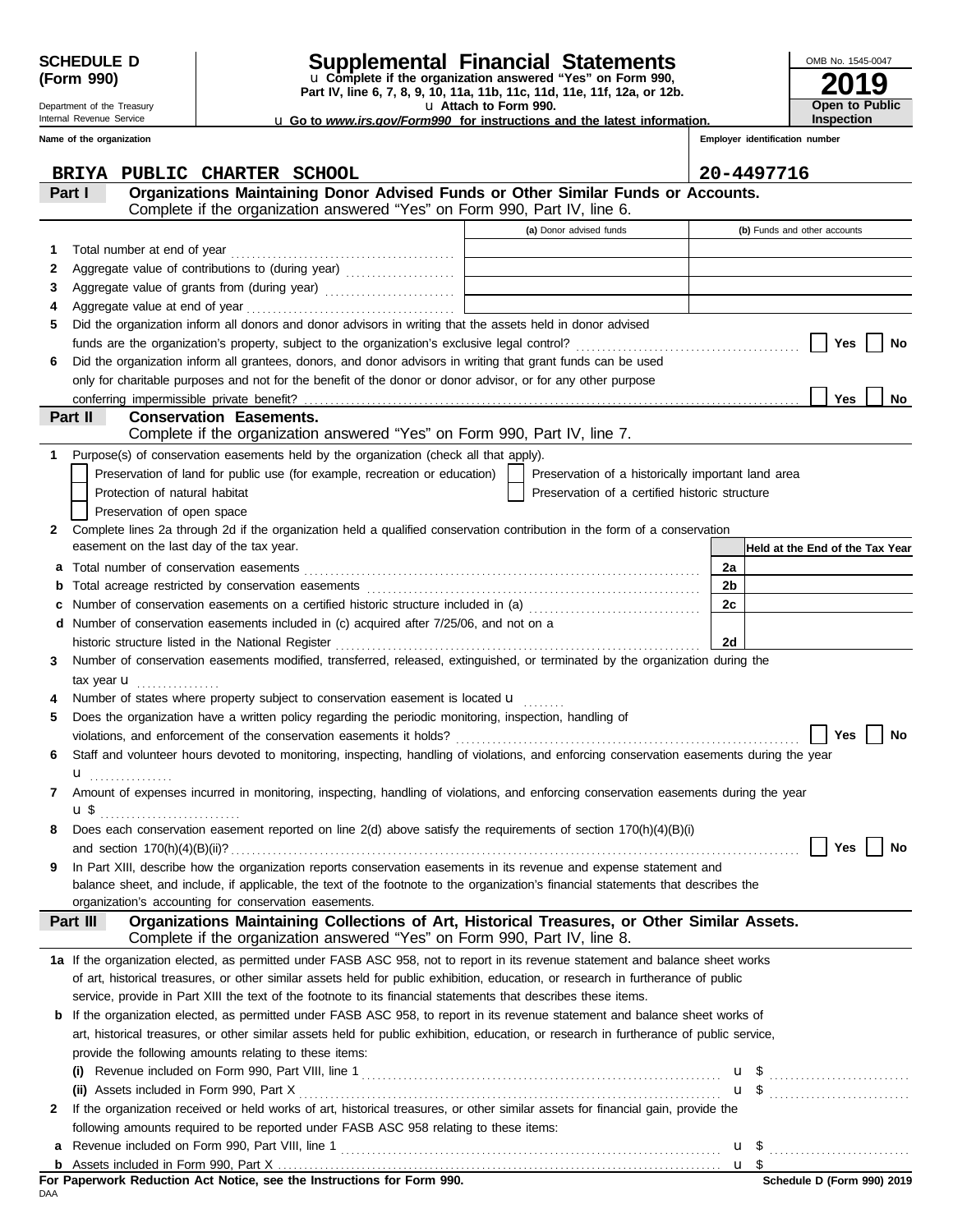|    | Schedule D (Form 990) 2019 BRIYA PUBLIC CHARTER SCHOOL                                                                                                                                                                               |  |                         |                          |                         | 20-4497716      |                      |                     |     | Page 2  |
|----|--------------------------------------------------------------------------------------------------------------------------------------------------------------------------------------------------------------------------------------|--|-------------------------|--------------------------|-------------------------|-----------------|----------------------|---------------------|-----|---------|
|    | Organizations Maintaining Collections of Art, Historical Treasures, or Other Similar Assets (continued)<br>Part III                                                                                                                  |  |                         |                          |                         |                 |                      |                     |     |         |
| 3  | Using the organization's acquisition, accession, and other records, check any of the following that make significant use of its<br>collection items (check all that apply):                                                          |  |                         |                          |                         |                 |                      |                     |     |         |
| a  | Public exhibition                                                                                                                                                                                                                    |  | d                       | Loan or exchange program |                         |                 |                      |                     |     |         |
| b  | Scholarly research                                                                                                                                                                                                                   |  | е                       |                          |                         |                 |                      |                     |     |         |
| c  | Preservation for future generations                                                                                                                                                                                                  |  |                         |                          |                         |                 |                      |                     |     |         |
|    | Provide a description of the organization's collections and explain how they further the organization's exempt purpose in Part                                                                                                       |  |                         |                          |                         |                 |                      |                     |     |         |
|    | XIII.                                                                                                                                                                                                                                |  |                         |                          |                         |                 |                      |                     |     |         |
| 5. | During the year, did the organization solicit or receive donations of art, historical treasures, or other similar                                                                                                                    |  |                         |                          |                         |                 |                      |                     |     |         |
|    |                                                                                                                                                                                                                                      |  |                         |                          |                         |                 |                      | Yes                 |     | No.     |
|    | Part IV                                                                                                                                                                                                                              |  |                         |                          |                         |                 |                      |                     |     |         |
|    | <b>Escrow and Custodial Arrangements.</b><br>Complete if the organization answered "Yes" on Form 990, Part IV, line 9, or reported an amount on Form                                                                                 |  |                         |                          |                         |                 |                      |                     |     |         |
|    | 990, Part X, line 21.                                                                                                                                                                                                                |  |                         |                          |                         |                 |                      |                     |     |         |
|    | 1a Is the organization an agent, trustee, custodian or other intermediary for contributions or other assets not                                                                                                                      |  |                         |                          |                         |                 |                      |                     |     |         |
|    |                                                                                                                                                                                                                                      |  |                         |                          |                         |                 |                      | Yes                 |     | No      |
|    | <b>b</b> If "Yes," explain the arrangement in Part XIII and complete the following table:                                                                                                                                            |  |                         |                          |                         |                 |                      |                     |     |         |
|    |                                                                                                                                                                                                                                      |  |                         |                          |                         |                 |                      | Amount              |     |         |
|    | c Beginning balance <b>contract to the contract of the contract of the contract of the contract of the contract of the contract of the contract of the contract of the contract of the contract of the contract of the contract </b> |  |                         |                          |                         |                 | 1c                   |                     |     |         |
|    |                                                                                                                                                                                                                                      |  |                         |                          |                         |                 | 1d                   |                     |     |         |
|    |                                                                                                                                                                                                                                      |  |                         |                          |                         |                 | 1e                   |                     |     |         |
|    |                                                                                                                                                                                                                                      |  |                         |                          |                         |                 | 1f                   |                     |     |         |
|    |                                                                                                                                                                                                                                      |  |                         |                          |                         |                 |                      | <b>Yes</b>          |     | No      |
|    |                                                                                                                                                                                                                                      |  |                         |                          |                         |                 |                      |                     |     |         |
|    | <b>Endowment Funds.</b><br><b>Part V</b>                                                                                                                                                                                             |  |                         |                          |                         |                 |                      |                     |     |         |
|    | Complete if the organization answered "Yes" on Form 990, Part IV, line 10.                                                                                                                                                           |  |                         |                          |                         |                 |                      |                     |     |         |
|    |                                                                                                                                                                                                                                      |  | (a) Current year        | (b) Prior year           | (c) Two years back      |                 | (d) Three years back | (e) Four years back |     |         |
|    | <b>1a</b> Beginning of year balance                                                                                                                                                                                                  |  |                         |                          |                         |                 |                      |                     |     |         |
|    | <b>b</b> Contributions <b>contributions</b>                                                                                                                                                                                          |  |                         |                          |                         |                 |                      |                     |     |         |
|    | c Net investment earnings, gains, and                                                                                                                                                                                                |  |                         |                          |                         |                 |                      |                     |     |         |
|    |                                                                                                                                                                                                                                      |  |                         |                          |                         |                 |                      |                     |     |         |
|    | d Grants or scholarships                                                                                                                                                                                                             |  |                         |                          |                         |                 |                      |                     |     |         |
|    | e Other expenditures for facilities and                                                                                                                                                                                              |  |                         |                          |                         |                 |                      |                     |     |         |
|    |                                                                                                                                                                                                                                      |  |                         |                          |                         |                 |                      |                     |     |         |
|    |                                                                                                                                                                                                                                      |  |                         |                          |                         |                 |                      |                     |     |         |
|    | f Administrative expenses                                                                                                                                                                                                            |  |                         |                          |                         |                 |                      |                     |     |         |
|    | g End of year balance                                                                                                                                                                                                                |  |                         |                          |                         |                 |                      |                     |     |         |
| 2  | Provide the estimated percentage of the current year end balance (line 1g, column (a)) held as:                                                                                                                                      |  |                         |                          |                         |                 |                      |                     |     |         |
|    | a Board designated or quasi-endowment u                                                                                                                                                                                              |  |                         |                          |                         |                 |                      |                     |     |         |
|    | <b>b</b> Permanent endowment <b>u</b> %                                                                                                                                                                                              |  |                         |                          |                         |                 |                      |                     |     |         |
|    | <b>c</b> Term endowment $\mathbf{u}$ %                                                                                                                                                                                               |  |                         |                          |                         |                 |                      |                     |     |         |
|    | The percentages on lines 2a, 2b, and 2c should equal 100%.                                                                                                                                                                           |  |                         |                          |                         |                 |                      |                     |     |         |
|    | 3a Are there endowment funds not in the possession of the organization that are held and administered for the                                                                                                                        |  |                         |                          |                         |                 |                      |                     |     |         |
|    | organization by:                                                                                                                                                                                                                     |  |                         |                          |                         |                 |                      |                     | Yes | No.     |
|    |                                                                                                                                                                                                                                      |  |                         |                          |                         |                 |                      | 3a(i)               |     |         |
|    | (ii) Related organizations <b>constants</b> and constant of the constant of the constant of the constant of the constant of the constant of the constant of the constant of the constant of the constant of the constant of the con  |  |                         |                          |                         |                 |                      | 3a(ii)              |     |         |
|    |                                                                                                                                                                                                                                      |  |                         |                          |                         |                 |                      | 3b                  |     |         |
|    | Describe in Part XIII the intended uses of the organization's endowment funds.                                                                                                                                                       |  |                         |                          |                         |                 |                      |                     |     |         |
|    | Land, Buildings, and Equipment.<br>Part VI                                                                                                                                                                                           |  |                         |                          |                         |                 |                      |                     |     |         |
|    | Complete if the organization answered "Yes" on Form 990, Part IV, line 11a. See Form 990, Part X, line 10.                                                                                                                           |  |                         |                          |                         |                 |                      |                     |     |         |
|    | Description of property                                                                                                                                                                                                              |  | (a) Cost or other basis |                          | (b) Cost or other basis | (c) Accumulated |                      | (d) Book value      |     |         |
|    |                                                                                                                                                                                                                                      |  | (investment)            |                          | (other)                 | depreciation    |                      |                     |     |         |
|    |                                                                                                                                                                                                                                      |  |                         |                          |                         |                 |                      |                     |     |         |
|    |                                                                                                                                                                                                                                      |  |                         |                          |                         |                 |                      |                     |     |         |
|    | c Leasehold improvements                                                                                                                                                                                                             |  |                         |                          | 380,767                 |                 | 257,409              |                     |     | 123,358 |
|    |                                                                                                                                                                                                                                      |  |                         |                          | 1,947,015               | 1,262,469       |                      |                     |     | 684,546 |
|    |                                                                                                                                                                                                                                      |  |                         |                          |                         |                 |                      |                     |     |         |
|    | Total. Add lines 1a through 1e. (Column (d) must equal Form 990, Part X, column (B), line 10c.)                                                                                                                                      |  |                         |                          |                         |                 |                      |                     |     | 807,904 |
|    |                                                                                                                                                                                                                                      |  |                         |                          |                         |                 | u                    |                     |     |         |

**Schedule D (Form 990) 2019**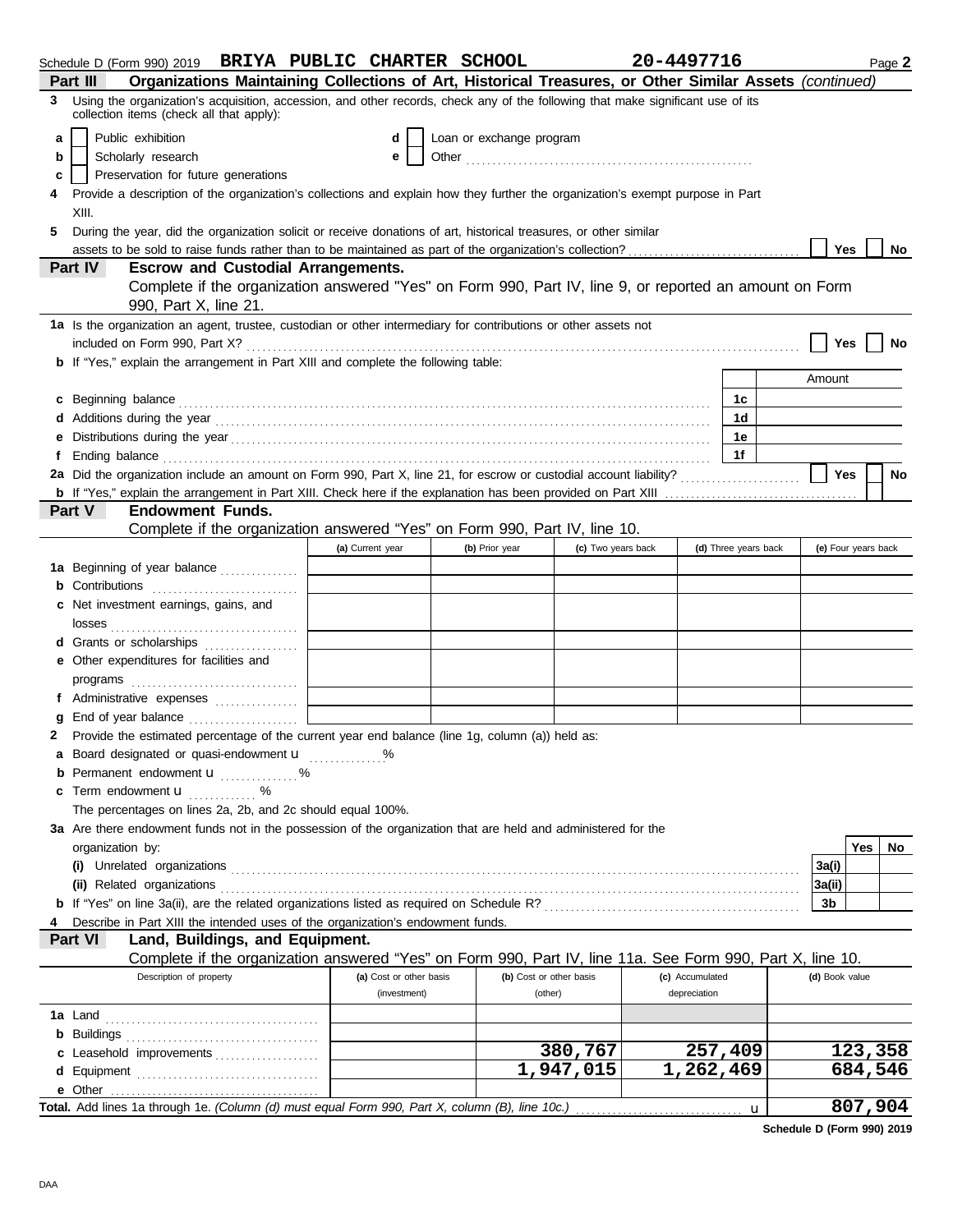|                           |                                                                                          |                                         |                                        | Schedule D (Form 990) 2019 BRIYA PUBLIC CHARTER SCHOOL                                                                                                                                                                           |                | 20-4497716                                                                                                                                           | Page 3         |
|---------------------------|------------------------------------------------------------------------------------------|-----------------------------------------|----------------------------------------|----------------------------------------------------------------------------------------------------------------------------------------------------------------------------------------------------------------------------------|----------------|------------------------------------------------------------------------------------------------------------------------------------------------------|----------------|
| Part VII                  |                                                                                          |                                         | <b>Investments - Other Securities.</b> |                                                                                                                                                                                                                                  |                |                                                                                                                                                      |                |
|                           |                                                                                          |                                         |                                        |                                                                                                                                                                                                                                  |                | Complete if the organization answered "Yes" on Form 990, Part IV, line 11b. See Form 990, Part X, line 12.                                           |                |
|                           |                                                                                          | (a) Description of security or category |                                        |                                                                                                                                                                                                                                  | (b) Book value | (c) Method of valuation:                                                                                                                             |                |
|                           |                                                                                          | (including name of security)            |                                        |                                                                                                                                                                                                                                  |                | Cost or end-of-year market value                                                                                                                     |                |
| (1) Financial derivatives |                                                                                          |                                         |                                        |                                                                                                                                                                                                                                  |                |                                                                                                                                                      |                |
|                           |                                                                                          |                                         |                                        |                                                                                                                                                                                                                                  |                |                                                                                                                                                      |                |
| $(3)$ Other               |                                                                                          |                                         |                                        |                                                                                                                                                                                                                                  |                |                                                                                                                                                      |                |
| (A)                       |                                                                                          |                                         |                                        |                                                                                                                                                                                                                                  |                |                                                                                                                                                      |                |
| (B)                       |                                                                                          |                                         |                                        |                                                                                                                                                                                                                                  |                |                                                                                                                                                      |                |
| (C)                       |                                                                                          |                                         |                                        |                                                                                                                                                                                                                                  |                |                                                                                                                                                      |                |
| (D)                       |                                                                                          |                                         |                                        |                                                                                                                                                                                                                                  |                |                                                                                                                                                      |                |
|                           |                                                                                          |                                         |                                        | $\mathbf{E}$ (E) and a substitution of the state of the state of the state of the state of the state of the state of the state of the state of the state of the state of the state of the state of the state of the state of the |                |                                                                                                                                                      |                |
| (F)                       |                                                                                          |                                         |                                        |                                                                                                                                                                                                                                  |                |                                                                                                                                                      |                |
| (G)                       |                                                                                          |                                         |                                        |                                                                                                                                                                                                                                  |                |                                                                                                                                                      |                |
| (H)                       |                                                                                          |                                         |                                        |                                                                                                                                                                                                                                  |                |                                                                                                                                                      |                |
|                           | Total. (Column (b) must equal Form 990, Part X, col. (B) line 12.)                       |                                         |                                        |                                                                                                                                                                                                                                  |                |                                                                                                                                                      |                |
| Part VIII                 |                                                                                          |                                         | Investments - Program Related.         | u                                                                                                                                                                                                                                |                |                                                                                                                                                      |                |
|                           |                                                                                          |                                         |                                        |                                                                                                                                                                                                                                  |                |                                                                                                                                                      |                |
|                           |                                                                                          |                                         |                                        |                                                                                                                                                                                                                                  |                | Complete if the organization answered "Yes" on Form 990, Part IV, line 11c. See Form 990, Part X, line 13.                                           |                |
|                           |                                                                                          | (a) Description of investment           |                                        |                                                                                                                                                                                                                                  | (b) Book value | (c) Method of valuation:<br>Cost or end-of-year market value                                                                                         |                |
|                           |                                                                                          |                                         |                                        |                                                                                                                                                                                                                                  |                |                                                                                                                                                      |                |
| (1)                       |                                                                                          |                                         |                                        |                                                                                                                                                                                                                                  |                |                                                                                                                                                      |                |
| (2)                       |                                                                                          |                                         |                                        |                                                                                                                                                                                                                                  |                |                                                                                                                                                      |                |
| (3)                       |                                                                                          |                                         |                                        |                                                                                                                                                                                                                                  |                |                                                                                                                                                      |                |
| (4)                       |                                                                                          |                                         |                                        |                                                                                                                                                                                                                                  |                |                                                                                                                                                      |                |
| (5)                       |                                                                                          |                                         |                                        |                                                                                                                                                                                                                                  |                |                                                                                                                                                      |                |
| (6)                       |                                                                                          |                                         |                                        |                                                                                                                                                                                                                                  |                |                                                                                                                                                      |                |
| (7)                       |                                                                                          |                                         |                                        |                                                                                                                                                                                                                                  |                |                                                                                                                                                      |                |
| (8)                       |                                                                                          |                                         |                                        |                                                                                                                                                                                                                                  |                |                                                                                                                                                      |                |
| (9)                       |                                                                                          |                                         |                                        |                                                                                                                                                                                                                                  |                |                                                                                                                                                      |                |
|                           |                                                                                          |                                         |                                        | <b>Total.</b> (Column (b) must equal Form 990, Part X, col. (B) line 13.) $\ldots$ <b>u</b>                                                                                                                                      |                |                                                                                                                                                      |                |
| Part IX                   | <b>Other Assets.</b>                                                                     |                                         |                                        |                                                                                                                                                                                                                                  |                |                                                                                                                                                      |                |
|                           |                                                                                          |                                         |                                        |                                                                                                                                                                                                                                  |                | Complete if the organization answered "Yes" on Form 990, Part IV, line 11d. See Form 990, Part X, line 15.                                           |                |
|                           |                                                                                          |                                         |                                        | (a) Description                                                                                                                                                                                                                  |                |                                                                                                                                                      | (b) Book value |
| (1)                       |                                                                                          |                                         |                                        | CAPITAL LEASEHOLD- GEORGIA AVE                                                                                                                                                                                                   |                |                                                                                                                                                      | 1,439,549      |
| (2)                       |                                                                                          | <b>DEPOSITS</b>                         |                                        |                                                                                                                                                                                                                                  |                |                                                                                                                                                      | 607,000        |
| (3)                       |                                                                                          |                                         |                                        |                                                                                                                                                                                                                                  |                |                                                                                                                                                      |                |
| (4)                       |                                                                                          |                                         |                                        |                                                                                                                                                                                                                                  |                |                                                                                                                                                      |                |
| (5)                       |                                                                                          |                                         |                                        |                                                                                                                                                                                                                                  |                |                                                                                                                                                      |                |
| (6)                       |                                                                                          |                                         |                                        |                                                                                                                                                                                                                                  |                |                                                                                                                                                      |                |
| (7)                       |                                                                                          |                                         |                                        |                                                                                                                                                                                                                                  |                |                                                                                                                                                      |                |
|                           |                                                                                          |                                         |                                        |                                                                                                                                                                                                                                  |                |                                                                                                                                                      |                |
| (8)                       |                                                                                          |                                         |                                        |                                                                                                                                                                                                                                  |                |                                                                                                                                                      |                |
| (9)                       |                                                                                          |                                         |                                        |                                                                                                                                                                                                                                  |                |                                                                                                                                                      | 2,046,549      |
| Part X                    | Total. (Column (b) must equal Form 990, Part X, col. (B) line 15.)<br>Other Liabilities. |                                         |                                        |                                                                                                                                                                                                                                  |                | u                                                                                                                                                    |                |
|                           |                                                                                          |                                         |                                        |                                                                                                                                                                                                                                  |                |                                                                                                                                                      |                |
|                           |                                                                                          |                                         |                                        |                                                                                                                                                                                                                                  |                | Complete if the organization answered "Yes" on Form 990, Part IV, line 11e or 11f. See Form 990, Part X,                                             |                |
|                           | line $25$ .                                                                              |                                         |                                        |                                                                                                                                                                                                                                  |                |                                                                                                                                                      |                |
| 1.                        |                                                                                          | (a) Description of liability            |                                        |                                                                                                                                                                                                                                  |                |                                                                                                                                                      | (b) Book value |
| (1)                       | Federal income taxes                                                                     |                                         |                                        |                                                                                                                                                                                                                                  |                |                                                                                                                                                      |                |
| (2)                       | CAPITAL LEASES                                                                           |                                         |                                        |                                                                                                                                                                                                                                  |                |                                                                                                                                                      | 1,505,145      |
| (3)                       | DEFERRED RENT                                                                            |                                         |                                        |                                                                                                                                                                                                                                  |                |                                                                                                                                                      | 406,120        |
| (4)                       | REFUNDABLE ADVANCE                                                                       |                                         |                                        |                                                                                                                                                                                                                                  |                |                                                                                                                                                      | 26,039         |
| (5)                       |                                                                                          |                                         |                                        |                                                                                                                                                                                                                                  |                |                                                                                                                                                      |                |
| (6)                       |                                                                                          |                                         |                                        |                                                                                                                                                                                                                                  |                |                                                                                                                                                      |                |
| (7)                       |                                                                                          |                                         |                                        |                                                                                                                                                                                                                                  |                |                                                                                                                                                      |                |
| (8)                       |                                                                                          |                                         |                                        |                                                                                                                                                                                                                                  |                |                                                                                                                                                      |                |
| (9)                       |                                                                                          |                                         |                                        |                                                                                                                                                                                                                                  |                |                                                                                                                                                      |                |
|                           | Total. (Column (b) must equal Form 990, Part X, col. (B) line 25.)                       |                                         |                                        |                                                                                                                                                                                                                                  |                | u                                                                                                                                                    | 1,937,304      |
|                           |                                                                                          |                                         |                                        |                                                                                                                                                                                                                                  |                | 2. Liability for uncertain tax positions. In Part XIII, provide the text of the footnote to the organization's financial statements that reports the |                |

organization's liability for uncertain tax positions under FASB ASC 740. Check here if the text of the footnote has been provided in Part XIII . . . . . . . . . . . . . **X**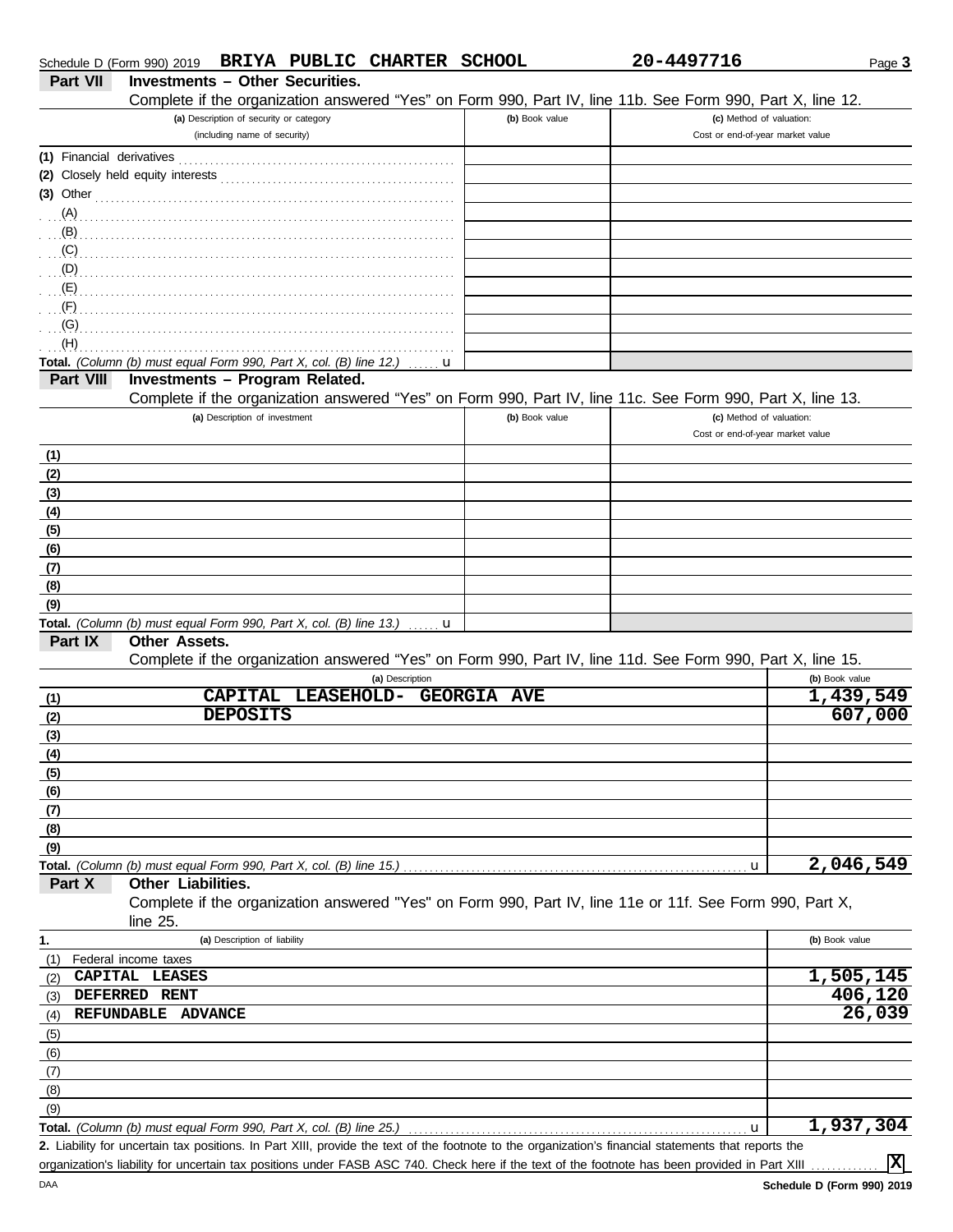|    | Schedule D (Form 990) 2019 BRIYA PUBLIC CHARTER SCHOOL                                                                                                                                                                                                                                                                                                                                                       |                | 20-4497716 |                 | Page 4     |
|----|--------------------------------------------------------------------------------------------------------------------------------------------------------------------------------------------------------------------------------------------------------------------------------------------------------------------------------------------------------------------------------------------------------------|----------------|------------|-----------------|------------|
|    | Reconciliation of Revenue per Audited Financial Statements With Revenue per Return.<br>Part XI                                                                                                                                                                                                                                                                                                               |                |            |                 |            |
|    | Complete if the organization answered "Yes" on Form 990, Part IV, line 12a.                                                                                                                                                                                                                                                                                                                                  |                |            |                 |            |
| 1. |                                                                                                                                                                                                                                                                                                                                                                                                              |                |            | $\mathbf{1}$    | 12,552,654 |
| 2  | Amounts included on line 1 but not on Form 990, Part VIII, line 12:                                                                                                                                                                                                                                                                                                                                          |                |            |                 |            |
| a  |                                                                                                                                                                                                                                                                                                                                                                                                              | 2a             | $-50,952$  |                 |            |
| b  |                                                                                                                                                                                                                                                                                                                                                                                                              | 2 <sub>h</sub> | 112,472    |                 |            |
| c  |                                                                                                                                                                                                                                                                                                                                                                                                              | 2 <sub>c</sub> |            |                 |            |
| d  |                                                                                                                                                                                                                                                                                                                                                                                                              | 2d             |            |                 |            |
| е  | Add lines 2a through 2d [11] Add [12] Add [12] Add lines 2a through 2d [12] Add lines 2a through 2d [12] Add [12] Add [12] Add [12] Add [12] Add [12] Add [12] Add [12] Add [12] Add [12] Add [12] Add [12] Add [12] Add [12]                                                                                                                                                                                |                |            | 2e              | 61,520     |
| 3  |                                                                                                                                                                                                                                                                                                                                                                                                              |                |            | $\overline{3}$  | 12,491,134 |
|    | Amounts included on Form 990, Part VIII, line 12, but not on line 1:                                                                                                                                                                                                                                                                                                                                         |                |            |                 |            |
| a  |                                                                                                                                                                                                                                                                                                                                                                                                              | 4a             |            |                 |            |
| b  |                                                                                                                                                                                                                                                                                                                                                                                                              | 4 <sub>b</sub> |            |                 |            |
| c  | Add lines 4a and 4b [ <i>[1]</i> [ <i>[1]</i> [ <i>[1]</i> [ <i>[1]</i> [ <i>[1]</i> [ <i>[1]</i> [ <i>[1]</i> [ <i>[1]</i> [ <i>[1]</i> [ <i>[1]</i> [ <i>[1]</i> [ <i>[1]</i> [ <i>[1]</i> [ <i>[1]</i> [ <i>[1]</i> [ <i>[1]</i> [ <i>[1]</i> [ <i>[1]</i> [ <i>[1]</i> [ <i>[1]</i> [ <i>[1]</i> [ <i>[1]</i> [ <i>[1]</i> [ <i>[1]</i> [ <i>[1]</i> [ <i>[1]</i> [ <i>[1]</i> [ <i>[1]</i> [ <i>[1]</i> |                |            | 4c              |            |
|    |                                                                                                                                                                                                                                                                                                                                                                                                              |                |            | $5\phantom{.0}$ | 12,491,134 |
|    | Reconciliation of Expenses per Audited Financial Statements With Expenses per Return.<br><b>Part XII</b>                                                                                                                                                                                                                                                                                                     |                |            |                 |            |
|    | Complete if the organization answered "Yes" on Form 990, Part IV, line 12a.                                                                                                                                                                                                                                                                                                                                  |                |            |                 |            |
| 1  | Total expenses and losses per audited financial statements                                                                                                                                                                                                                                                                                                                                                   |                |            | $\mathbf{1}$    | 10,713,771 |
| 2  | Amounts included on line 1 but not on Form 990, Part IX, line 25:                                                                                                                                                                                                                                                                                                                                            |                |            |                 |            |
| a  |                                                                                                                                                                                                                                                                                                                                                                                                              | 2a             | 112,472    |                 |            |
| b  |                                                                                                                                                                                                                                                                                                                                                                                                              | 2 <sub>b</sub> |            |                 |            |
| c  | Other losses                                                                                                                                                                                                                                                                                                                                                                                                 | 2c             |            |                 |            |
|    |                                                                                                                                                                                                                                                                                                                                                                                                              | 2d             |            |                 |            |
| е  | Add lines 2a through 2d [11] Add [12] Add [12] Add lines 2a through 2d [12] Add lines 2a through 2d [12] Add [12] Add [12] Add [12] Add [12] Add [12] Add [12] Add [12] Add [12] Add [12] Add [12] Add [12] Add [12] Add [12]                                                                                                                                                                                |                |            | 2e              | 112,472    |
| 3. |                                                                                                                                                                                                                                                                                                                                                                                                              |                |            | 3               | 10,601,299 |
|    | Amounts included on Form 990, Part IX, line 25, but not on line 1:                                                                                                                                                                                                                                                                                                                                           |                |            |                 |            |
|    |                                                                                                                                                                                                                                                                                                                                                                                                              | 4a             |            |                 |            |
| b  |                                                                                                                                                                                                                                                                                                                                                                                                              | 4 <sub>b</sub> |            |                 |            |
|    | c Add lines 4a and 4b                                                                                                                                                                                                                                                                                                                                                                                        |                |            | 4c              |            |
|    |                                                                                                                                                                                                                                                                                                                                                                                                              |                |            | 5               | 10,601,299 |
|    | Part XIII Supplemental Information.                                                                                                                                                                                                                                                                                                                                                                          |                |            |                 |            |
|    | Provide the descriptions required for Part II, lines 3, 5, and 9; Part III, lines 1a and 4; Part IV, lines 1b and 2b; Part V, line 4; Part X, line                                                                                                                                                                                                                                                           |                |            |                 |            |
|    | 2; Part XI, lines 2d and 4b; and Part XII, lines 2d and 4b. Also complete this part to provide any additional information.                                                                                                                                                                                                                                                                                   |                |            |                 |            |
|    | PART X - FIN 48 FOOTNOTE                                                                                                                                                                                                                                                                                                                                                                                     |                |            |                 |            |
|    |                                                                                                                                                                                                                                                                                                                                                                                                              |                |            |                 |            |

ACCOUNTING PRINCIPLES GENERALLY ACCEPTED IN THE UNITED STATES OF AMERICA PROVIDE CONSISTENT GUIDANCE FOR THE ACCOUNTING FOR UNCERTAINTY IN INCOME TAXES RECOGNIZED IN THE CHARTER SCHOOL'S FINANCIAL STATEMENTS AND PRESCRIBE A THRESHOLD OF "MORE LIKELY THAN NOT" FOR RECOGNITION OF TAX POSITIONS TAKEN OR EXPECTED TO BE TAKEN IN A TAX RETURN. THE CHARTER SCHOOL PERFORMED AN EVALUATION OF UNCERTAIN TAX POSITIONS FOR THE YEAR ENDED JUNE TAX-EXEMPT STATUS. AS OF JUNE 30, 2020, THE STATUTE OF LIMITATIONS FOR TAX 30, 2020, AND DETERMINED THAT THERE WERE NO MATTERS THAT WOULD REQUIRE RECOGNITION IN THE FINANCIAL STATEMENTS OR THAT MAY HAVE ANY EFFECT ON ITS YEARS 2016 THROUGH 2018 REMAINS OPEN WITH THE U.S. FEDERAL JURISDICTION OR THE VARIOUS STATES AND LOCAL JURISDICTIONS IN WHICH THE CHARTER SCHOOL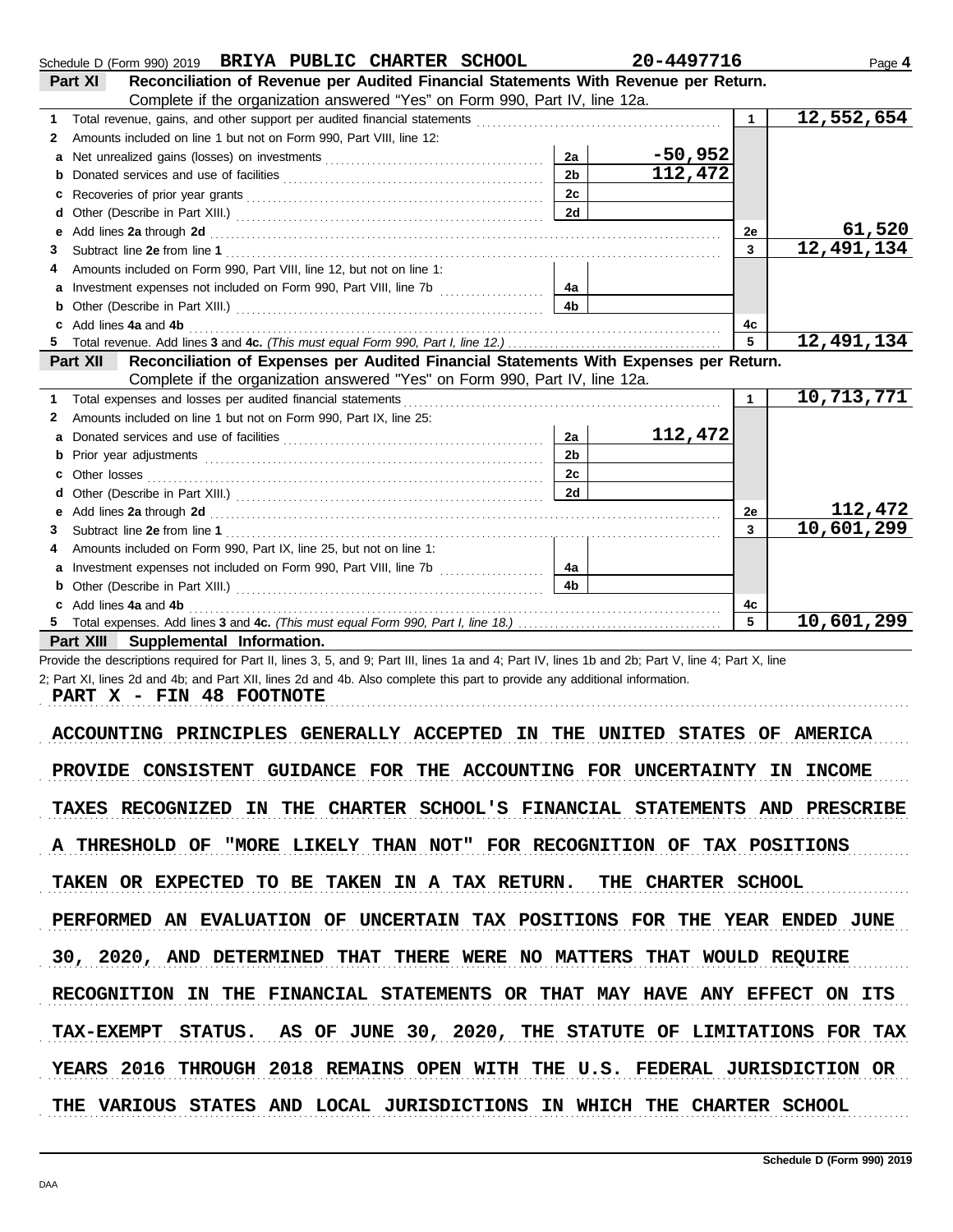| Schedule D (Form 990) 2019 BRIYA PUBLIC CHARTER SCHOOL                         | 20-4497716                                              | Page 5 |
|--------------------------------------------------------------------------------|---------------------------------------------------------|--------|
| Part XIII<br>Supplemental Information (continued)                              |                                                         |        |
| FILES TAX RETURNS.                                                             | IT IS THE CHARTER SCHOOL'S POLICY TO RECOGNIZE INTEREST |        |
| AND/OR PENALTIES RELATED TO UNCERTAIN TAX POSITIONS, IF ANY, IN INCOME TAX     |                                                         |        |
| AS OF JUNE 30, 2020, THE CHARTER SCHOOL HAD NO ACCRUALS FOR<br><b>EXPENSE.</b> |                                                         |        |
| INTEREST AND/OR PENALTIES.                                                     |                                                         |        |
|                                                                                |                                                         |        |
|                                                                                |                                                         |        |
|                                                                                |                                                         |        |
|                                                                                |                                                         |        |
|                                                                                |                                                         |        |
|                                                                                |                                                         |        |
|                                                                                |                                                         |        |
|                                                                                |                                                         |        |
|                                                                                |                                                         |        |
|                                                                                |                                                         |        |
|                                                                                |                                                         |        |
|                                                                                |                                                         |        |
|                                                                                |                                                         |        |
|                                                                                |                                                         |        |
|                                                                                |                                                         |        |
|                                                                                |                                                         |        |
|                                                                                |                                                         |        |
|                                                                                |                                                         |        |
|                                                                                |                                                         |        |
|                                                                                |                                                         |        |
|                                                                                |                                                         |        |
|                                                                                |                                                         |        |
|                                                                                |                                                         |        |
|                                                                                |                                                         |        |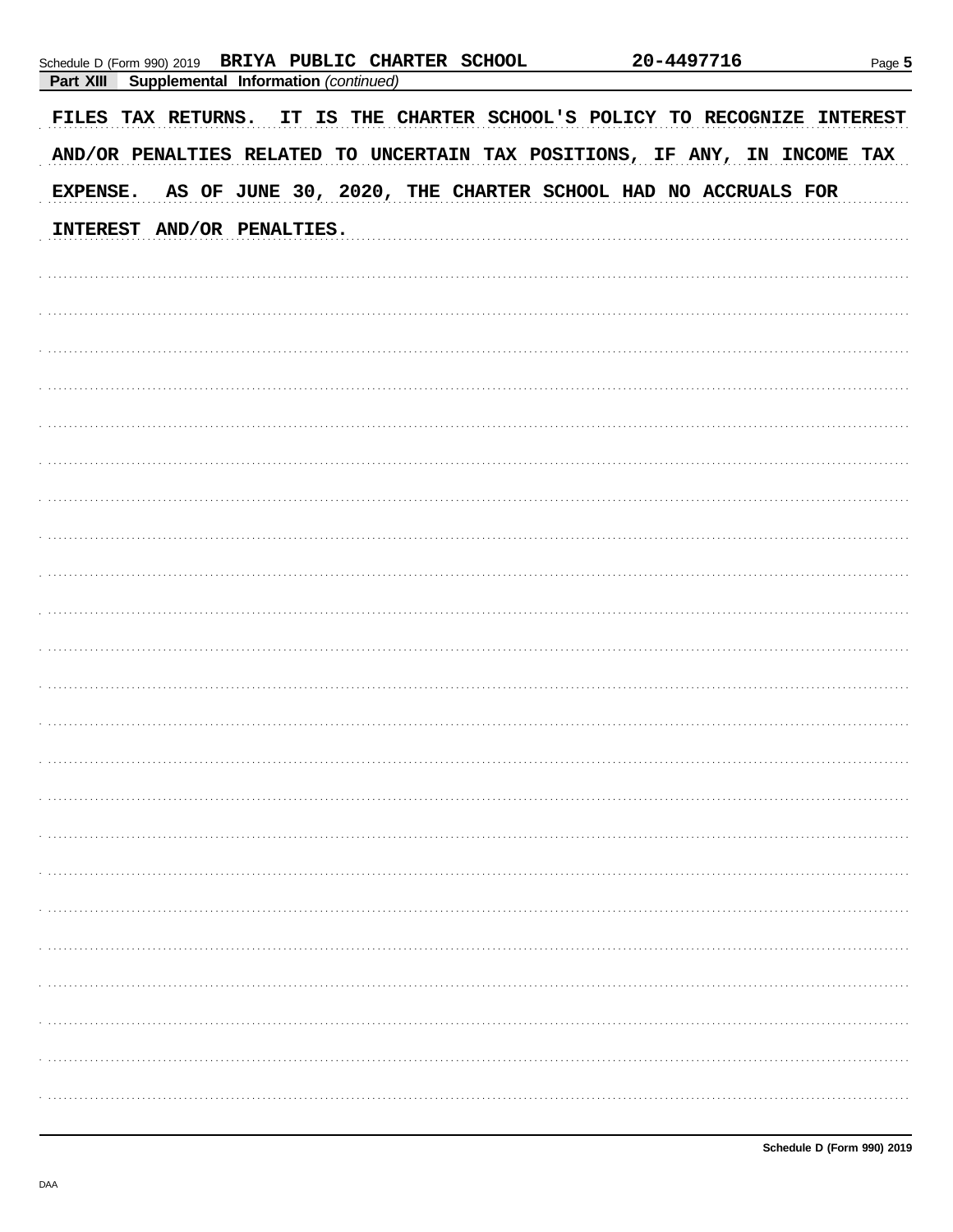|        | <b>Schools</b><br>SCHEDULE E                                                                                     |                                                                                                                                                                                                                                                                                                                                                                                   |                                | OMB No. 1545-0047            |             |           |  |  |  |
|--------|------------------------------------------------------------------------------------------------------------------|-----------------------------------------------------------------------------------------------------------------------------------------------------------------------------------------------------------------------------------------------------------------------------------------------------------------------------------------------------------------------------------|--------------------------------|------------------------------|-------------|-----------|--|--|--|
|        | (Form 990 or 990-EZ)                                                                                             | u Complete if the organization answered "Yes" on Form 990,<br>Part IV, line 13, or Form 990-EZ, Part VI, line 48.                                                                                                                                                                                                                                                                 |                                |                              | 2019        |           |  |  |  |
|        | Department of the Treasury<br>Internal Revenue Service                                                           | La Attach to Form 990 or Form 990-EZ.<br>u Go to www.irs.gov/Form990 for the latest information.                                                                                                                                                                                                                                                                                  |                                | Open to Public<br>Inspection |             |           |  |  |  |
|        | Name of the organization                                                                                         |                                                                                                                                                                                                                                                                                                                                                                                   | Employer identification number |                              |             |           |  |  |  |
|        | Part I                                                                                                           | BRIYA PUBLIC CHARTER SCHOOL                                                                                                                                                                                                                                                                                                                                                       | 20-4497716                     |                              |             |           |  |  |  |
|        |                                                                                                                  |                                                                                                                                                                                                                                                                                                                                                                                   |                                |                              | <b>YES</b>  | <b>NO</b> |  |  |  |
| 1      |                                                                                                                  | Does the organization have a racially nondiscriminatory policy toward students by statement in its charter,                                                                                                                                                                                                                                                                       |                                | $\overline{1}$               | X           |           |  |  |  |
| 2      | programs, and scholarships?                                                                                      | Does the organization include a statement of its racially nondiscriminatory policy toward students in all its<br>brochures, catalogues, and other written communications with the public dealing with student admissions,                                                                                                                                                         |                                | $\mathbf{2}$                 | X           |           |  |  |  |
| 3      |                                                                                                                  | Has the organization publicized its racially nondiscriminatory policy through newspaper or broadcast media<br>during the period of solicitation for students, or during the registration period if it has no solicitation program,<br>in a way that makes the policy known to all parts of the general community it serves? If "Yes," please                                      |                                |                              |             |           |  |  |  |
|        |                                                                                                                  | describe. If "No," please explain. If you need more space, use Part II<br>THE SCHOOL IS A PUBLIC CHARTER SCHOOL AND IS OPERATING UNDER A<br>CONTRACT WITH THE DC GOVERNMENT.<br>REVENUE PROCEDURE 75-50 DOES<br>NOT APPLY TO CHARTER SCHOOLS. THE RACIALLY NONDISCRIMINATORY<br>POLICY IS INCLUDED IN THE SCHOOLS LITERATURE, STUDENT HANDBOOK<br>AND IS INCLUDED ON ITS WEBSITE. |                                | 3                            | X           |           |  |  |  |
| 4      |                                                                                                                  | Does the organization maintain the following?                                                                                                                                                                                                                                                                                                                                     |                                |                              |             |           |  |  |  |
| а      |                                                                                                                  |                                                                                                                                                                                                                                                                                                                                                                                   |                                | 4a                           | х           |           |  |  |  |
| b<br>C | nondiscriminatory basis?                                                                                         | Records documenting that scholarships and other financial assistance are awarded on a racially                                                                                                                                                                                                                                                                                    |                                | 4b                           | x           |           |  |  |  |
|        | Copies of all catalogues, brochures, announcements, and other written communications to the public dealing<br>4c |                                                                                                                                                                                                                                                                                                                                                                                   |                                |                              |             |           |  |  |  |
| d      |                                                                                                                  | If you answered "No" to any of the above, please explain. If you need more space, use Part II.                                                                                                                                                                                                                                                                                    |                                | 4d                           | $\mathbf x$ |           |  |  |  |
| 5<br>a |                                                                                                                  | Does the organization discriminate by race in any way with respect to:                                                                                                                                                                                                                                                                                                            |                                | 5a                           |             | x         |  |  |  |
| b      |                                                                                                                  |                                                                                                                                                                                                                                                                                                                                                                                   |                                | 5b                           |             | х         |  |  |  |
|        |                                                                                                                  |                                                                                                                                                                                                                                                                                                                                                                                   |                                | 5 <sub>c</sub>               |             | X         |  |  |  |
| d      |                                                                                                                  |                                                                                                                                                                                                                                                                                                                                                                                   |                                | 5d                           |             | X         |  |  |  |
| е      |                                                                                                                  |                                                                                                                                                                                                                                                                                                                                                                                   |                                | 5е                           |             | х         |  |  |  |
| f      |                                                                                                                  |                                                                                                                                                                                                                                                                                                                                                                                   |                                | 5f                           |             | X         |  |  |  |
| g      |                                                                                                                  |                                                                                                                                                                                                                                                                                                                                                                                   |                                | 5g                           |             | х         |  |  |  |
| h.     | Other extracurricular activities?                                                                                | If you answered "Yes" to any of the above, please explain. If you need more space, use Part II.                                                                                                                                                                                                                                                                                   |                                | 5h                           |             | х         |  |  |  |
|        |                                                                                                                  |                                                                                                                                                                                                                                                                                                                                                                                   |                                |                              |             |           |  |  |  |
| 6a     |                                                                                                                  |                                                                                                                                                                                                                                                                                                                                                                                   |                                | 6a                           | X           |           |  |  |  |
| b      |                                                                                                                  |                                                                                                                                                                                                                                                                                                                                                                                   |                                | 6b                           |             | X         |  |  |  |
| 7      |                                                                                                                  | If you answered "Yes" on either line 6a or line 6b, explain on Part II.<br>Does the organization certify that it has complied with the applicable requirements of sections 4.01 through                                                                                                                                                                                           |                                |                              |             |           |  |  |  |
|        |                                                                                                                  |                                                                                                                                                                                                                                                                                                                                                                                   |                                | $\overline{7}$               | х           |           |  |  |  |

**For Paperwork Reduction Act Notice, see the Instructions for Form 990 or Form 990-EZ.**

**Schedule E (Form 990 or 990-EZ) 2019**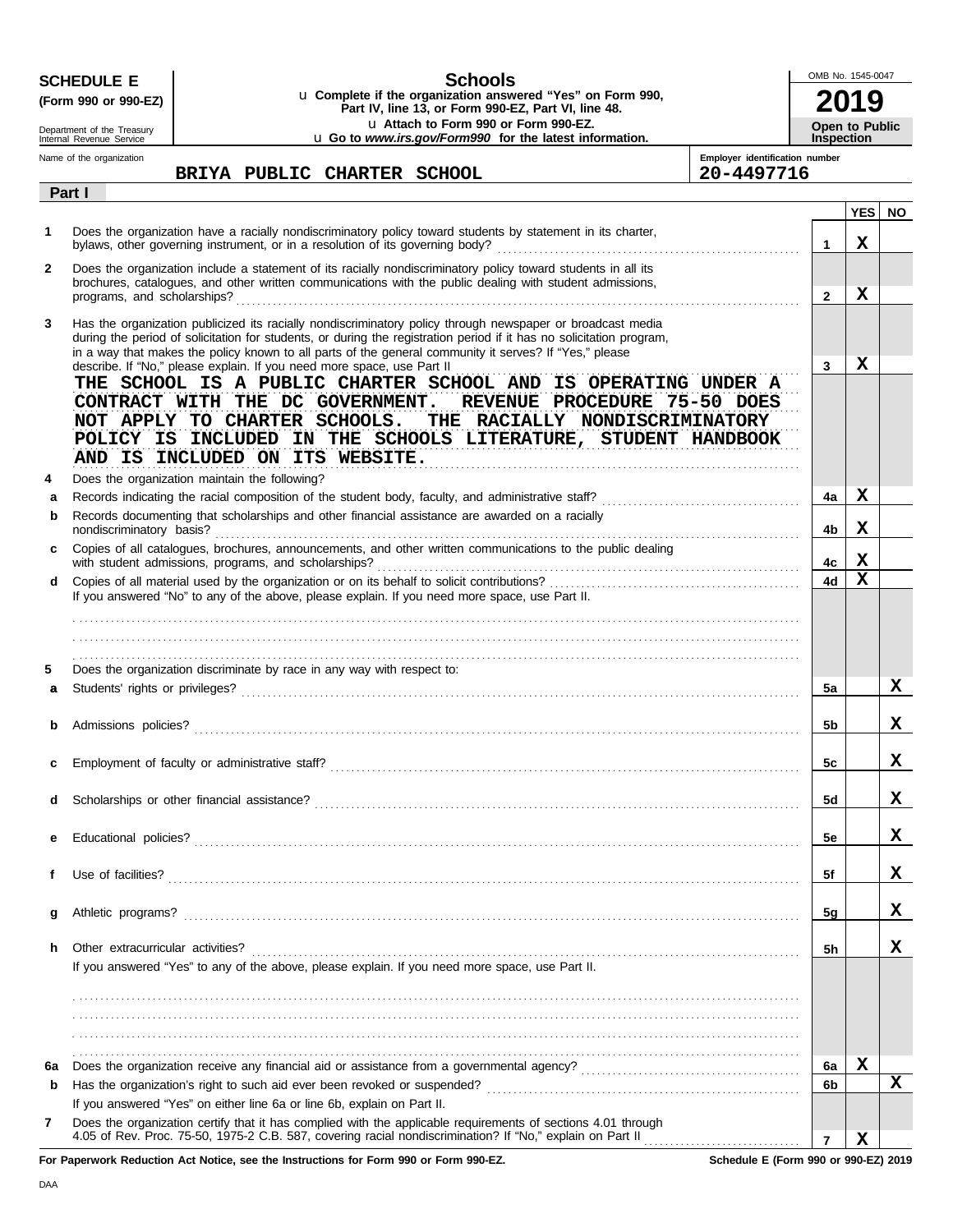|         | Schedule E (Form 990 or 990-EZ) 2019                                                                                                                                                  | BRIYA PUBLIC CHARTER SCHOOL |  | 20-4497716                                                               | Page 2 |
|---------|---------------------------------------------------------------------------------------------------------------------------------------------------------------------------------------|-----------------------------|--|--------------------------------------------------------------------------|--------|
| Part II | Supplemental Information. Provide the explanations required by Part I, lines 3, 4d, 5h, 6b, and 7, as<br>applicable. Also provide any other additional information. See instructions. |                             |  |                                                                          |        |
|         | SCH E - FINANCIAL AID OR GOVERNMENT ASSISTANCE EXPLANATION                                                                                                                            |                             |  |                                                                          |        |
|         | THE SCHOOL IS A PUBLIC CHARTER SCHOOL THAT RECEIVES PUBLIC FUNDS FROM                                                                                                                 |                             |  |                                                                          |        |
|         |                                                                                                                                                                                       |                             |  | THE DC GOVERNMENT BASED ON THE NUMBER OF STUDENTS THEY ENROLL ACCORDING  |        |
|         | TO THE UNIFORM PER STUDENT FUNDING FORMULA DEVELOPED BY THE MAYOR AND                                                                                                                 |                             |  |                                                                          |        |
|         |                                                                                                                                                                                       |                             |  | CITY COUNCIL. THIS PER PUPIL ALLOCATION IS SUPPLEMENTED WITH EXTRA FUNDS |        |
|         | FOR STUDENTS WITH SPECIAL NEEDS.                                                                                                                                                      |                             |  |                                                                          |        |
|         |                                                                                                                                                                                       |                             |  |                                                                          |        |
|         |                                                                                                                                                                                       |                             |  |                                                                          |        |
|         |                                                                                                                                                                                       |                             |  |                                                                          |        |
|         |                                                                                                                                                                                       |                             |  |                                                                          |        |
|         |                                                                                                                                                                                       |                             |  |                                                                          |        |
|         |                                                                                                                                                                                       |                             |  |                                                                          |        |
|         |                                                                                                                                                                                       |                             |  |                                                                          |        |
|         |                                                                                                                                                                                       |                             |  |                                                                          |        |
|         |                                                                                                                                                                                       |                             |  |                                                                          |        |
|         |                                                                                                                                                                                       |                             |  |                                                                          |        |
|         |                                                                                                                                                                                       |                             |  |                                                                          |        |
|         |                                                                                                                                                                                       |                             |  |                                                                          |        |
|         |                                                                                                                                                                                       |                             |  |                                                                          |        |
|         |                                                                                                                                                                                       |                             |  |                                                                          |        |
|         |                                                                                                                                                                                       |                             |  |                                                                          |        |
|         |                                                                                                                                                                                       |                             |  |                                                                          |        |
|         |                                                                                                                                                                                       |                             |  |                                                                          |        |
|         |                                                                                                                                                                                       |                             |  |                                                                          |        |
|         |                                                                                                                                                                                       |                             |  |                                                                          |        |
|         |                                                                                                                                                                                       |                             |  |                                                                          |        |
|         |                                                                                                                                                                                       |                             |  |                                                                          |        |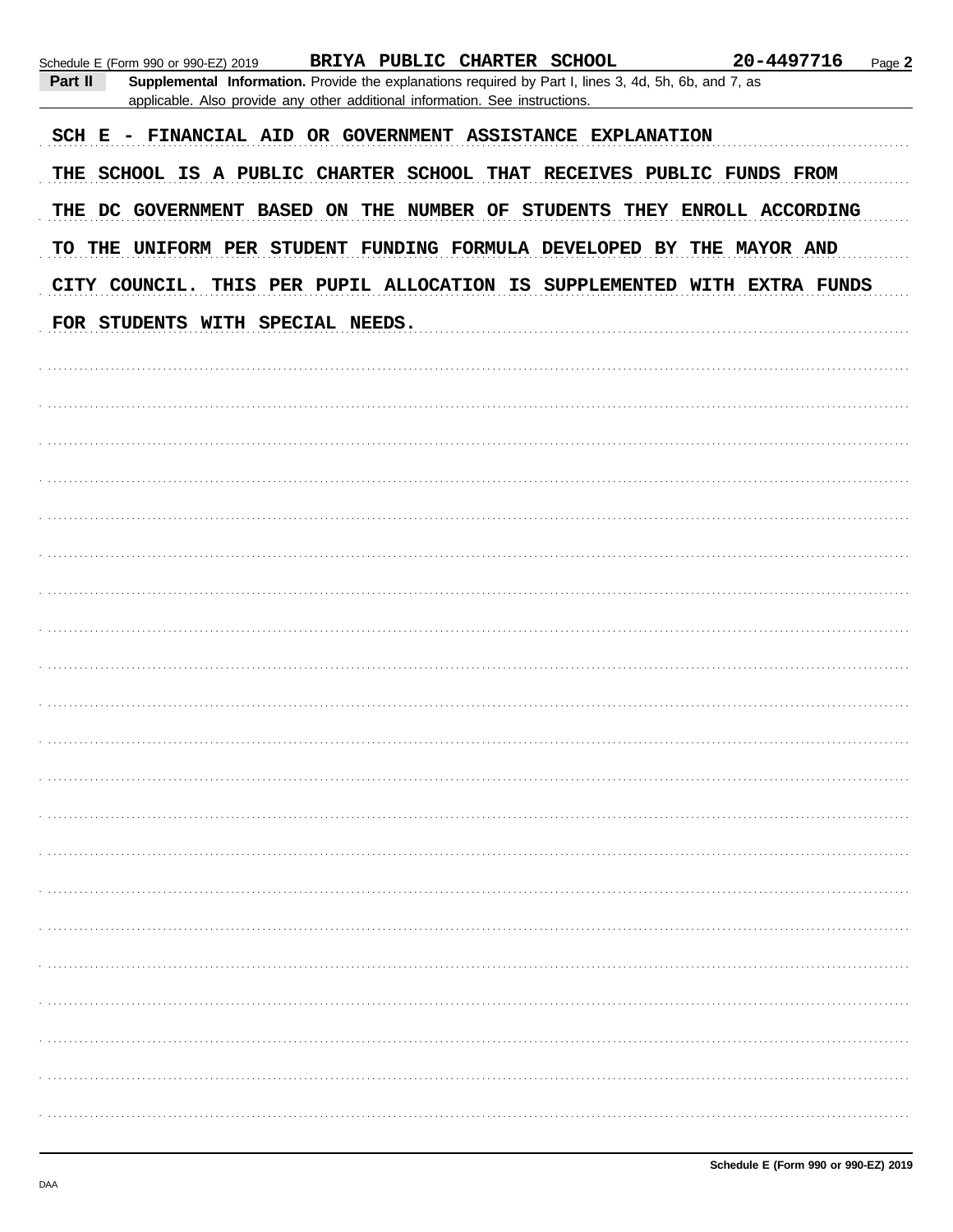| <b>Compensation Information</b><br><b>SCHEDULE J</b> |                                                                                                                                                                                                                                         | OMB No. 1545-0047            |     |             |  |  |
|------------------------------------------------------|-----------------------------------------------------------------------------------------------------------------------------------------------------------------------------------------------------------------------------------------|------------------------------|-----|-------------|--|--|
| (Form 990)                                           | For certain Officers, Directors, Trustees, Key Employees, and Highest                                                                                                                                                                   | 2019                         |     |             |  |  |
|                                                      | <b>Compensated Employees</b><br>u Complete if the organization answered "Yes" on Form 990, Part IV, line 23.                                                                                                                            |                              |     |             |  |  |
| Department of the Treasury                           | u Attach to Form 990.<br>uGo to www.irs.gov/Form990 for instructions and the latest information.                                                                                                                                        | Open to Public<br>Inspection |     |             |  |  |
| Internal Revenue Service<br>Name of the organization | Employer identification number                                                                                                                                                                                                          |                              |     |             |  |  |
|                                                      | 20-4497716<br>BRIYA PUBLIC CHARTER SCHOOL                                                                                                                                                                                               |                              |     |             |  |  |
| Part I                                               | Questions Regarding Compensation                                                                                                                                                                                                        |                              |     |             |  |  |
|                                                      |                                                                                                                                                                                                                                         |                              | Yes | No          |  |  |
|                                                      | 1a Check the appropriate box(es) if the organization provided any of the following to or for a person listed on Form<br>990, Part VII, Section A, line 1a. Complete Part III to provide any relevant information regarding these items. |                              |     |             |  |  |
|                                                      | First-class or charter travel<br>Housing allowance or residence for personal use                                                                                                                                                        |                              |     |             |  |  |
| Travel for companions                                | Payments for business use of personal residence                                                                                                                                                                                         |                              |     |             |  |  |
|                                                      | Tax indemnification and gross-up payments<br>Health or social club dues or initiation fees                                                                                                                                              |                              |     |             |  |  |
|                                                      | Discretionary spending account<br>Personal services (such as maid, chauffeur, chef)                                                                                                                                                     |                              |     |             |  |  |
|                                                      | <b>b</b> If any of the boxes on line 1a are checked, did the organization follow a written policy regarding payment                                                                                                                     |                              |     |             |  |  |
|                                                      | or reimbursement or provision of all of the expenses described above? If "No," complete Part III to                                                                                                                                     |                              |     |             |  |  |
|                                                      |                                                                                                                                                                                                                                         | 1b                           |     |             |  |  |
|                                                      |                                                                                                                                                                                                                                         |                              |     |             |  |  |
| 2                                                    | Did the organization require substantiation prior to reimbursing or allowing expenses incurred by all<br>directors, trustees, and officers, including the CEO/Executive Director, regarding the items checked on line                   |                              |     |             |  |  |
|                                                      |                                                                                                                                                                                                                                         | $\mathbf{2}$                 |     |             |  |  |
|                                                      |                                                                                                                                                                                                                                         |                              |     |             |  |  |
| 3                                                    | Indicate which, if any, of the following the organization used to establish the compensation of the                                                                                                                                     |                              |     |             |  |  |
|                                                      | organization's CEO/Executive Director. Check all that apply. Do not check any boxes for methods used by a                                                                                                                               |                              |     |             |  |  |
|                                                      | related organization to establish compensation of the CEO/Executive Director, but explain in Part III.<br>Compensation committee<br>Written employment contract<br>ΙXΙ                                                                  |                              |     |             |  |  |
|                                                      | Compensation survey or study<br>Independent compensation consultant                                                                                                                                                                     |                              |     |             |  |  |
|                                                      | x <br>Approval by the board or compensation committee<br>Form 990 of other organizations                                                                                                                                                |                              |     |             |  |  |
|                                                      |                                                                                                                                                                                                                                         |                              |     |             |  |  |
| 4                                                    | During the year, did any person listed on Form 990, Part VII, Section A, line 1a, with respect to the filing<br>organization or a related organization:                                                                                 |                              |     |             |  |  |
|                                                      |                                                                                                                                                                                                                                         | 4a                           |     | х           |  |  |
|                                                      |                                                                                                                                                                                                                                         | 4b                           |     | $\mathbf x$ |  |  |
|                                                      |                                                                                                                                                                                                                                         | 4c                           |     | $\mathbf x$ |  |  |
|                                                      | If "Yes" to any of lines 4a-c, list the persons and provide the applicable amounts for each item in Part III.                                                                                                                           |                              |     |             |  |  |
|                                                      | Only section $501(c)(3)$ , $501(c)(4)$ , and $501(c)(29)$ organizations must complete lines $5-9$ .                                                                                                                                     |                              |     |             |  |  |
| 5                                                    | For persons listed on Form 990, Part VII, Section A, line 1a, did the organization pay or accrue any                                                                                                                                    |                              |     |             |  |  |
|                                                      | compensation contingent on the revenues of:                                                                                                                                                                                             |                              |     |             |  |  |
|                                                      |                                                                                                                                                                                                                                         | 5a                           |     | х           |  |  |
|                                                      |                                                                                                                                                                                                                                         | 5b                           |     | $\mathbf x$ |  |  |
|                                                      | If "Yes" on line 5a or 5b, describe in Part III.                                                                                                                                                                                        |                              |     |             |  |  |
| 6                                                    | For persons listed on Form 990, Part VII, Section A, line 1a, did the organization pay or accrue any                                                                                                                                    |                              |     |             |  |  |
|                                                      | compensation contingent on the net earnings of:                                                                                                                                                                                         |                              |     |             |  |  |
|                                                      |                                                                                                                                                                                                                                         | 6a                           |     | х           |  |  |
|                                                      |                                                                                                                                                                                                                                         | 6b                           |     | $\mathbf x$ |  |  |
|                                                      | If "Yes" on line 6a or 6b, describe in Part III.                                                                                                                                                                                        |                              |     |             |  |  |
| 7                                                    | For persons listed on Form 990, Part VII, Section A, line 1a, did the organization provide any nonfixed                                                                                                                                 |                              |     |             |  |  |
|                                                      |                                                                                                                                                                                                                                         | 7                            |     | X           |  |  |
| 8                                                    | Were any amounts reported on Form 990, Part VII, paid or accrued pursuant to a contract that was subject                                                                                                                                |                              |     |             |  |  |
|                                                      | to the initial contract exception described in Regulations section 53.4958-4(a)(3)? If "Yes," describe                                                                                                                                  |                              |     |             |  |  |
|                                                      | in Part III <b>Mark 1998 Mark 2014 Mark 2014 Mark 2014 Mark 2014 Mark 2014 Mark 2014 Mark 2014 Mark 2014 Mark 2014 Mark 2014 Mark 2014 Mark 2014 Mark 2014 Mark 2014 Mark 2014 Mark 2014 Mark </b>                                      | 8                            |     | X           |  |  |
| 9                                                    | If "Yes" on line 8, did the organization also follow the rebuttable presumption procedure described in                                                                                                                                  |                              |     |             |  |  |
|                                                      |                                                                                                                                                                                                                                         | 9                            |     |             |  |  |
|                                                      | For Paperwork Reduction Act Notice, see the Instructions for Form 990.                                                                                                                                                                  | Schedule J (Form 990) 2019   |     |             |  |  |

DAA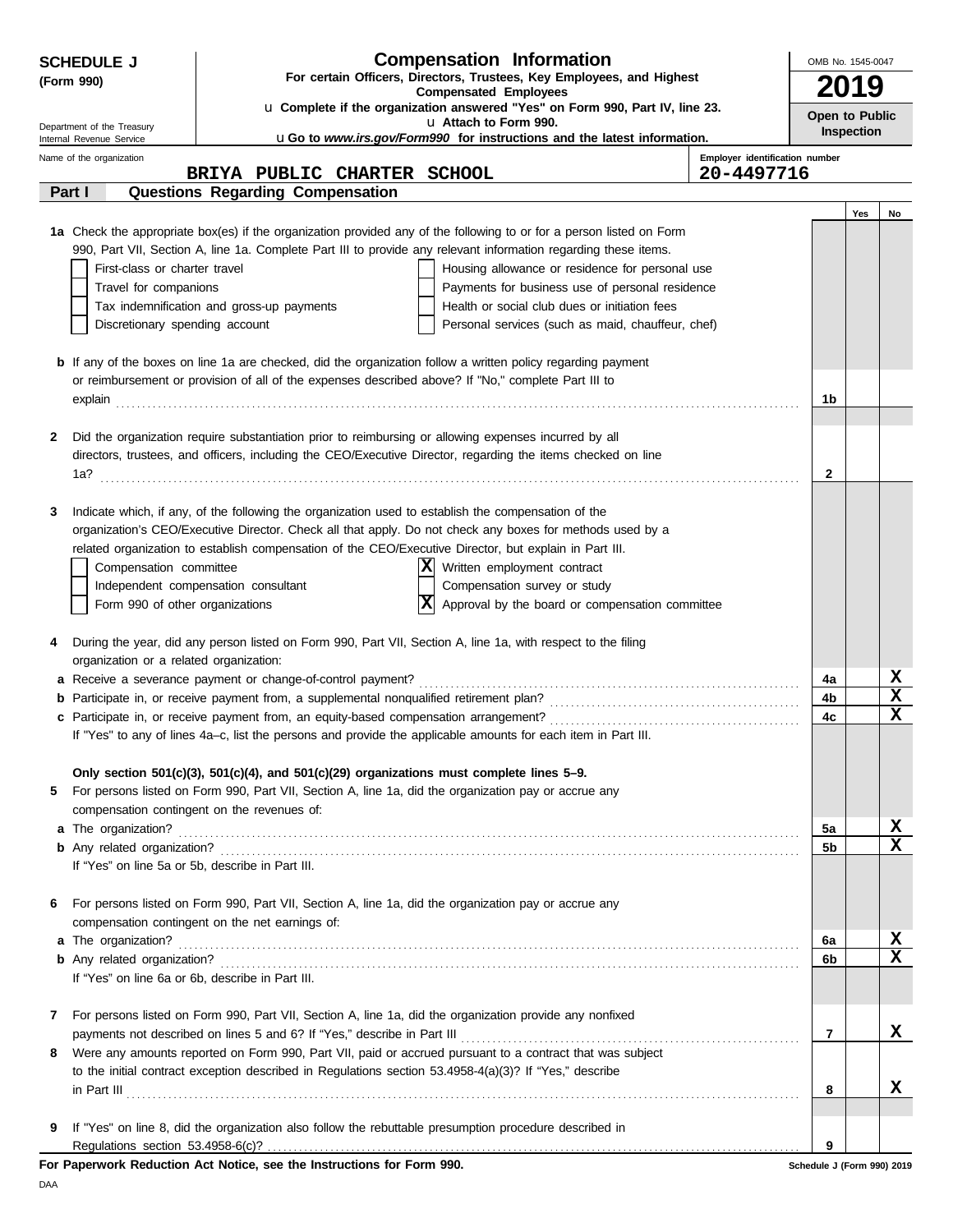#### Schedule J (Form 990) 2019 BRIYA PUBLIC CHARTER SCHOOL

Part II Officers, Directors, Trustees, Key Employees, and Highest Compensated Employees. Use duplicate copies if additional space is needed.

For each individual whose compensation must be reported on Schedule J, report compensation from the organization on row (i) and from related organizations, described in the instructions, on row (ii). Do not list any individuals that aren't listed on Form 990, Part VII.

Note: The sum of columns (B)(i)-(iii) for each listed individual must equal the total amount of Form 990, Part VII, Section A, line 1a, applicable column (D) and (E) amounts for that individual.

|                             |          |                          | (B) Breakdown of W-2 and/or 1099-MISC compensation |                                           | (C) Retirement and             | (D) Nontaxable | (E) Total of columns | (F) Compensation                                           |  |  |
|-----------------------------|----------|--------------------------|----------------------------------------------------|-------------------------------------------|--------------------------------|----------------|----------------------|------------------------------------------------------------|--|--|
| (A) Name and Title          |          | (i) Base<br>compensation | (ii) Bonus & incentive<br>compensation             | (iii) Other<br>reportable<br>compensation | other deferred<br>compensation | benefits       | $(B)(i)$ – $(D)$     | in column (B) reported<br>as deferred on prior<br>Form 990 |  |  |
| BILL BLETZINGER - OUT GOING | (i)      | ŋ                        | $\Omega$<br>.                                      |                                           |                                |                |                      | n                                                          |  |  |
| 1 DIR OF FINANCE & ADM      | (ii)     | 133,211                  | 2,322                                              |                                           |                                | 21,574         | 157,107              |                                                            |  |  |
| CHRISTINE R. MCKAY          | (i)      | ŋ                        | $\overline{0}$                                     |                                           |                                | $\Omega$       |                      |                                                            |  |  |
| 2 EXECUTIVE DIRECTOR        | (ii)     | 127,240                  | 2,322                                              |                                           | 0                              | 20,606         | 150,168              | 0                                                          |  |  |
|                             | (i)      |                          |                                                    |                                           |                                |                |                      |                                                            |  |  |
| 3                           |          |                          |                                                    |                                           |                                |                |                      |                                                            |  |  |
|                             | (i)      |                          |                                                    |                                           |                                |                |                      |                                                            |  |  |
|                             |          |                          |                                                    |                                           |                                |                |                      |                                                            |  |  |
|                             | (i)      |                          |                                                    |                                           |                                |                |                      |                                                            |  |  |
| 5                           |          |                          |                                                    |                                           |                                |                |                      |                                                            |  |  |
|                             | $\omega$ |                          |                                                    |                                           |                                |                |                      |                                                            |  |  |
| 6                           |          |                          |                                                    |                                           |                                |                |                      |                                                            |  |  |
|                             | (i)      |                          |                                                    |                                           |                                |                |                      |                                                            |  |  |
| $\overline{7}$              |          |                          |                                                    |                                           |                                |                |                      |                                                            |  |  |
|                             | (i)      |                          |                                                    |                                           |                                |                |                      |                                                            |  |  |
|                             |          |                          |                                                    |                                           |                                |                |                      |                                                            |  |  |
|                             | (i)      |                          |                                                    |                                           |                                |                |                      |                                                            |  |  |
| 9                           |          |                          |                                                    |                                           |                                |                |                      |                                                            |  |  |
|                             | (i)      |                          |                                                    |                                           |                                |                |                      |                                                            |  |  |
| 10                          |          |                          |                                                    |                                           |                                |                |                      |                                                            |  |  |
|                             | (i)      |                          |                                                    |                                           |                                |                |                      |                                                            |  |  |
| 11                          |          |                          |                                                    |                                           |                                |                |                      |                                                            |  |  |
|                             | (i)      |                          |                                                    |                                           |                                |                |                      |                                                            |  |  |
| $12$                        |          |                          |                                                    |                                           |                                |                |                      |                                                            |  |  |
|                             | (i)      |                          |                                                    |                                           |                                |                |                      |                                                            |  |  |
| 13                          |          |                          |                                                    |                                           |                                |                |                      |                                                            |  |  |
|                             | (i)      |                          |                                                    |                                           |                                |                |                      |                                                            |  |  |
| 14                          |          |                          |                                                    |                                           |                                |                |                      |                                                            |  |  |
|                             | (i)      |                          |                                                    |                                           |                                |                |                      |                                                            |  |  |
| 15                          |          |                          |                                                    |                                           |                                |                |                      |                                                            |  |  |
|                             | (i)      |                          |                                                    |                                           |                                |                |                      |                                                            |  |  |
| 16                          |          |                          |                                                    |                                           |                                |                |                      |                                                            |  |  |
|                             |          |                          |                                                    |                                           |                                |                |                      |                                                            |  |  |

Schedule J (Form 990) 2019

20-4497716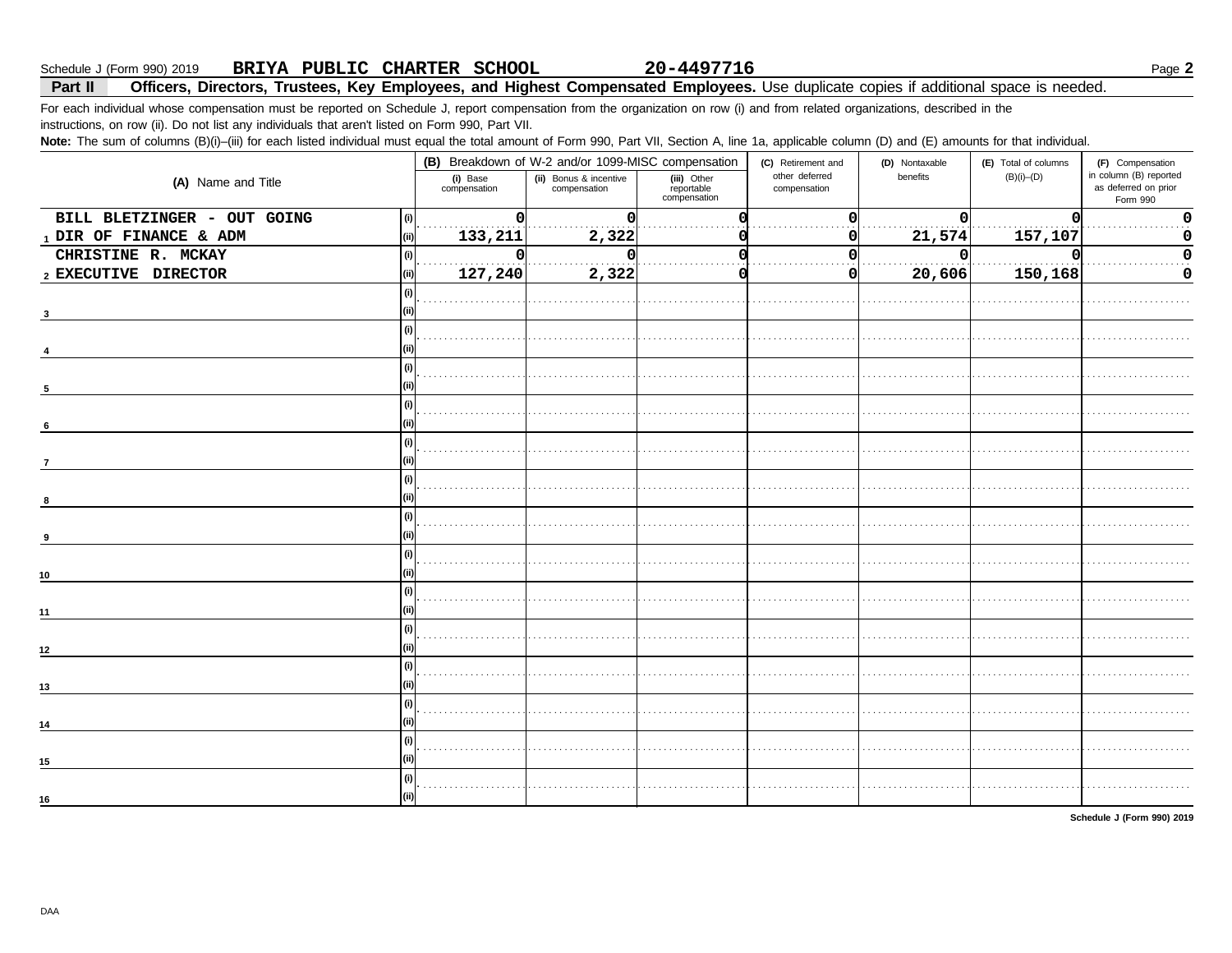| Schedule J (Form 990) 2019 BRIYA PUBLIC CHARTER SCHOOL                         | 20-4497716                                                                                                                                                                 | Page 3                     |
|--------------------------------------------------------------------------------|----------------------------------------------------------------------------------------------------------------------------------------------------------------------------|----------------------------|
| <b>Supplemental Information</b><br>Part III<br>for any additional information. | Provide the information, explanation, or descriptions required for Part I, lines 1a, 1b, 3, 4a, 4b, 4c, 5a, 5b, 6a, 6b, 7, and 8, and for Part II. Also complete this part |                            |
| PART I, LINE 3 - ADDITIONAL INFORMATION                                        |                                                                                                                                                                            |                            |
| SALARY AND BENEFITS INCLUDE CONTRACTED EMPLOYMENT PAYMENTS TO THIRD PARTY.     |                                                                                                                                                                            |                            |
|                                                                                |                                                                                                                                                                            |                            |
|                                                                                |                                                                                                                                                                            |                            |
|                                                                                |                                                                                                                                                                            |                            |
|                                                                                |                                                                                                                                                                            |                            |
|                                                                                |                                                                                                                                                                            |                            |
|                                                                                |                                                                                                                                                                            |                            |
|                                                                                |                                                                                                                                                                            |                            |
|                                                                                |                                                                                                                                                                            |                            |
|                                                                                |                                                                                                                                                                            |                            |
|                                                                                |                                                                                                                                                                            |                            |
|                                                                                |                                                                                                                                                                            |                            |
|                                                                                |                                                                                                                                                                            |                            |
|                                                                                |                                                                                                                                                                            |                            |
|                                                                                |                                                                                                                                                                            |                            |
|                                                                                |                                                                                                                                                                            |                            |
|                                                                                |                                                                                                                                                                            | Schedule J (Form 990) 2019 |

DAA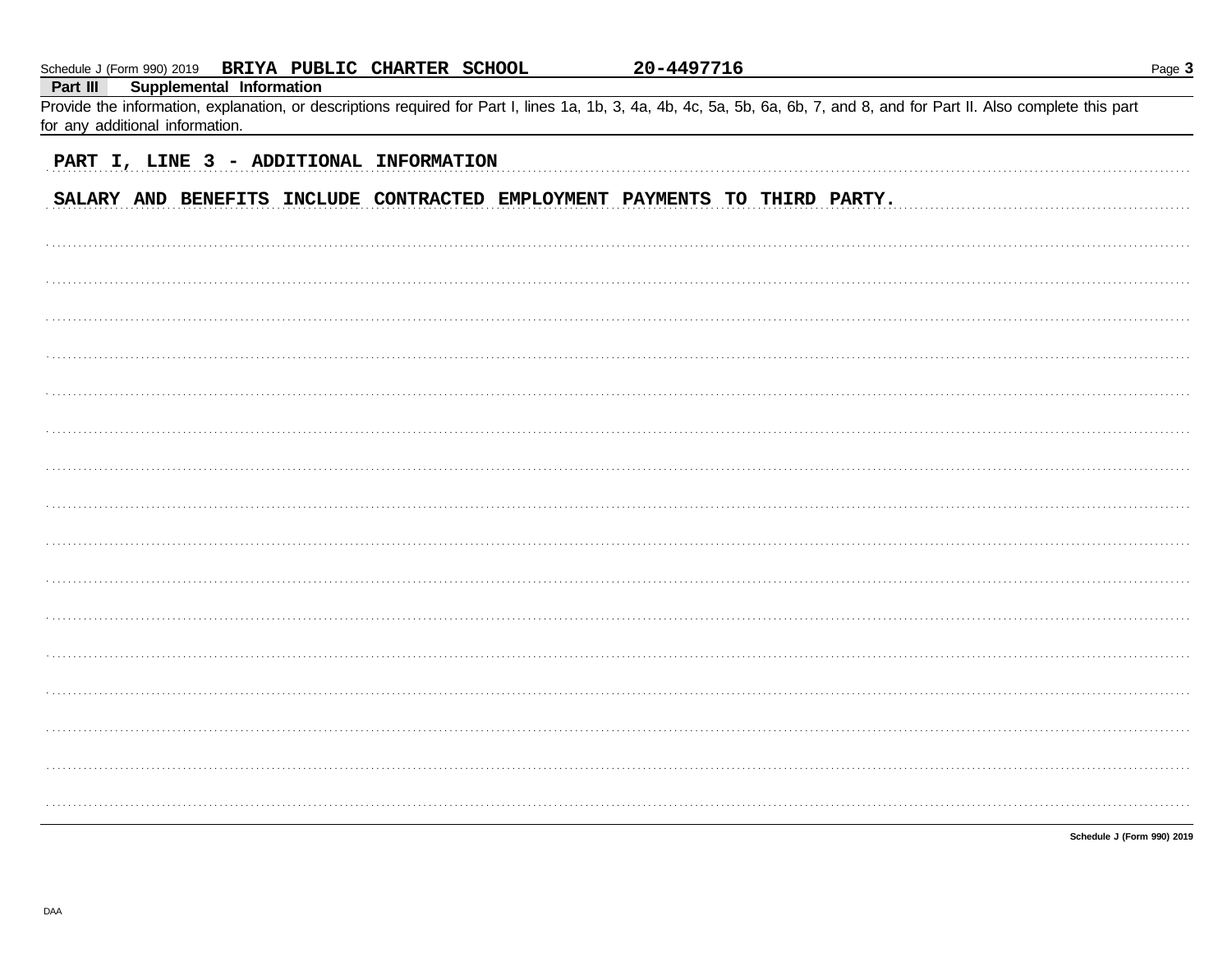**SCHEDULE O** (Form 990 or 990-EZ)

## Supplemental Information to Form 990 or 990-EZ

Complete to provide information for responses to specific questions on Form 990 or 990-EZ or to provide any additional information. u Attach to Form 990 or 990-EZ.

u Go to www.irs.gov/Form990 for the latest information.

OMB No 1545-0047 2019

Open to Public

Inspection

Department of the Treasury Internal Revenue Service Name of the organization

BRIYA PUBLIC CHARTER SCHOOL

Employer identification number 20-4497716

FORM 990 - ORGANIZATION'S MISSION

BRIYA PCS IS A PUBLIC CHARTER SCHOOL AND IS OPERATING UNDER A CONTRACT WITH THE DC GOVERNMENT THROUGH THE DC PUBLIC CHARTER SCHOOL BOARD, PROVIDING HIGH QUALITY EDUCATION FOR ADULTS AND CHILDREN THAT EMPOWERS FAMILIES THROUGH A CULTURALLY SENSITIVE FAMILY LITERACY MODEL.

FORM 990, PART VI, LINE 11B - ORGANIZATION'S PROCESS TO REVIEW FORM 990 THE EXECUTIVE DIRECTOR AND DIRECTOR OF FINANCE AND ADMIN REVIEW THE FORM 990 AND THEN A COPY IS FORWARDED TO ALL BOARD MEMBERS FOR REVIEW AND APPROVAL BEFORE FILING.

FORM 990, PART VI, LINE 12C - ENFORCEMENT OF CONFLICTS POLICY ANNUALLY THE CONFLICT OF INTEREST POLICY IS REVIEWED WITH ALL BOARD MEMBERS AND KEY EMPLOYEES. ANY CONFLICT OF INTEREST ISSUES THAT ARISE ARE REQUIRED TO BE DOCUMENTED AND ADDRESSED ON AN ONGOING BASIS.

FORM 990, PART VI, LINE 15A - COMPENSATION PROCESS FOR TOP OFFICIAL THE EXECUTIVE DIRECTOR'S COMPENSATION IS REVIEWED ANNUALLY BY THE BOARD OF TRUSTEES AT A REGULAR MEETING. A PERFORMANCE REVIEW IS CONDUCTED AND A COMPARISON OF SALARY CONSIDERED IN RELATION TO OTHER SIMILAR ORGANIZATIONS.

FORM 990, PART VI, LINE 19 - GOVERNING DOCUMENTS DISCLOSURE EXPLANATION THE DOCUMENTS ARE AVAILABLE UPON REQUEST FOR INSPECTION AT THE SCHOOL AND A COPY MAY BE OBTAINED AT THE SCHOOL.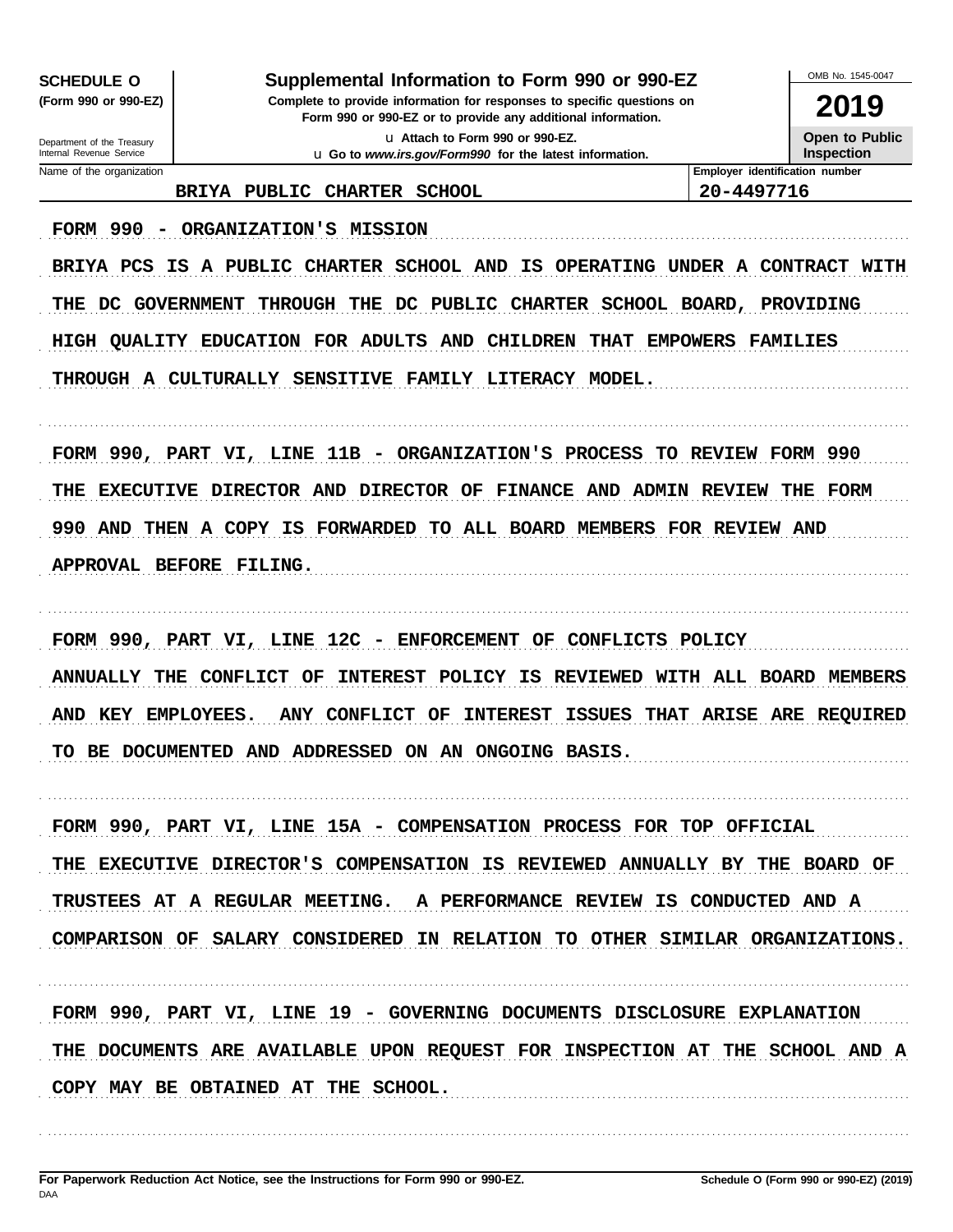| Schedule O (Form 990 or 990-EZ) (2019)<br>Name of the organization   | Page 2<br>Employer identification number |
|----------------------------------------------------------------------|------------------------------------------|
| BRIYA PUBLIC CHARTER SCHOOL                                          | 20-4497716                               |
| FORM 990, PART VII, COLUMN E AND F - ADDITIONAL INFORMATION          |                                          |
| COMPENSATION INCLUDES PAYMENTS MADE BY THIRD PARTY.                  |                                          |
| FORM 990, PART IX, LINES 5, 7, 9 AND 10 - ADDITIONAL INFORMATION     |                                          |
| THE SALARY, BENEFIT AND PAYROLL TAX EXPENSE LINES INCLUDE CONTRACTED |                                          |
| EMPLOYMENT PAYMENTS TO A THIRD PARTY.                                |                                          |
|                                                                      |                                          |
|                                                                      |                                          |
|                                                                      |                                          |
|                                                                      |                                          |
|                                                                      |                                          |
|                                                                      |                                          |
|                                                                      |                                          |
|                                                                      |                                          |
|                                                                      |                                          |
|                                                                      |                                          |
|                                                                      |                                          |
|                                                                      |                                          |
|                                                                      |                                          |
|                                                                      |                                          |
|                                                                      |                                          |
|                                                                      |                                          |
|                                                                      |                                          |
|                                                                      |                                          |
|                                                                      |                                          |
|                                                                      |                                          |

| ٠<br>---<br>______ |  |  |
|--------------------|--|--|
|                    |  |  |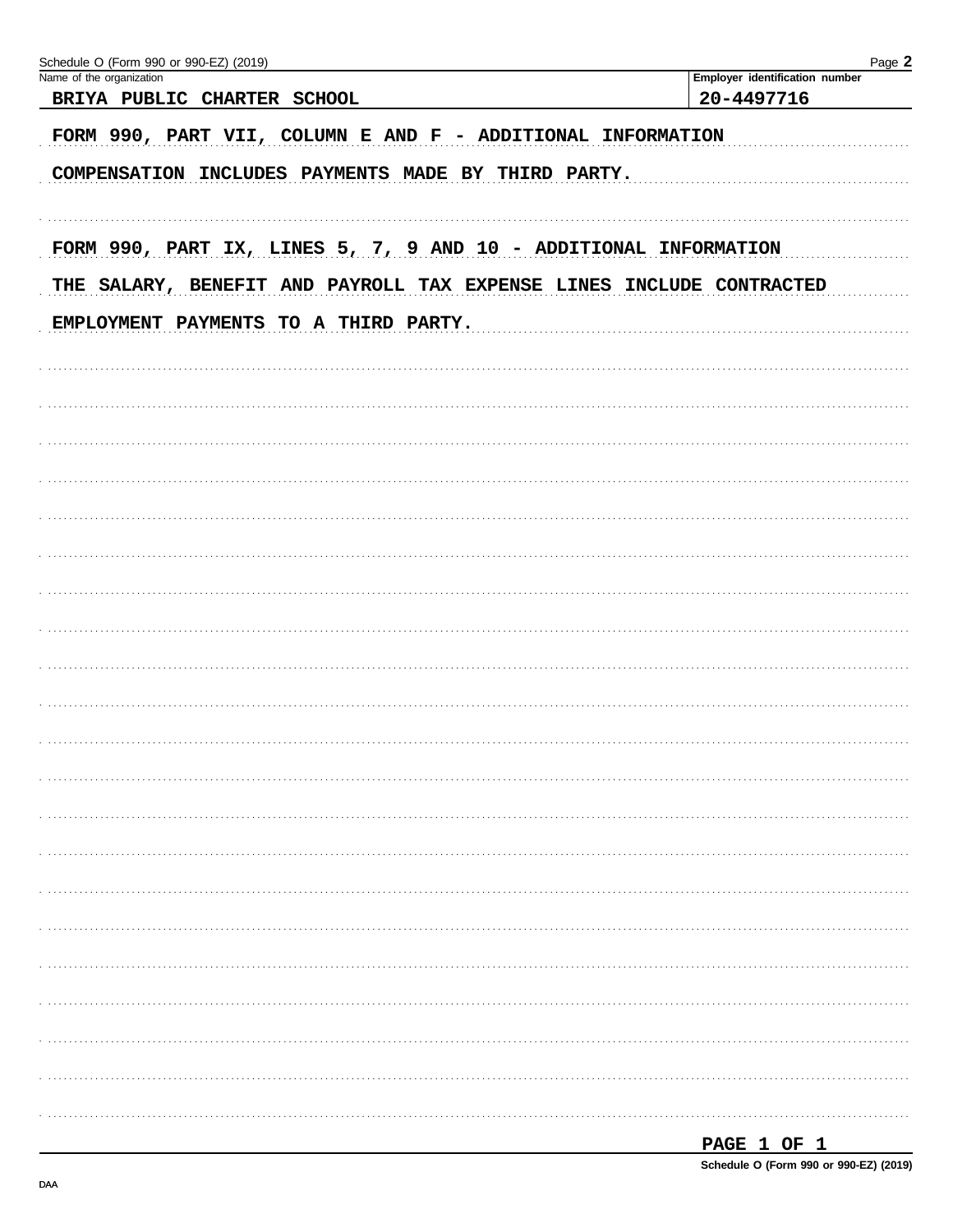| SCHEDULE R |  |  |
|------------|--|--|
| (Form 990) |  |  |

# **(Form 990) Related Organizations and Unrelated Partnerships**

u **Complete if the organization answered "Yes" on Form 990, Part IV, line 33, 34, 35b, 36, or 37.**

u **Attach to Form 990.**

u **Go to** *www.irs.gov/Form990* **for instructions and the latest information.**

Department of the Treasury Internal Revenue Service Name of the organization

**BRIYA PUBLIC CHARTER SCHOOL 20-4497716**

## **Part I Identification of Disregarded Entities.** Complete if the organization answered "Yes" on Form 990, Part IV, line 33.

|         | (a)<br>Name, address, and EIN (if applicable) of disregarded entity                                                                                                                                                | (b)<br>Primary activity |  | (c)<br>Legal domicile (state<br>or foreign country) |  |                            | (d)<br>Total income                                       | (e)<br>End-of-year assets           | (f)<br>Direct controlling<br>entity |                                                                |
|---------|--------------------------------------------------------------------------------------------------------------------------------------------------------------------------------------------------------------------|-------------------------|--|-----------------------------------------------------|--|----------------------------|-----------------------------------------------------------|-------------------------------------|-------------------------------------|----------------------------------------------------------------|
| (1)     |                                                                                                                                                                                                                    |                         |  |                                                     |  |                            |                                                           |                                     |                                     |                                                                |
| (2)     |                                                                                                                                                                                                                    |                         |  |                                                     |  |                            |                                                           |                                     |                                     |                                                                |
| (3)     |                                                                                                                                                                                                                    |                         |  |                                                     |  |                            |                                                           |                                     |                                     |                                                                |
| (4)     |                                                                                                                                                                                                                    |                         |  |                                                     |  |                            |                                                           |                                     |                                     |                                                                |
| (5)     |                                                                                                                                                                                                                    |                         |  |                                                     |  |                            |                                                           |                                     |                                     |                                                                |
| Part II | Identification of Related Tax-Exempt Organizations. Complete if the organization answered "Yes" on Form 990, Part IV, line 34, because it had<br>one or more related tax-exempt organizations during the tax year. |                         |  |                                                     |  |                            |                                                           |                                     |                                     |                                                                |
|         | (a)<br>Name, address, and EIN of related organization                                                                                                                                                              | (b)<br>Primary activity |  | (c)<br>Legal domicile (state<br>or foreign country) |  | (d)<br>Exempt Code section | (e)<br>Public charity status<br>(if section $501(c)(3)$ ) | (f)<br>Direct controlling<br>entity | <b>Yes</b>                          | (g)<br>Section $512(b)(13)$<br>controlled entity?<br><b>No</b> |
| (1)     |                                                                                                                                                                                                                    |                         |  |                                                     |  |                            |                                                           |                                     |                                     |                                                                |
| (2)     |                                                                                                                                                                                                                    |                         |  |                                                     |  |                            |                                                           |                                     |                                     |                                                                |
| (3)     |                                                                                                                                                                                                                    |                         |  |                                                     |  |                            |                                                           |                                     |                                     |                                                                |

**Employer identification number**

**Inspection**

OMB No. 1545-0047

**2019**

**For Paperwork Reduction Act Notice, see the Instructions for Form 990. Schedule R (Form 990) 2019**

. . . . . . . . . . . . . . . . . . . . . . . . . . . . . . . . . . . . . . . . . . . . . . . . . . . . . . . . . . . . . . . . . . . . . . . . . . . . . . . . . . . . . . . . . . . .

. . . . . . . . . . . . . . . . . . . . . . . . . . . . . . . . . . . . . . . . . . . . . . . . . . . . . . . . . . . . . . . . . . . . . . . . . . . . . . . . . . . . . . . . . . . .

DAA

**(5)**

**(4)**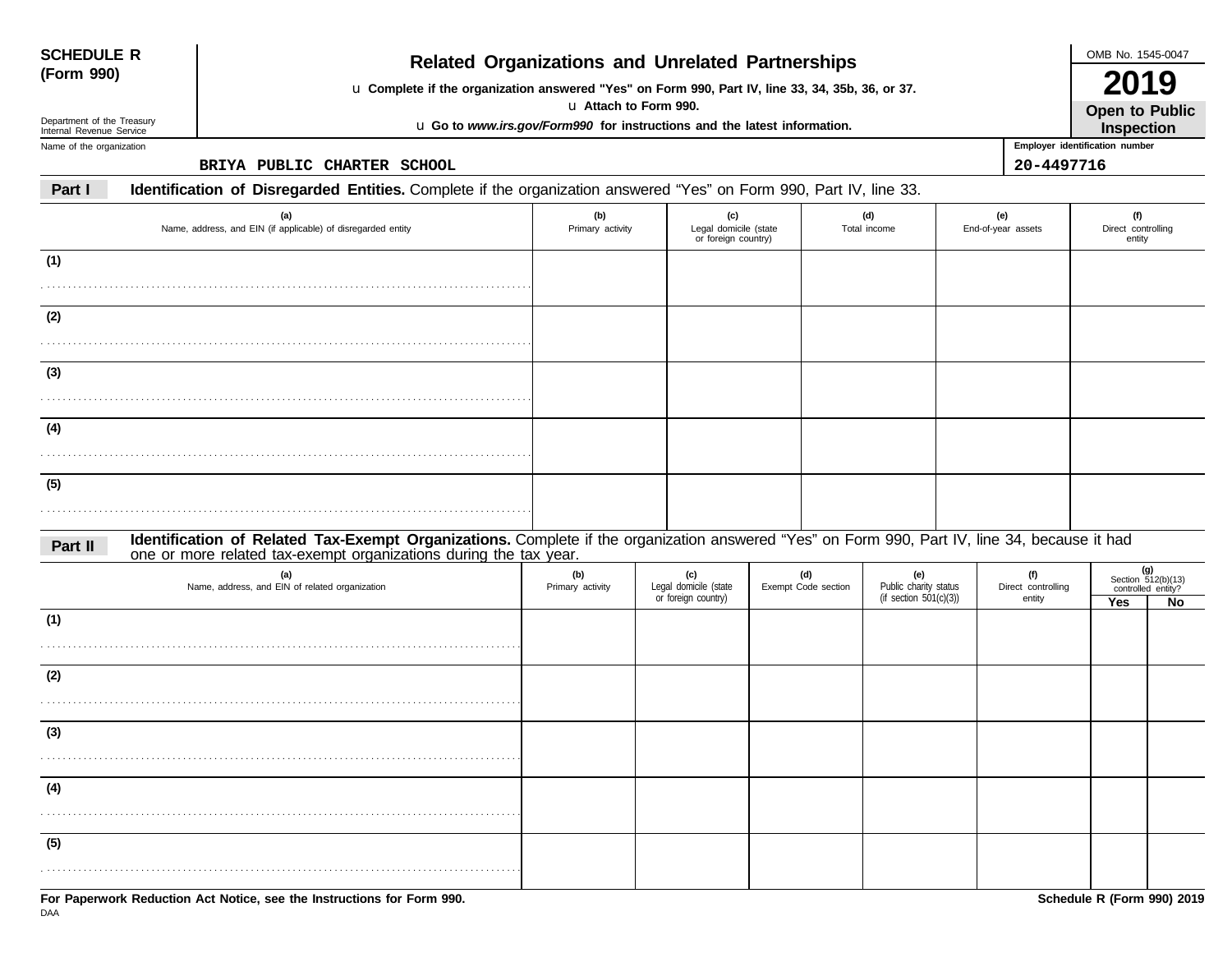### Schedule R (Form 990) 2019 Page **2 BRIYA PUBLIC CHARTER SCHOOL 20-4497716**

| Identification of Related Organizations Taxable as a Partnership. Complete if the organization answered "Yes" on Form 990, Part IV, line 34,<br>Part III<br>because it had one or more related organizations treated as a partnership during the tax year.                  |                         |                                                              |                                                        |                                                                                                         |                                                        |                                        |                                                   |                    |                                                                         |                                                     |                                                       |       |
|-----------------------------------------------------------------------------------------------------------------------------------------------------------------------------------------------------------------------------------------------------------------------------|-------------------------|--------------------------------------------------------------|--------------------------------------------------------|---------------------------------------------------------------------------------------------------------|--------------------------------------------------------|----------------------------------------|---------------------------------------------------|--------------------|-------------------------------------------------------------------------|-----------------------------------------------------|-------------------------------------------------------|-------|
| (a)<br>Name, address, and EIN of<br>related organization                                                                                                                                                                                                                    | (b)<br>Primary activity | (c)<br>Legal<br>domicile<br>(state or<br>foreign<br>country) | (d)<br>Direct controlling<br>entity                    | (e)<br>Predominant<br>income (related,<br>unrelated,<br>excluded from<br>tax under<br>sections 512-514) | (f)<br>Share of total<br>income                        | (g)<br>Share of end-of-<br>year assets | (h)<br>Dispro-<br>portionate<br>alloc.?<br>Yes No |                    | (i)<br>Code V-UBI<br>amount in box 20<br>of Schedule K-1<br>(Form 1065) | (j)<br>General or<br>managing<br>partner?<br>Yes No | (k)<br>Percentage<br>ownership                        |       |
| (1) MAMIE D. LEE, LLC<br>100 GALLATIN STREET, NE<br>DC 20011<br><b>WASHINGTON</b><br>47-3044444                                                                                                                                                                             | <b>BLDG RENT</b>        |                                                              | $DC$ $N/A$                                             | <b>RELATED</b>                                                                                          | $-104,944$                                             | 24,801,276                             | x                                                 |                    | N/A                                                                     | $\mathbf x$                                         |                                                       | 78.55 |
| (2)                                                                                                                                                                                                                                                                         |                         |                                                              |                                                        |                                                                                                         |                                                        |                                        |                                                   |                    |                                                                         |                                                     |                                                       |       |
| (3)                                                                                                                                                                                                                                                                         |                         |                                                              |                                                        |                                                                                                         |                                                        |                                        |                                                   |                    |                                                                         |                                                     |                                                       |       |
| (4)                                                                                                                                                                                                                                                                         |                         |                                                              |                                                        |                                                                                                         |                                                        |                                        |                                                   |                    |                                                                         |                                                     |                                                       |       |
| Identification of Related Organizations Taxable as a Corporation or Trust. Complete if the organization answered "Yes" on Form 990, Part IV,<br>Part IV<br>line 34, because it had one or more related organizations treated as a corporation or trust during the tax year. |                         |                                                              |                                                        |                                                                                                         |                                                        |                                        |                                                   |                    |                                                                         |                                                     |                                                       |       |
| (a)<br>Name, address, and EIN of related organization                                                                                                                                                                                                                       | (b)<br>Primary activity |                                                              | (c)<br>Legal domicile<br>(state or<br>foreign country) | (d)<br>Direct controlling<br>entity                                                                     | (e)<br>Type of entity<br>(C corp, S corp,<br>or trust) | (f)<br>Share of total<br>income        | (g)<br>Share of                                   | end-of-year assets | (h)<br>Percentage<br>ownership                                          |                                                     | (i)<br>Section<br>512(b)(13)<br>controlled<br>entity? |       |
| (1)                                                                                                                                                                                                                                                                         |                         |                                                              |                                                        |                                                                                                         |                                                        |                                        |                                                   |                    |                                                                         |                                                     | Yes   No                                              |       |
|                                                                                                                                                                                                                                                                             |                         |                                                              |                                                        |                                                                                                         |                                                        |                                        |                                                   |                    |                                                                         |                                                     |                                                       |       |
| (2)                                                                                                                                                                                                                                                                         |                         |                                                              |                                                        |                                                                                                         |                                                        |                                        |                                                   |                    |                                                                         |                                                     |                                                       |       |
| (3)                                                                                                                                                                                                                                                                         |                         |                                                              |                                                        |                                                                                                         |                                                        |                                        |                                                   |                    |                                                                         |                                                     |                                                       |       |
| (4)<br>$\frac{1}{2}$ . The contract of the contract of the contract of the contract of the contract of the contract of the contract of the contract of the contract of the contract of the contract of the contract of the contract of t                                    |                         |                                                              |                                                        |                                                                                                         |                                                        |                                        |                                                   |                    |                                                                         |                                                     |                                                       |       |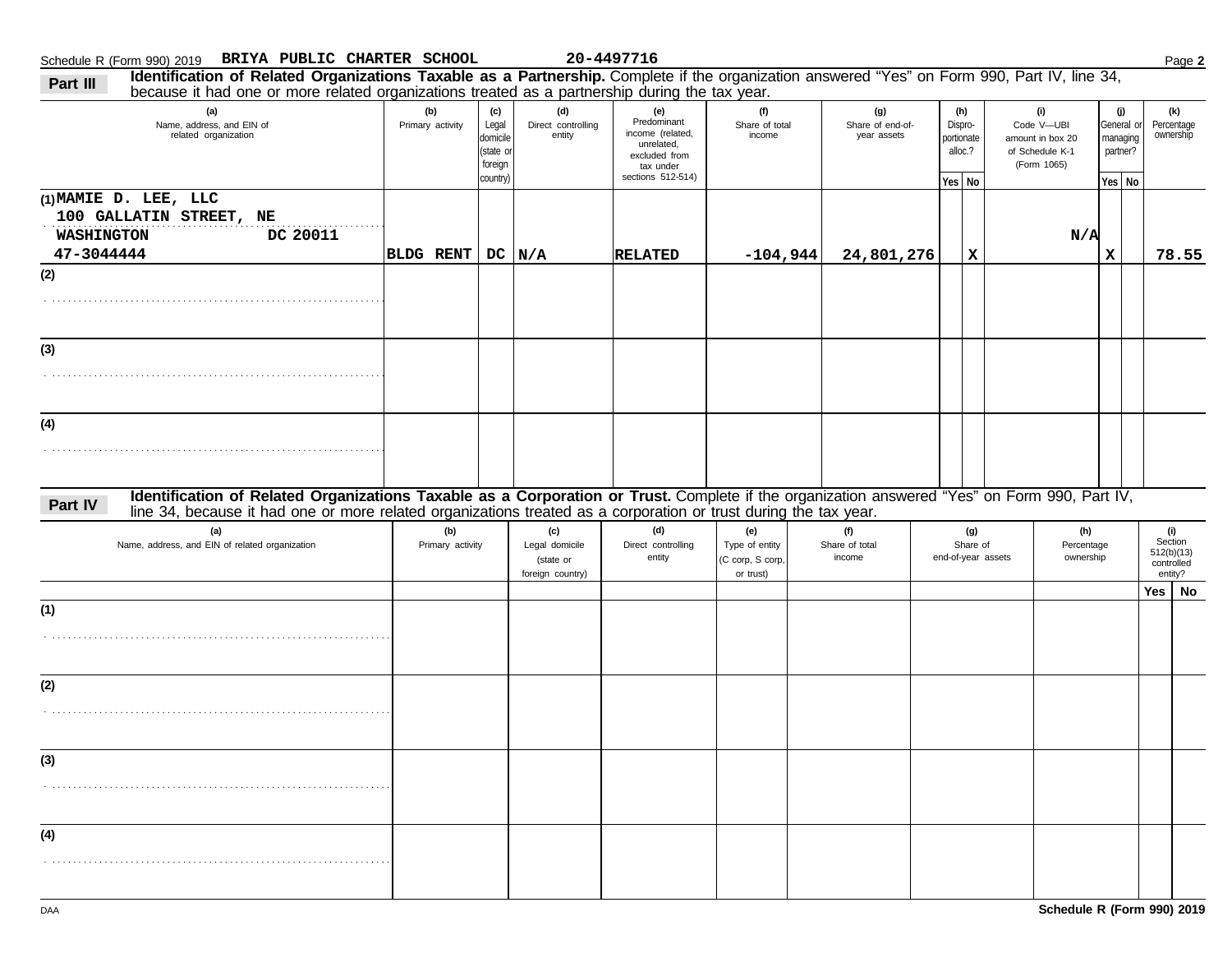## **Part V Transactions With Related Organizations.** Complete if the organization answered "Yes" on Form 990, Part IV, line 34, 35b, or 36.

| Note: Complete line 1 if any entity is listed in Parts II, III, or IV of this schedule.                                                                                        |   |         |                   |                |  |              |  |  |  |  |
|--------------------------------------------------------------------------------------------------------------------------------------------------------------------------------|---|---------|-------------------|----------------|--|--------------|--|--|--|--|
| 1 During the tax year, did the organization engage in any of the following transactions with one or more related organizations listed in Parts II-IV?                          |   |         |                   |                |  |              |  |  |  |  |
|                                                                                                                                                                                |   |         |                   | 1a             |  | $\mathbf{x}$ |  |  |  |  |
|                                                                                                                                                                                |   |         |                   |                |  |              |  |  |  |  |
|                                                                                                                                                                                |   |         |                   |                |  |              |  |  |  |  |
| d Loans or loan guarantees to or for related organization(s) encourance contains an according to the container                                                                 |   |         |                   |                |  |              |  |  |  |  |
|                                                                                                                                                                                |   |         |                   |                |  |              |  |  |  |  |
|                                                                                                                                                                                |   |         |                   |                |  |              |  |  |  |  |
|                                                                                                                                                                                |   |         |                   |                |  |              |  |  |  |  |
|                                                                                                                                                                                |   |         |                   |                |  |              |  |  |  |  |
|                                                                                                                                                                                |   |         |                   |                |  |              |  |  |  |  |
|                                                                                                                                                                                |   |         |                   | 11             |  | $\mathbf{x}$ |  |  |  |  |
|                                                                                                                                                                                |   |         |                   | 1j             |  | X            |  |  |  |  |
|                                                                                                                                                                                |   |         |                   |                |  |              |  |  |  |  |
|                                                                                                                                                                                |   |         |                   |                |  |              |  |  |  |  |
|                                                                                                                                                                                |   |         |                   |                |  |              |  |  |  |  |
|                                                                                                                                                                                |   |         |                   |                |  |              |  |  |  |  |
|                                                                                                                                                                                |   |         |                   |                |  |              |  |  |  |  |
| o Sharing of paid employees with related organization(s) encourance contains an account of the state of the state organization(s)                                              |   |         |                   | 10             |  | x            |  |  |  |  |
|                                                                                                                                                                                |   |         |                   |                |  | x            |  |  |  |  |
|                                                                                                                                                                                |   |         |                   |                |  |              |  |  |  |  |
|                                                                                                                                                                                |   |         |                   | 1 <sub>q</sub> |  | x            |  |  |  |  |
|                                                                                                                                                                                |   |         |                   |                |  | x            |  |  |  |  |
|                                                                                                                                                                                |   |         |                   |                |  |              |  |  |  |  |
| 1s                                                                                                                                                                             |   |         |                   |                |  |              |  |  |  |  |
| 2 If the answer to any of the above is "Yes," see the instructions for information on who must complete this line, including covered relationships and transaction thresholds. |   |         |                   |                |  |              |  |  |  |  |
| (a)<br>(d)<br>(b)<br>(c)<br>Name of related organization<br>Amount involved<br>Method of determining amount involved<br>Transaction<br>type $(a-s)$                            |   |         |                   |                |  |              |  |  |  |  |
| (1)<br>MAMIE D. LEE, LLC                                                                                                                                                       | D | 642,674 | <b>BOOK VALUE</b> |                |  |              |  |  |  |  |
|                                                                                                                                                                                |   |         |                   |                |  |              |  |  |  |  |
| MAMIE D. LEE, LLC<br>к<br>1,158,193<br><b>BOOK VALUE</b>                                                                                                                       |   |         |                   |                |  |              |  |  |  |  |
| (3)                                                                                                                                                                            |   |         |                   |                |  |              |  |  |  |  |
|                                                                                                                                                                                |   |         |                   |                |  |              |  |  |  |  |

**(4)**

**(5)**

**(6)**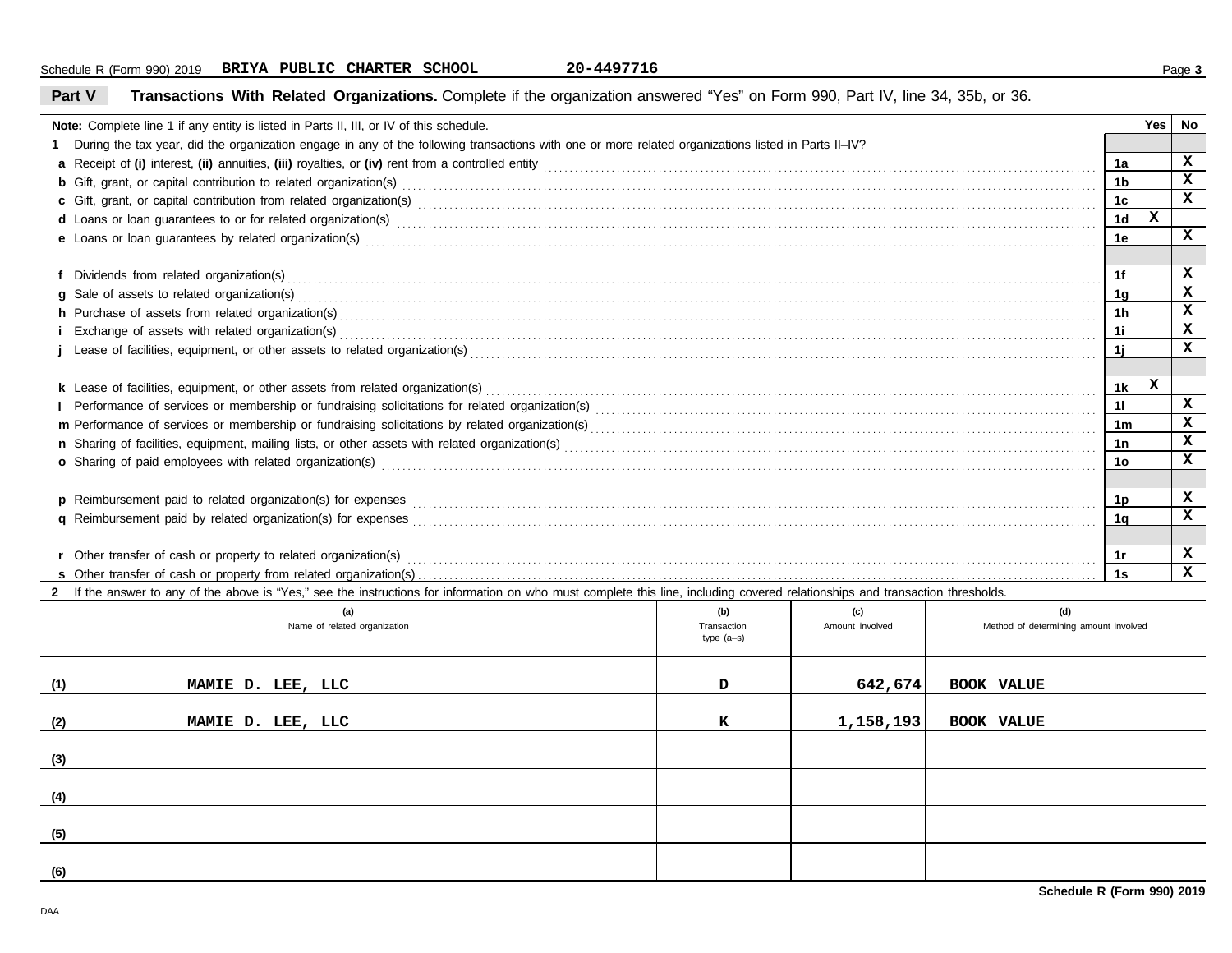## Part VI Unrelated Organizations Taxable as a Partnership. Complete if the organization answered "Yes" on Form 990, Part IV, line 37.

Provide the following information for each entity taxed as a partnership through which the organization conducted more than five percent of its activities (measured by total assets or gross revenue) that was not a related organization. See instructions regarding exclusion for certain investment partnerships.

| $\frac{1}{2}$ . $\frac{1}{2}$ . $\frac{1}{2}$ . $\frac{1}{2}$ . $\frac{1}{2}$ . $\frac{1}{2}$ . $\frac{1}{2}$ . $\frac{1}{2}$ . $\frac{1}{2}$ . $\frac{1}{2}$<br>(a)<br>Name, address, and EIN of entity | <br>(b)<br>(c)<br>Primary activity<br>Legal<br>domicile<br>(state or<br>foreign |          | $\cdot$ .<br>(d)<br>Predominant<br>income (related,<br>unrelated, excluded<br>from tax under | contain introduction, partnerously or<br>(e)<br>Are all partners<br>section<br>501(c)(3)<br>organizations? |  | (f)<br>Share of<br>total income | (g)<br>Share of<br>end-of-year<br>assets | (h)<br>Disproportionate<br>allocations? |    | (i)<br>Code V-UBI<br>amount in box 20<br>of Schedule K-1<br>(Form 1065) | (j)<br>General or<br>managing<br>partner? |    | (k)<br>Percentage<br>ownership |
|----------------------------------------------------------------------------------------------------------------------------------------------------------------------------------------------------------|---------------------------------------------------------------------------------|----------|----------------------------------------------------------------------------------------------|------------------------------------------------------------------------------------------------------------|--|---------------------------------|------------------------------------------|-----------------------------------------|----|-------------------------------------------------------------------------|-------------------------------------------|----|--------------------------------|
|                                                                                                                                                                                                          |                                                                                 | country) | sections 512-514)                                                                            | Yes   No                                                                                                   |  |                                 |                                          | Yes                                     | No |                                                                         | Yes                                       | No |                                |
| (1)                                                                                                                                                                                                      |                                                                                 |          |                                                                                              |                                                                                                            |  |                                 |                                          |                                         |    |                                                                         |                                           |    |                                |
| (2)                                                                                                                                                                                                      |                                                                                 |          |                                                                                              |                                                                                                            |  |                                 |                                          |                                         |    |                                                                         |                                           |    |                                |
| (3)                                                                                                                                                                                                      |                                                                                 |          |                                                                                              |                                                                                                            |  |                                 |                                          |                                         |    |                                                                         |                                           |    |                                |
| (4)                                                                                                                                                                                                      |                                                                                 |          |                                                                                              |                                                                                                            |  |                                 |                                          |                                         |    |                                                                         |                                           |    |                                |
| (5)                                                                                                                                                                                                      |                                                                                 |          |                                                                                              |                                                                                                            |  |                                 |                                          |                                         |    |                                                                         |                                           |    |                                |
| (6)                                                                                                                                                                                                      |                                                                                 |          |                                                                                              |                                                                                                            |  |                                 |                                          |                                         |    |                                                                         |                                           |    |                                |
| (7)                                                                                                                                                                                                      |                                                                                 |          |                                                                                              |                                                                                                            |  |                                 |                                          |                                         |    |                                                                         |                                           |    |                                |
| (8)                                                                                                                                                                                                      |                                                                                 |          |                                                                                              |                                                                                                            |  |                                 |                                          |                                         |    |                                                                         |                                           |    |                                |
| (9)                                                                                                                                                                                                      |                                                                                 |          |                                                                                              |                                                                                                            |  |                                 |                                          |                                         |    |                                                                         |                                           |    |                                |
| (10)                                                                                                                                                                                                     |                                                                                 |          |                                                                                              |                                                                                                            |  |                                 |                                          |                                         |    |                                                                         |                                           |    |                                |
| (11)                                                                                                                                                                                                     |                                                                                 |          |                                                                                              |                                                                                                            |  |                                 |                                          |                                         |    |                                                                         |                                           |    |                                |

**Schedule R (Form 990) 2019**

DAA